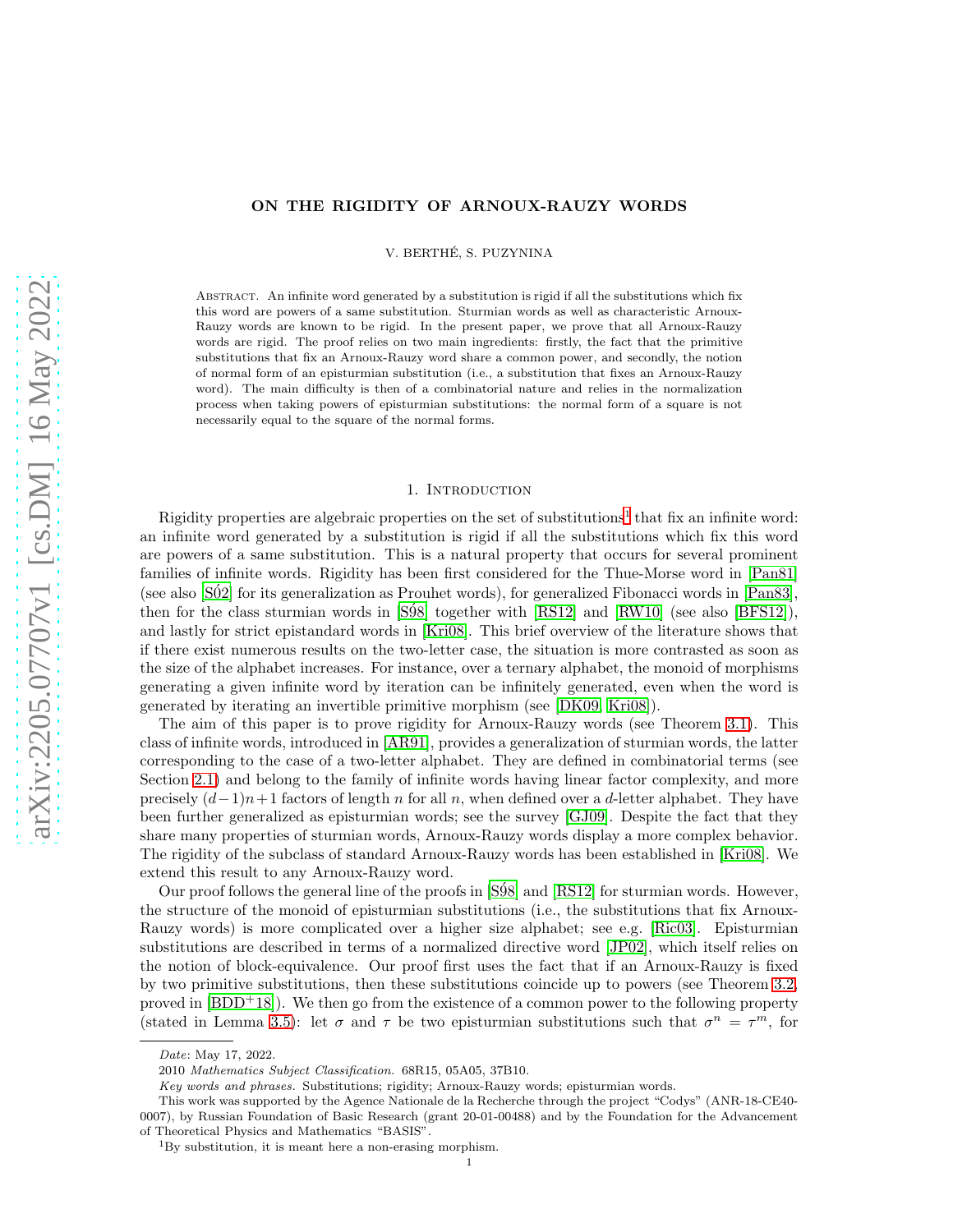$n \geq m \geq 1$ ; then, there exists an episturmian substitution  $\varrho$  such that  $\tau = \sigma \circ \varrho$ . The main issue we will have to face comes from the fact that normalization does not behave well with respect to taking squares and powers: the normalized form of a square of a word in normal form is a priori not the square of its normal form. This thus requires a careful study of propagated errors when normalizing powers of normal forms, which is the main step of the proof, handled in Section [4](#page-6-0) and [5.](#page-16-0)

Let us sketch the contents of this paper. Basic notions are introduced in Section [2.](#page-1-1) In particular, we recall the notions of block-equivalence, block-normalization and normal form of an episturmian substitution. The main statement and the general strategy are discussed Section [3.](#page-4-2) The normalization of powers of normal forms is discussed in details in Section [4](#page-6-0) by focusing on the block-normalization of powers and by introducing the types of errors that are introduced when taking powers and according to the propagation of errors. The proof of the main step (Lemma [3.5\)](#page-5-0) is handled in Section [5](#page-16-0) through several decomposition lemmas. We lastly introduce and discuss in Section [6](#page-24-0) the notion of weak rigidity.

### 2. BASIC NOTIONS

<span id="page-1-1"></span><span id="page-1-0"></span>2.1. Words, substitutions and rigidity. Let A be a finite alphabet. We let denote by  $\varepsilon$  the empty word of the free monoid  $\mathcal{A}^*$ , by  $\mathcal{A}^+$  the free semigroup and by  $\mathcal{A}^{\mathbb{N}}$  the set of infinite words over  $A$ . For any word w in the free monoid  $A^*$  (endowed with the concatenation as operation), |w| denotes the length of w, and  $|w|_i$  stands for the number of occurrences of the letter j in the word w. A factor of a (finite or infinite) word w is defined as the concatenation of consecutive letters occurring in w. In other words, the word  $u$  is a factor of the finite word  $w$  if there exist words p and s such that  $w = pus$ . If  $p = \varepsilon$  (resp.,  $s = \varepsilon$ ) we say that u is a prefix (resp., suffix) of w. For  $w = w_1 \cdots w_n \in A^*$ , the notation  $\text{pref}_k(w)$  stands for the prefix of length k of w, i.e.,  $\text{pref}_k(w) = w_1 \cdots w_k$ , and the k-th letter of w is denoted by  $w[k]$ . For  $i, j$  integers with  $i < j$ , the set of integers  $\{i, i+1, \ldots, j\}$  is denoted as  $[i, j]$ . We use the notation  $w[i, j]$  for the factor  $w_iw_{i+1}\cdots w_j$  of w. The set of integers  $[i, j]$  is then called the *support* of this occurrence in w of the factor  $w_i w_{i+1} \cdots w_j$ , and  $w[i, j] = w_i w_{i+1} \cdots w_j$ .

Let x be an infinite word in  $A^{\mathbb{N}}$ . A factor w of x is said to be left special if there exist at least two distinct letters  $a, b$  of the alphabet A such that aw and bwb are factors of x. The reversal (also called mirror image) of a word  $w = w_1 \cdots w_n \in \mathcal{A}^n$  is the word  $w_1 \cdots w_n$ . The set of factors of the infinite word x is denoted as  $\mathcal{L}_x$ .

An infinite word  $x \in A^{\mathbb{N}}$  is an Arnoux-Rauzy word if the set of its factors  $\mathcal{L}_x$  is closed under reversal and for all  $n$  it has exactly one left special factor of length  $n$ . Arnoux-rauzy words are also called strict episturmian words. An infinite word x is an *episturmian word* if the set of its factors  $\mathcal{L}_x$  is closed under reversal and for all n it has at most one left special factor of length n. An Arnoux-Rauzy word is thus an episturmian word, but an episturmian word is not necessarily an Arnoux-Rauzy word. An episturmian word is *standard* (it is also said *epistandard*) if all of its left special factors are prefixes of it. A standard Arnoux-Rauzy word is also called a characteristic Arnoux-Rauzy word. For more on episturmian words, see the survey [\[GJ09\]](#page-28-10). An infinite word is said to be *uniformly recurrent* if every factor appears infinitely often and with bounded gaps. Arnoux-Rauzy words are uniformly recurrent.

A substitution  $\sigma : \mathcal{A}^* \to \mathcal{A}^*$  is a monoid morphism that is assumed to be non-erasing, that is, the image of every non-empty element is non-empty. If there exists a letter  $a \in \mathcal{A}$  such that the word  $\sigma(a)$  begins with a and if  $|\sigma^n(a)|$  tends to infinity, then there exists a unique infinite word, denoted by  $\sigma^{\omega}(a)$ , which has all words  $\sigma^{n}(a)$  as prefixes. Such an infinite word is called a fixed point of the substitution  $\sigma$ . All the morphisms that are considered in the present paper are non-erasing and so they are substitutions.

Let  $\sigma$  and  $\tau$  be two substitutions on A. The substitution  $\tau$  is a *conjugate* of  $\sigma$  if there exists  $v \in A^*$  such that either  $v\tau(w) = \sigma(w)v$  for all  $w \in A^*$ , or  $\tau(w)v = v\sigma(w)$  for all  $w \in A^*$ .

A substitution  $\sigma : \mathcal{A}^* \to \mathcal{A}^*$  is called *primitive* if there is a positive integer k such that for all  $a, b \in \mathcal{A}$ , the letter b appears in  $\sigma^k(a)$ . If  $\sigma$  is a primitive substitution, there exists a power  $\sigma^k$ that admits a fixed point, and the set of factors of any fixed point of  $\sigma$  (or of some power of  $\sigma$ )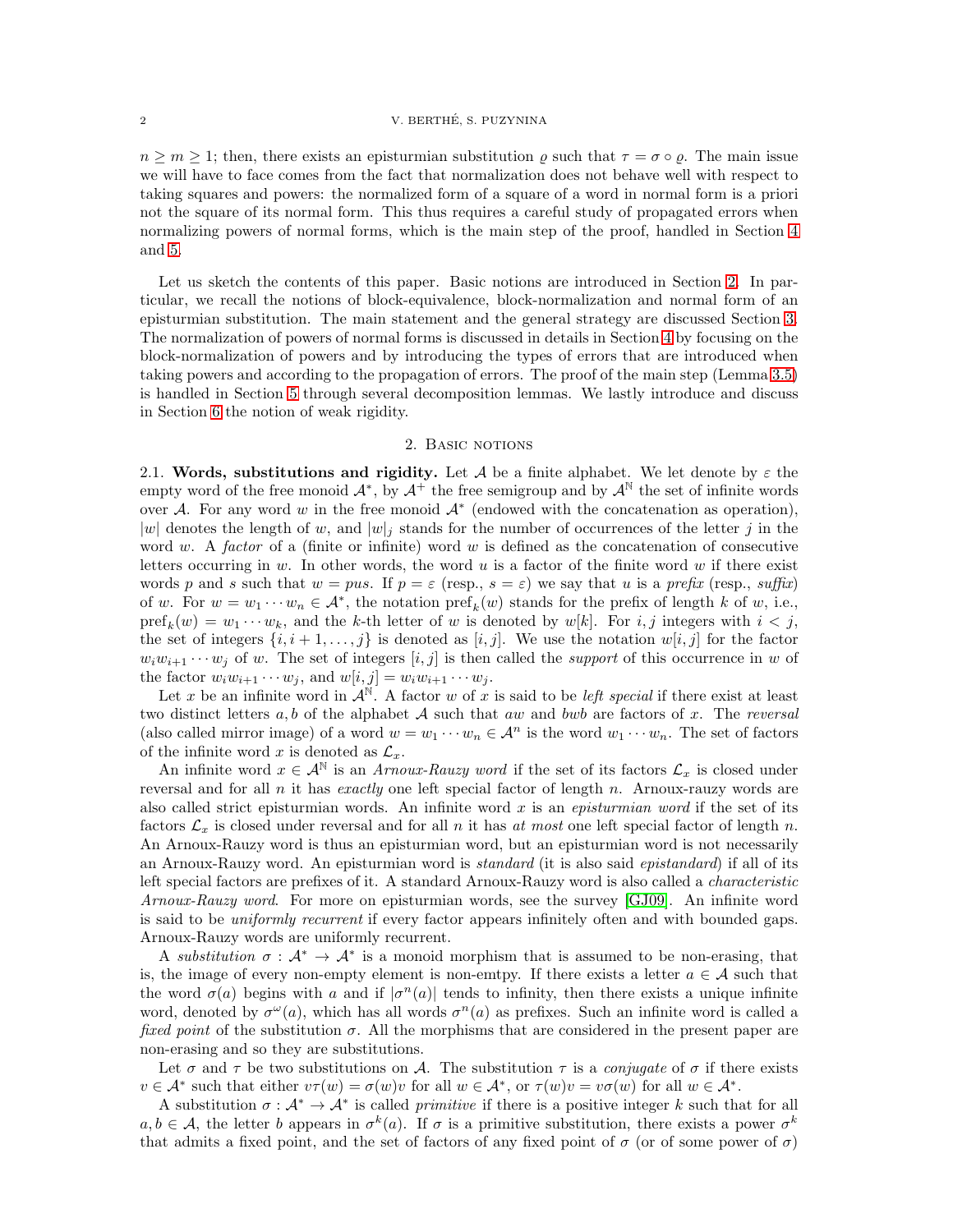is uniformly recurrent (see for example Proposition 1.2.3 in [\[Fog02\]](#page-28-14)). Furthermore, all these fixed points have the same language that we call the language of the substitution.

The *stabilizer* of an infinite word  $x \in A^{\mathbb{N}}$ , denoted by Stab  $(x)$ , is the monoid of substitutions σ defined on the alphabet A that satisfy  $σ(x) = x$ . Words that have a cyclic stabilizer are called rigid<sup>[2](#page-2-0)</sup>. A word x is thus rigid if there exists a substitution  $\sigma$  such that for any substitution  $\tau$ such that  $\tau(x) = x$ , then there exists a non-negative integer n such that  $\tau = \sigma^n$ . In the present paper, we concentrate on the iterative stabilizer according to the terminology of [\[Kri08\]](#page-28-7): we focus here on substitutions (i.e., non-erasing morphisms) and on infinite words generated by iterating a substitution. For general results on the possible growth of elements of the stabilizer, we refer to [\[DK09\]](#page-28-8) and [\[DR09\]](#page-28-15). It is shown in particular that polynomial and exponential growth cannot co-exist in the stabilizer for aperiodic words. We discuss weaker notions of rigidity in Section [6.](#page-24-0)

<span id="page-2-3"></span>2.2. Episturmian substitutions and their normal form. Episturmian substitutions have been introduced in [\[JP02\]](#page-28-12) as generalizations to a higher size alphabets of Sturmian substitutions, which correspond to the case of the two-letter alphabet. We consider the following substitutions

$$
\psi_a(b) = \begin{cases} ab & \text{if } b \neq a, \\ a & \text{if } b = a. \end{cases} \quad \text{and} \quad \overline{\psi}_a(b) = \begin{cases} ba & \text{if } b \neq a, \\ a & \text{if } b = a, \end{cases}
$$

and the permutation

$$
\Theta_{ab} : \begin{cases} a \to b \\ b \to a \\ c \to c \text{ if } c \neq a, b. \end{cases}
$$

The monoid of episturmian substitutions over  $A$  is the monoid generated by the permutations  $\Theta_{ab}$ , for  $a, b \in \mathcal{A}$ , together with the set of substitutions  $\psi_a, \psi_a$ , for  $a \in \mathcal{A}$ . The pure episturmian substitutions are the substitutions obtained by compositions of elements of the form  $\psi_a$  and  $\psi_a$ , for  $a \in \mathcal{A}$  (no permutation is allowed besides the identity). The *epistandard substitutions* are the substitutions obtained by compositions of the permutations together with the set of substitutions  $\psi_a$  (that is, no  $\psi_b$  is allowed).

We use  $S_A$  as a notation for the set of permutations over the alphabet A. We also consider  $S_A$ a fixed finite alphabet (of cardinality Card  $\mathcal{A}$ !) together with a fixed bijection with the set  $S_A$  of permutations. We thus label permutations as elements in  $S_A$ . When we use the notation  $\theta$  for the letter in bijection with the permutation  $\Theta$ , we also use  $\theta^n$  for the letter in bijection with the permutation  $\Theta^n$  for n positive, and  $\theta^{-1}$  for the letter in bijection with the permutation  $\Theta^{-1}$ . The letter in bijection with the identity is denoted as  $\theta_{Id}$ .

The monoid of episturmian substitutions has been thoroughly investigated, see e.g. [\[Ric03\]](#page-28-11). We will use in particular the following properties. Note that in both statements below,  $x$  is assumed to contain all the letters of the alphabet on which the substitution  $\sigma$  is defined.

<span id="page-2-1"></span>**Theorem 2.1.** [\[JP02,](#page-28-12) Theorem 3.13][\[DJP01,](#page-28-16) Theorem 11] Let  $\sigma$  be a substitution. If x is an Arnoux-Rauzy word and  $\sigma(x) = x$ , then  $\sigma$  is an episturmian substitution.

Episturmian substitutions over the alphabet  $A$  can be viewed as automorphisms of the free group generated by the alphabet  $A$ . This implies the following property of cancellativity.

<span id="page-2-2"></span>**Proposition 2.2.** [\[JP02\]](#page-28-12)[\[Ric03,](#page-28-11) Lemma 7.2] The monoid of episturmian substitutions is leftcancellative and right-cancellative, i.e., for any episturmian substitutions  $\sigma, \tau, \rho$ , if  $\sigma \circ \tau = \sigma \circ \rho$ , then  $\tau = \rho$ , and if  $\rho \circ \sigma = \tau \circ \sigma$ , then  $\rho = \tau$ .

Episturmian words can be infinitely decomposed over the set of episturmian substitutions with the decomposition being described in terms of spinned directive words (see [\[JP02,](#page-28-12) Theorem 3.10]). However an episturmian word can have several decompositions. There is a way to normalize the directive words of an episturmian word so that any episturmian word can be defined uniquely by its so-called normalized directive word [\[JP02\]](#page-28-12). This normalization relies on the notion of blockequivalence. This leads to the notion of directive words of an episturmian substitution as discussed

<span id="page-2-0"></span><sup>&</sup>lt;sup>2</sup>Note that this notion of rigidity has no relation with the ergodic notion of rigidity.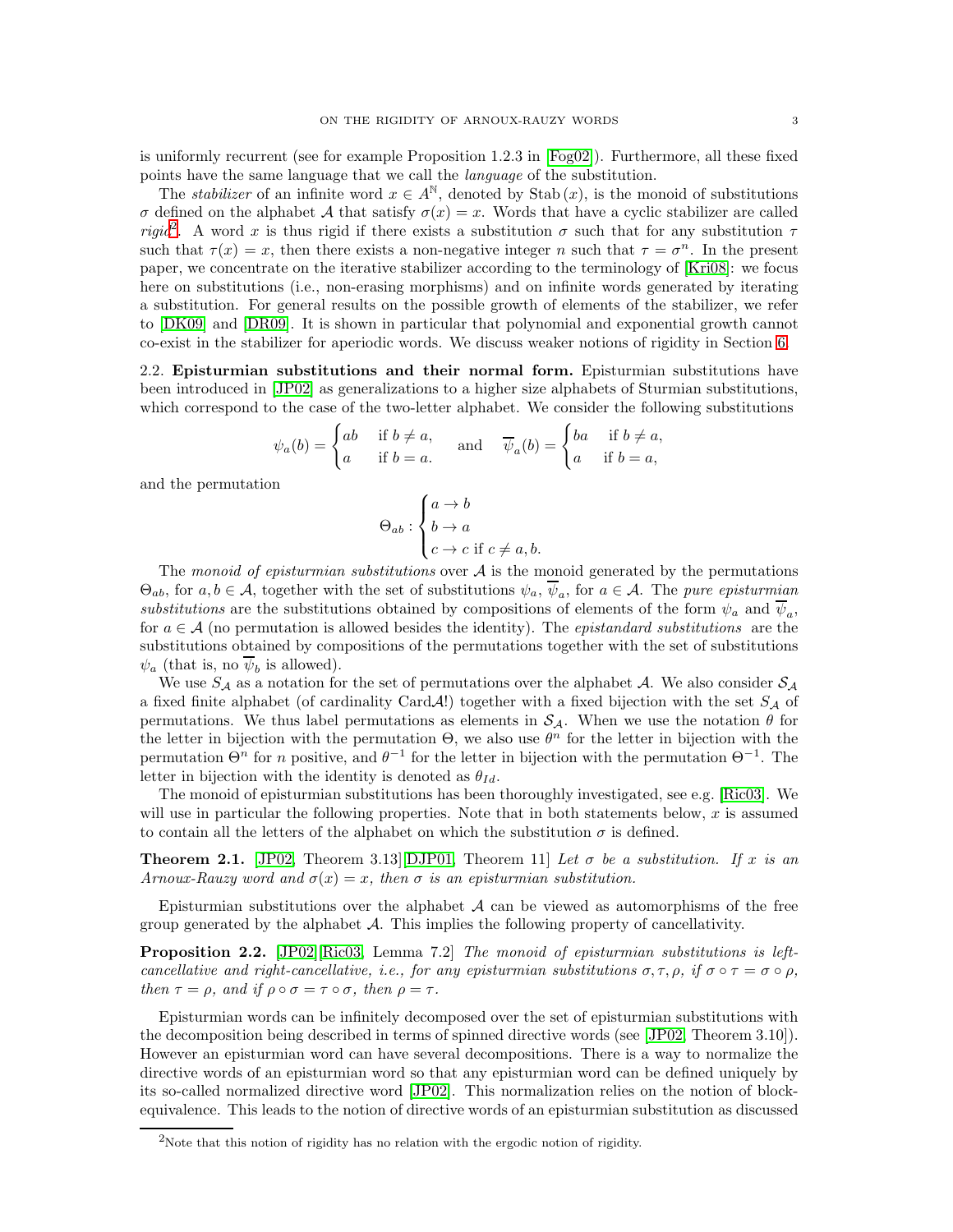in details in [\[GLR08\]](#page-28-17). We use here this normalization in order to produce a unique representant to any episturmian substitution.

We follow the notation of [\[JP02,](#page-28-12) [GLR08,](#page-28-17) [GLR09\]](#page-28-18). We provide letters with a notion of spin and introduce for each letter a its spinned version  $\overline{a}$ . The letter  $\overline{a}$  is considered as having spin 1 while a is considered as having spin 0. We then consider the new alphabet  $\overline{A} = {\overline{a} \mid a \in A}$ . A (finite or infinite) word over the alphabet  $\mathcal{A} \cup \overline{\mathcal{A}}$  is called a *spinned word*. For  $w \in (\mathcal{A} \cup \overline{\mathcal{A}})^*$ , the opposite of w is the word  $\overline{w}$  obtained from w by exchanging all spins in w. Let w be a spinned word. The word w is called a spinned version of the the word  $w'$  over the alphabet  $A$  obtained by replacing in w each occurrence of a letter with spin 1 (which thus belongs to  $\overline{A}$ ) by its counterpart with spin 0 in A. For instance, if  $A = \{1, 2, 3\}$ , then  $\overline{3}22$  is a spinned word and it is a spinned version of the word 322. A word in  $\overline{A}^*$  is said *barred*. For a spinned word x we use the notation  $x = \tilde{x}_1 \tilde{x}_2 \cdots$ where  $\tilde{x} = x_i$  or  $\overline{x}_i$  when the spins are not explicitly given.

The notion of spin extends to the episturmian substitutions  $\psi_a$  and  $\psi_a$ , by using the convention that

$$
\psi_{\overline{a}} = \overline{\psi}_a
$$
 for all  $a \in \mathcal{A}$ .

If  $w = w_1 \cdots w_k \in (A \cup \overline{A})^*$ , we then define the (pure) substitution  $\psi_w$  with directive word w as

$$
\psi_w = \psi_{w_1} \circ \cdots \circ \psi_{w_k}.
$$

One checks that  $\psi_{\overline{w}} = \overline{\psi}_w$ .

A block-transformation is the replacement in a spinned word of an occurrence of a factor of the form  $xv\overline{x}$ , where  $x \in \mathcal{A}$ ,  $v \in (\mathcal{A} \setminus \{x\})^*$ , by  $\overline{xv}x$  or vice-versa. We write it for short

(1) 
$$
xv\overline{x} \to \overline{x}v x
$$
 or  $\overline{x}v x \to xv \overline{x}$   $(x \in \mathcal{A}, v \in (\mathcal{A} \setminus \{x\})^*.$ 

Two finite spinned words  $w, w'$  are said to be *block-equivalent*, and we write  $w \equiv w'$ , if we can pass from one to the other by a (possibly empty) chain of block-transformations. The blockequivalence is an equivalence relation over spinned words, and if  $w \equiv w'$ , then w and w' are spinned versions of a common word over  $A$ . By normalization of a spinned word, we mean a succession of block-transformations that produces its normal form. The interest of this notion comes from the following theorem.

**Theorem 2.3.** [\[GLR09,](#page-28-18) Theorem 3.1] Let w and w' be two spinned words over  $A \cup \overline{A}$ . One has  $\psi_w = \psi_{w'}$  if and only if  $w \equiv w'$ .

In particular, if

$$
\widetilde{\psi}_{a_1} \circ \widetilde{\psi}_{a_2} \circ \cdots \widetilde{\psi}_{a_k} = \widetilde{\psi}_{b_1} \circ \widetilde{\psi}_{b_2} \circ \cdots \widetilde{\psi}_{b_\ell},
$$

where, for all  $i, j$  with  $i \in \{1, \dots, k\}$ ,  $j \in \{1, \dots, \ell\}$ , one has  $\psi_{a_i} \in \{\psi_{a_i}, \psi_{a_i}\}$ ,  $\psi_{b_j} \in \{\psi_{b_j}, \psi_{b_j}\}$ , and  $a_i, b_j \in \mathcal{A}$ , then  $k = \ell$  and  $a_i = b_i$ , for all i.

We now define the notion of a normal form for episturmian substitutions, according to [\[GLR09\]](#page-28-18). A finite spinned word w is said to be in *normal form* if w has no factor in  $\bigcup_{a\in\mathcal{A}}\overline{a}$  *a*. Any pure episturmian substitution is known to have a unique normalized directive word by [\[GLR09,](#page-28-18) Lemma 5.3]. Now consider the general case of episturmian substitutions (not only pure ones, that is, episturmian substitutions that have no permutation in their decomposition). Let  $\Theta$  be a permutation on the alphabet A. It is readily verified that for all  $a \in \mathcal{A}$ , one has

(2) 
$$
\Theta \circ \psi_a = \psi_{\Theta(a)} \circ \Theta, \qquad \Theta \circ \overline{\psi}_a = \overline{\psi}_{\Theta(a)} \circ \Theta.
$$

According to this property, if  $\sigma$  is an episturmian substitution, then  $\sigma$  admits a unique decomposition as  $\sigma = \mu_w \circ \Theta_{\sigma}$ , where  $\mu_w$  is a pure episturmian substitution and  $\Theta_{\sigma}$  is a permutation.

<span id="page-3-0"></span>**Definition 2.4.** The normal decomposition of the episturmian substitution  $\sigma$  is defined as the (unique) decomposition

<span id="page-3-1"></span>
$$
\sigma=\widetilde{\psi}_{a_1}\circ\cdots\circ\widetilde{\psi}_{a_n}\circ\Theta_{\sigma},
$$

where the spinned word  $w_{\sigma}$  defined as

 $w_{\sigma} = a_1 \cdots a_n$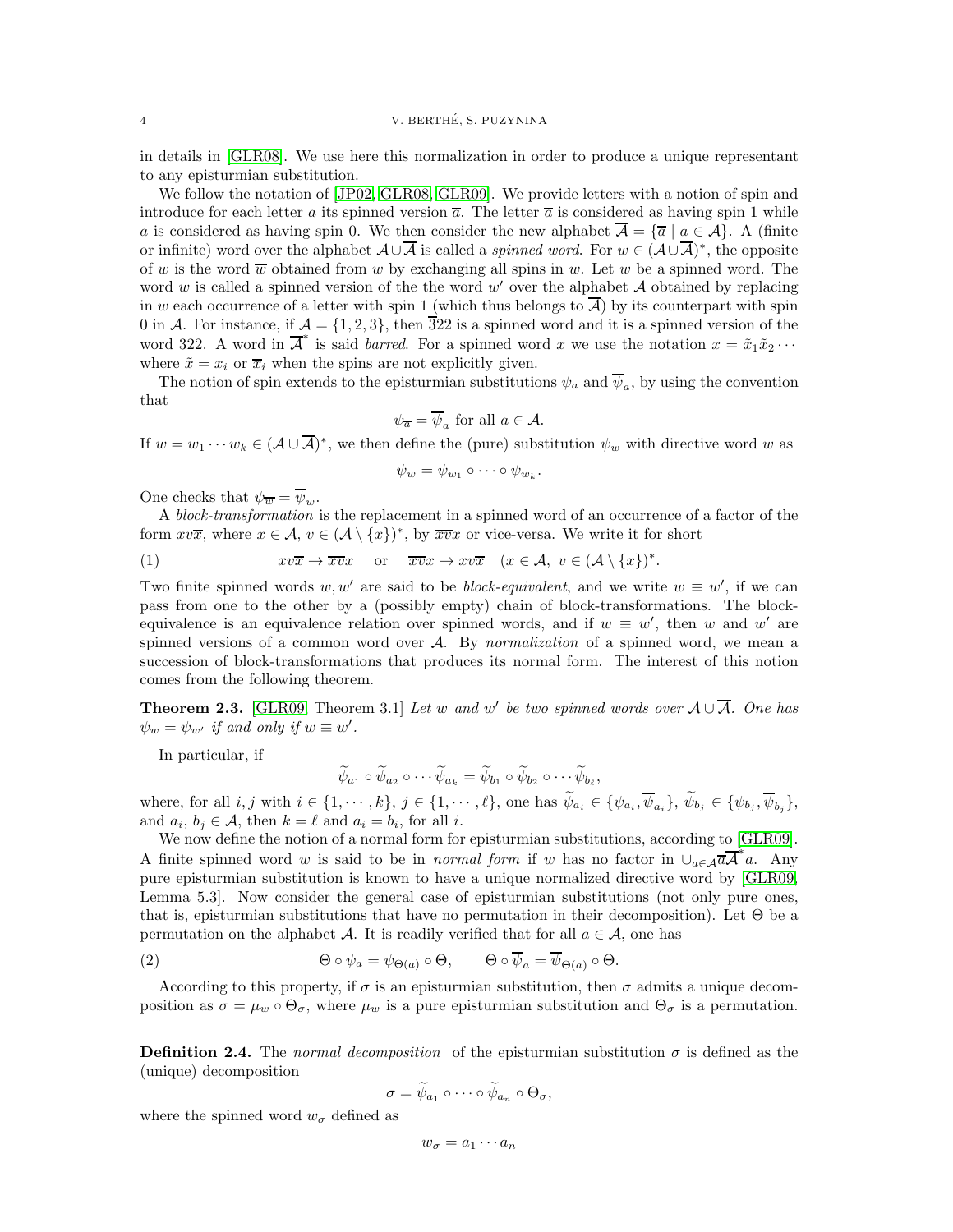is in normal form; it is the normalized directive word of the pure substitution  $\sigma \circ \Theta_{\sigma}^{-1}$  (as before, for all  $i, \psi_{a_i} \in {\psi_{a_i}, \psi_{a_i}}$ .

The spinned word  $w_{\sigma}$  is called the *normalized directive word* of  $\sigma$  and the permutation  $\Theta_{\sigma}$  is called the *normal permutation* of  $\sigma$ . One has  $\sigma \circ \Theta_{\sigma}^{-1} = \mu(w_{\sigma})$ .

We now recall that we have fixed a bijection between the set of permutations  $S_A$  and the alphabet  $S_A$ . Let  $\theta_{\sigma}$  be the letter in the alphabet  $S_A$  in bijection with the permutation  $\Theta_{\sigma}$ . We use the notation

$$
[\sigma] = \widetilde{a_1} \cdots \widetilde{a_n} \theta_\sigma
$$

as a word over the alphabet  $A \cup A \cup S_A$ . We call this word the normal form of  $\sigma$ . If  $\sigma$  is pure, then  $\Theta_{\sigma}$  is equal to the identity. If  $\sigma$  is epistandard, then all the  $\tilde{a}_i$ 's are equal to  $a_i$ .

In order to define formally the surjective map between the words on the alphabet  $A \cup \overline{A} \cup S_A$ and corresponding episturmian substitutions, we introduce the morphism  $\mu$  which maps letters to substitutions with

 $\mu : \tilde{a} \to \tilde{\psi}_a$ , and  $\mu(\theta) = \Theta$  if the letter  $\theta$  is in bijection with the permutation  $\Theta$ .

One has  $\sigma = \mu([\sigma])$ . The length of a spinned word w corresponds to the usual notion of length over the alphabet  $\mathcal{A} \cup \overline{\mathcal{A}}$ . The length of an episturmian substitution is defined as the length of any of its directive words, denoted as  $|\sigma|$ . It is well defined by Theorem [\[GLR09,](#page-28-18) Theorem 3.1] above. We stress the fact that the length of  $\sigma = \psi_{a_1} \cdots \psi_{a_k} \Theta_{\sigma}$  is k.

The main issue we will have to face comes from the fact that normalization does not behave well with respect to taking squares and powers: the normalized form of a square of a spinned word in normal form is a priori not the square of its normal form. Indeed, consider the spinned word  $a\bar{a}$ . Its square  $a\bar{a}a\bar{a}$  is not in normal form because of the occurrence of  $\bar{a}a$ . This issue will be handled in details in Section [4](#page-6-0) and [5.](#page-16-0)

The following example shows that an Arnoux-Rauzy substitution may involve only one letter in its normalized directive word. For more on the one-letter case, see Section [4.3.](#page-9-0)

**Example 2.5.** Consider over the two-letter alphabet  $\{a, b\}$  the Fibonacci substitution  $\sigma : a \mapsto$ ab,  $b \mapsto a$ . This is the most classical example of a sturmian substitution, i.e., of a two-letter Arnoux-Rauzy substitution. Over  $\{a, b\}$ , one has  $\psi_a : a \mapsto a, b \mapsto ab$ . Let  $\Theta_{ab}$  be the two-letter permutation that exchanges letters, i.e.,  $\Theta_{ab}$ :  $a \mapsto b$ ,  $b \mapsto a$ . One has  $\sigma = \psi_a \circ \Theta_{ab}$ , and its normalized directive word  $w_{\sigma}$  is a.

<span id="page-4-4"></span>**Definition 2.6.** We say that  $\sigma$  admits at least two letters in its normal form if there exist at least two distinct letters in its normalized directive word  $w_{\sigma}$ .

<span id="page-4-2"></span>This property will play an important role in Section [5.](#page-16-0)

## 3. Main result and strategy

Let us state and describe the general proof for the main result of this paper. We recall that Theorem [3.1](#page-4-0) extends [\[Kri08,](#page-28-7) Theorem 15] which proves rigidity for strict epistandard words, i.e., epistandard Arnoux-Rauzy words.

<span id="page-4-0"></span>Theorem 3.1. Arnoux-Rauzy words are rigid.

The proof of Theorem [3.1](#page-4-0) is based on the following results. We first know from  $[BDD<sup>+</sup>18]$  the following theorem, whose proof relies on the notion of return words. Note that this statement implies that the Perron-Frobenius eigenvalues of  $\sigma$  and  $\tau$  are multiplicatively dependent, which is also a consequence of Cobham's Theorem [\[Dur11\]](#page-28-19).

<span id="page-4-1"></span>**Theorem 3.2.** [\[BDD](#page-28-13)<sup>+</sup>18, Theorem 9] Let x be an Arnoux-Rauzy word that is a fixed point of both  $\sigma$  and  $\tau$  primitive substitutions. Then there exist  $i, j \geq 1$  such that  $\tau^i = \sigma^j$ .

We then prove primitivity for the substitutions that fix Arnoux-Rauzy words.

<span id="page-4-3"></span>**Lemma 3.3.** Let x be an Arnoux-Rauzy word over the alphabet A and let  $\sigma$  be a substitution such that  $\sigma(x) = x$ , with  $\sigma$  not equal to the identity. Then  $\sigma$  is primitive.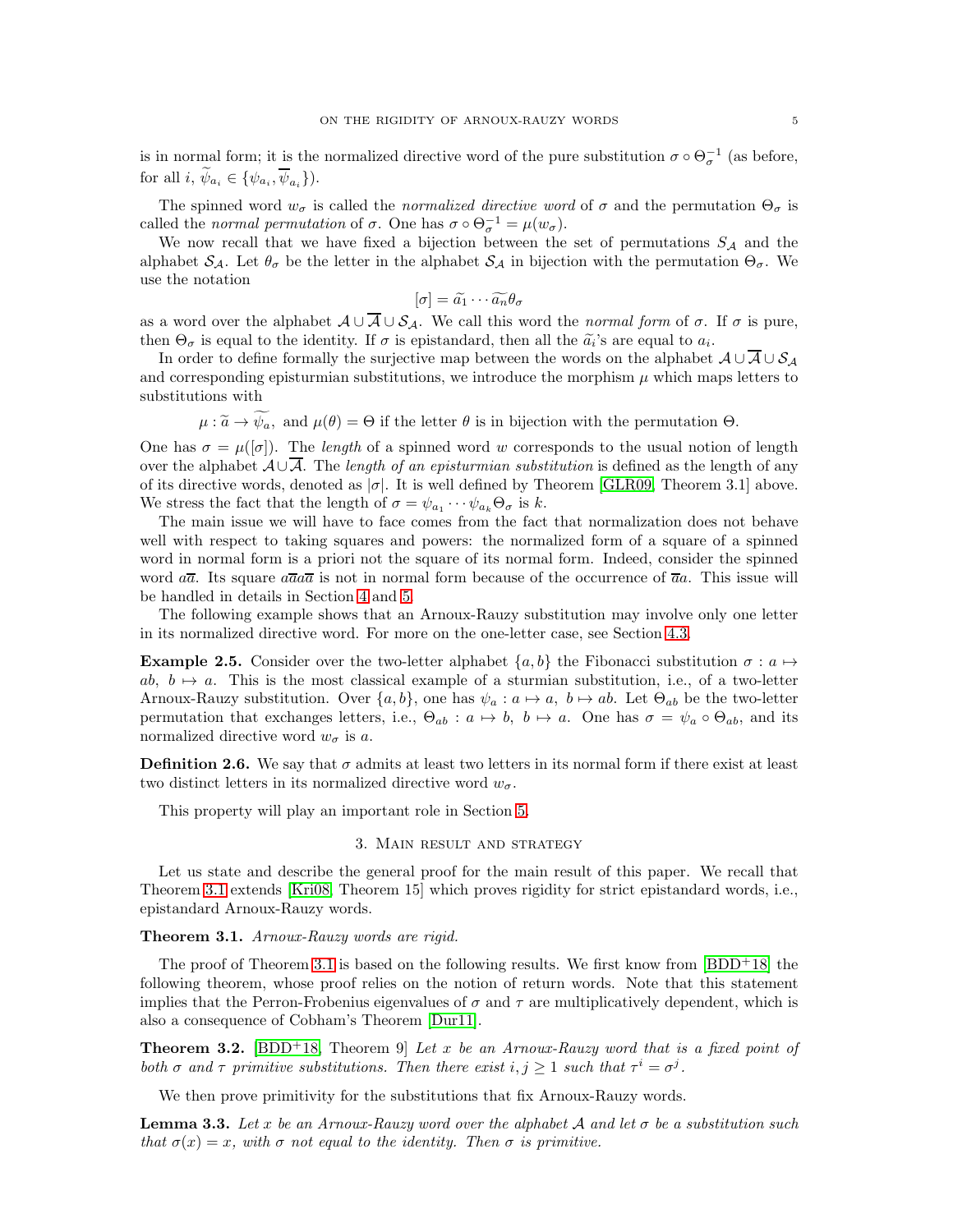## 6 V. BERTHE, S. PUZYNINA ´

*Proof.* The infinite word x is uniformly recurrent due to being an Arnoux-Rauzy word. We now prove by contradiction that  $|\sigma^n(a)|$  tends to infinity for each letter  $a \in \mathcal{A}$ . Suppose indeed that for some letter a the length  $|\sigma^n(a)|$  does not tend to infinity. With the notation of Definition [2.4,](#page-3-0) consider n such that  $\Theta_{\sigma}^{n} = Id$ , and take  $\sigma' = \sigma^{n}$ . We have  $\Theta_{\sigma'} = Id$ . We also have that  $|(\sigma')^n(a)|$  does not tend to infinity. From the normal form of Arnoux-Rauzy substitutions, one deduces that no power of  $\sigma'$  contains some  $\tilde{\psi}_b$  in its normal form, with  $b \neq a$ : otherwise, applying  $\sigma'$  to a word adds at least one letter for each occurrence of a in the word. This is only possible when  $\sigma' = \psi_a^i \circ \overline{\psi_a}^j$ , but this substitution does not have a fixed point, which gives us the desired contradiction. We thus deduce from the fact that  $|\sigma^n(a)|$  tends to infinity for each letter  $a \in \mathcal{A}$ together with x being uniformly recurrent that  $\sigma$  is primitive from [\[Que10,](#page-28-20) Proposition 5.5].

 $\Box$ 

Newt lemma provides a commutation property for substitutions fixing a common Arnoux-Rauzy word.

<span id="page-5-1"></span>**Lemma 3.4.** Let  $\sigma$  and  $\tau$  be two substitutions. If x is an Arnoux-Rauzy word such that  $\sigma(x)$  =  $\tau(x) = x$ , then  $\tau \circ \sigma = \sigma \circ \tau$ .

*Proof.* Let x be an Arnoux-Rauzy word over the alphabet A such that  $\sigma(x) = \tau(x)$ , with  $\sigma$  and  $\tau$  being substitutions. According to [\[DJP01\]](#page-28-16), there exist an Arnoux-Rauzy word y that has the same language as x, and  $\tau'$  and  $\sigma'$  epistandard substitutions that are conjugate respectively to  $\tau$ and  $\sigma$  such that  $\sigma'(y) = \tau'(y)$ . By [\[Kri08,](#page-28-7) Theorem 15], there exists a substitution  $\rho$  such that  $\sigma' = \varrho^t$  and  $\tau' = \varrho^s$ , by using rigidity for fixed point of epistandard substitutions. Then, one has  $\sigma' \circ \tau'(a) = \tau' \circ \sigma' = \varrho^{s+t}$ . This implies by conjugation that  $|\sigma \circ \tau(a)| = |\tau \circ \sigma(a)|$  for each  $a \in \mathcal{A}$ . Indeed, since  $\tau$  and  $\tau'$  are conjugate, we have that  $|\tau(a)|$  and  $|\tau'(a)|$  are of the same length and moreover are abelian equivalent, i.e., contain the same numbers of occurrences of each letter. Now since  $\sigma$  and  $\sigma'$  are conjugate, the images of abelian equivalent words under  $\sigma$  and  $\sigma'$  are of the same length (in fact, they are also abelian equivalent), hence  $|\sigma \circ \tau(a)| = |\tau \circ \sigma(a)|$  for each  $a \in \mathcal{A}$ . We deduce from  $\sigma \circ \tau(x) = \tau \circ \sigma(x)$  that  $\sigma \circ \tau = \tau \circ \sigma$  by considering the respective images of each letter in x and by recalling that all the letters of A occur in x.

We now want to go from the existence of a common power (Theorem [3.2\)](#page-4-1) to a "prefix property". This is the object of next lemma which is the main step in the proof of Theorem [3.1.](#page-4-0) This is the analogue of [\[RS12,](#page-28-4) Proposition 4.1] which is proved for sturmian words.

<span id="page-5-0"></span>**Lemma 3.5.** Let  $\sigma$  and  $\tau$  be two episturmian substitutions such that  $\sigma^n = \tau^m$ , for  $n \geq m \geq 1$ . Then, there exists an episturmian substitution  $\rho$  such that  $\tau = \sigma \circ \rho$ .

The proof of this lemma is quite involved; we provide it in Section [5.](#page-16-0) Using this lemma, we now can prove Theorem [3.1.](#page-4-0)

*Proof.* Let x be an Arnoux-Rauzy word. Let  $\sigma$ ,  $\tau$  be two substitutions distinct from the identity such that  $\sigma(x) = \tau(x) = x$ . By Theorem [2.1](#page-2-1) they are both episturmian. By Lemma [3.3,](#page-4-3)  $\sigma$  and  $\tau$ are primitive. By Lemma [3.4,](#page-5-1) they commute. By Theorem [3.2,](#page-4-1) they have a common power, i.e., there exist  $n, m \ge 1$  such that  $\sigma^n = \tau^m$ .

We now prove by induction on  $\max(|\sigma|, |\tau|)$  that if there exist  $n, m \ge 1$  such that  $\sigma^n = \tau^m$ , then there exist integers k,  $\ell$  and an episturmian substitution  $\varrho$  such that  $\sigma = \varrho^k$ ,  $\tau = \varrho^{\ell}$ . Note that this step is the analogue of [\[RS12,](#page-28-4) Corollary 4.3] which holds for sturmian words (i.e., for the two-letter case).

We have  $|\sigma| \geq 1$  and  $|\tau| \geq 1$  since they are primitive.

If  $|\sigma| = |\tau| = 1$ , then  $\sigma = \tau$ . Indeed, since the lengths are equal to 1, due to Lemma [3.5](#page-5-0) and to the uniqueness of the normal form, there exist a letter a and permutations  $\Theta_{\sigma}$  and  $\Theta_{\tau}$  such that  $\sigma$  and  $\tau$  are both either of the form  $\sigma = \psi_a \circ \Theta_\sigma$ ,  $\tau = \psi_a \circ \Theta_\tau$ , or they both involve  $\overline{\psi_a}$ , with both cases being symmetric. We assume that they both involve  $\psi_a$ . Now since  $x = \sigma(x) = \tau(x)$ , we have  $\psi_a(\Theta_\sigma(x)) = \psi_a(\Theta_\tau(x))$ . Notice that the form of the substitution  $\psi_a$  implies that if  $\psi_a(w) = \psi_a(w')$  for some infinite words w and w', then  $w = w'$  (since  $\psi_a$  only inserts a letter a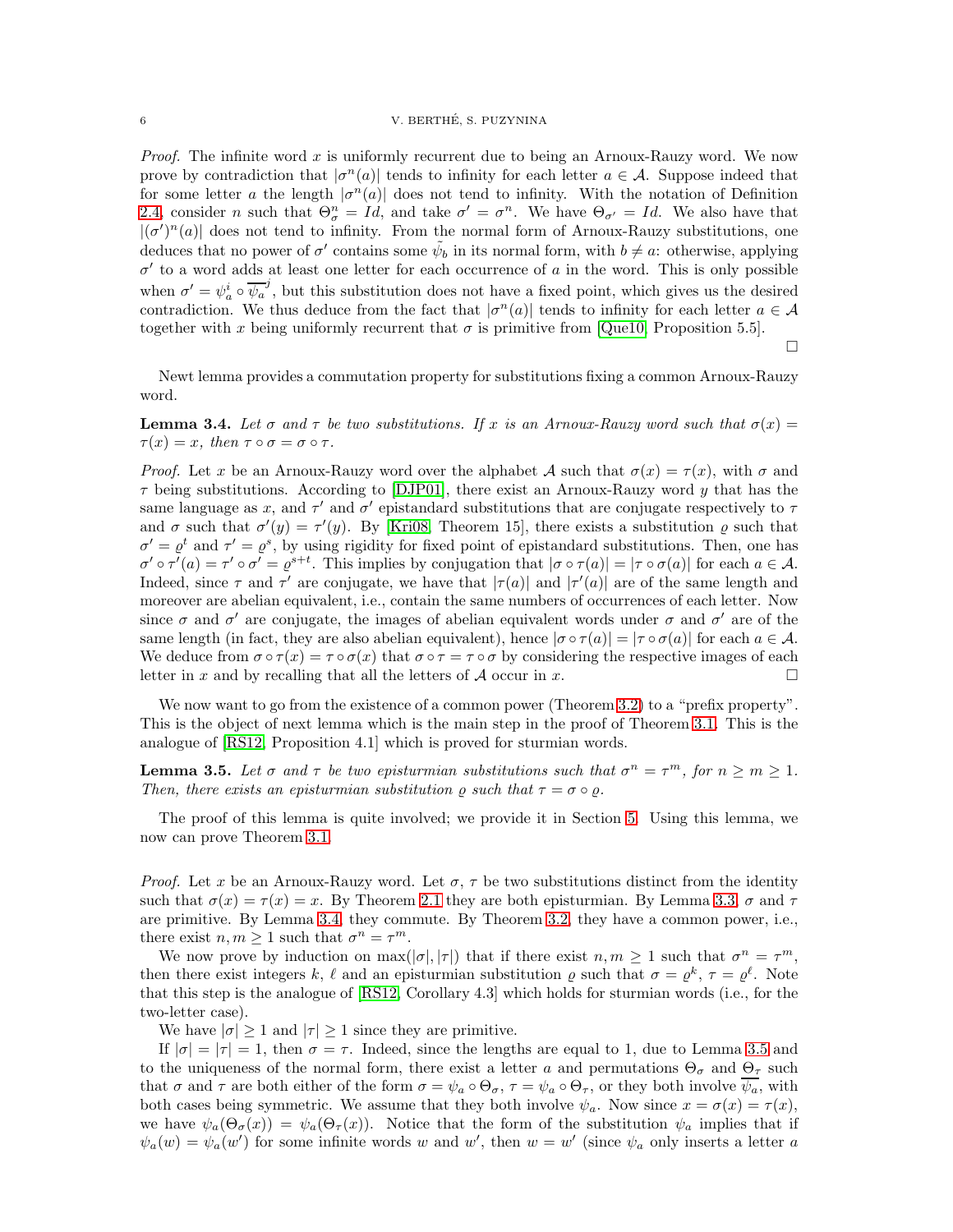before each letter which is not a). So,  $\Theta_{\sigma}(x) = \Theta_{\tau}(x)$ . Since  $\Theta_{\sigma}$  and  $\Theta_{\tau}$  are permutations, it follows that  $\Theta_{\sigma} = \Theta_{\tau}$ .

Suppose w.l.o.g. that  $n \geq m$  and that the induction property holds for max $(|\sigma|, |\tau|)$  which is equal to  $|\tau|$  (since  $n|\sigma| = m|\tau|$ ). By Lemma [3.5,](#page-5-0) there exists an episturmian substitution  $\rho$  such that  $\tau = \sigma \circ \varrho$ . From  $\tau \circ \sigma = \sigma \circ \tau$ , we deduce that  $\sigma \circ \varrho \circ \sigma = \sigma \circ \sigma \circ \varrho$ , and thus  $\varrho \circ \sigma = \sigma \circ \varrho$ by left-cancellativity (see Proposition [2.2\)](#page-2-2). If  $\rho = Id$ , then  $\sigma = \tau$ , which provides the desired induction property with  $\sigma = \tau$ . The case where  $\rho$  a permutation is similar to the case where both substitutions have length 1 above. We now assume  $|\varrho| \geq 1$ , and thus  $|\tau| > \max(|\sigma|, |\varrho|)$ , which yields in particular  $m < n$ . One has  $\tau^m = \sigma^m \circ \varrho^m = \sigma^n$ , and consequently  $\sigma^{n-m} = \varrho^m$  (again by left-cancellativity). We now can apply the induction hypothesis to  $\sigma$  and  $\rho$ . Hence there exist  $\rho'$ episturmian substitution, k, l integers such that  $\sigma = \varrho'^k$ ,  $\varrho = (\varrho')^{\ell}$ , which also yields  $\tau = (\varrho')^{k+\ell}$ . This ends the induction proof.

## 4. Block-normalization of squares

<span id="page-6-0"></span>We recall that normalization does not behave well with respect to powers: the normalized form of a square of a spinned word in normal form may not be equal to the square of its normal form. We study in this section how normalization behaves with respect to powers  $\sigma^n$  for an episturmian substitution  $\sigma$ .

4.1. Types of errors. We recall that  $[\sigma] = \tilde{a}_1 \cdots \tilde{a}_k \theta_{\sigma}$  is the word over the alphabet  $\mathcal{A} \cup \overline{\mathcal{A}} \cup \mathcal{S}_{\mathcal{A}}$ representing  $\sigma$  in its normal form as defined in Section [2.2.](#page-2-3) The normalized directive word of  $\sigma$  is  $w_{\sigma} = \tilde{a}_1 \cdots \tilde{a}_k$  and  $\theta_{\sigma}$  is the normal permutation of  $\sigma$ . The length of  $\sigma$  is k. We also recall that the letters  $\tilde{a}_i$  belong to  $\mathcal{A} \cup \overline{\mathcal{A}}$ .

The notation  $\text{pref}_\ell[\sigma^n]$  stands for the prefix of  $\sigma^n$  of length  $\ell$  and similarly for  $\text{pref}_\ell[\sigma]^n$ . For  $1 \leq \ell \leq nk$ , it belongs to  $\mathcal{A} \cup \overline{\mathcal{A}}$ . For a letter a, the notation  $|\text{pref}_\ell[\sigma^n]|_a$  stands for the number of occurrences of a's in  $[\sigma^n]$  (with an analogous notation for  $\overline{a}$ ).

Let *n* be a positive integer. Let us now consider  $\sigma^n$ . We want to compare the words  $[\sigma]^n$  and [ $\sigma^n$ ]. As mentioned above (see also Example [4.7](#page-10-0) and [4.9\)](#page-10-1), the word  $[\sigma]^n$  does not have to be the normal form of  $\sigma^n$ . In order to get the normal form  $[\sigma^n]$  of  $\sigma^n$ , we first handle the occurrences of permutations, which we shift to the end, and secondly, we perform block-transformations. The latter is the main step that we will have to work out.

We thus start by shifting the n occurrences of the permutation  $\Theta_{\sigma}$  to the end of the word using the relations [\(2\)](#page-3-1). In particular, the normal permutation of  $\sigma^n$  is equal to the n-th power  $\Theta^n_{\sigma}$  of the normal permutation of  $\sigma$ . We recall that we use the notation  $\theta_{\sigma}^{n}$  for the letter in bijection with the permutation  $\Theta_{\sigma}^n$ . This gives a word  $Z_{\sigma^n}$  over the alphabet  $\mathcal{A} \cup \overline{\mathcal{A}} \cup S_{\mathcal{A}}$ , which is a priori not the normal form  $[\sigma^n]$ , defined by

$$
Z_{\sigma^n} = \widetilde{a_1} \cdots \widetilde{a_k} \widetilde{\Theta_{\sigma}(a_1)} \cdots \widetilde{\Theta_{\sigma}(a_k)} \cdots \widetilde{\Theta_{\sigma}^{n-1}(a_1)} \cdots \widetilde{\Theta_{\sigma}^{n-1}(a_k)} \theta_{\sigma}^n,
$$

with

$$
\sigma^n = (\widetilde{\psi}_{a_1} \cdots \widetilde{\psi}_{a_k} \widetilde{\psi}_{\Theta_{\sigma}(a_1)} \cdots \widetilde{\psi}_{\Theta_{\sigma}(a_k)} \cdots \widetilde{\psi}_{\Theta_{\sigma}^{n-1}(a_1)} \cdots \widetilde{\psi}_{\Theta_{\sigma}^{n-1}(a_k)} \Theta_{\sigma}^n = \mu(Z_{\sigma}^n).
$$

One has

$$
\sigma^n = \mu([\sigma^n]) = \mu(Z_{\sigma^n}) \text{ and } [\sigma^n] \equiv Z_{\sigma^n}.
$$

If  $n = 1$ , then  $Z_{\sigma} = [\sigma]$ .

Observe that the values of spins (i.e., the occurence or not of a bar for  $\tilde{a}_i$ ) are k-periodic in  $Z_{\sigma^n}$  (with  $k = |\sigma|$ ). An occurrence of a factor of length k of the form  $\widetilde{\Theta_{\sigma}^i(a_1)} \cdots \widetilde{\Theta_{\sigma}^i(a_k)}$  $(i = 0, \dots, n-1)$  in  $Z_{\sigma^n}$  is called a k-period of  $Z_{\sigma^n}$ ; it starts at an index congruent to 1 modulo k in  $Z_{\sigma^{n}}$  (by recalling that the index of occurrence of the first letter of a finite word is labelled by 1). We use vertical bars to mark periods, which gives

$$
Z_{\sigma^n} = \widetilde{a_1} \cdots \widetilde{a_k} \mid \widetilde{\Theta_{\sigma}(a_1)} \cdots \widetilde{\Theta_{\sigma}(a_k)} \mid \cdots \mid \widetilde{\Theta_{\sigma}^{n-1}(a_1)} \cdots \widetilde{\Theta_{\sigma}^{n-1}(a_k)} \mid \theta_{\sigma}^n.
$$

A bar is thus located between indices k and  $k+1$  and periods are labelled with indices j running from 1 to n.

By abuse of notation, a word of the form  $\overline{ab_1} \cdots \overline{b_\ell} a$  with  $\ell = 0$  stands for the word  $\overline{a}a$ .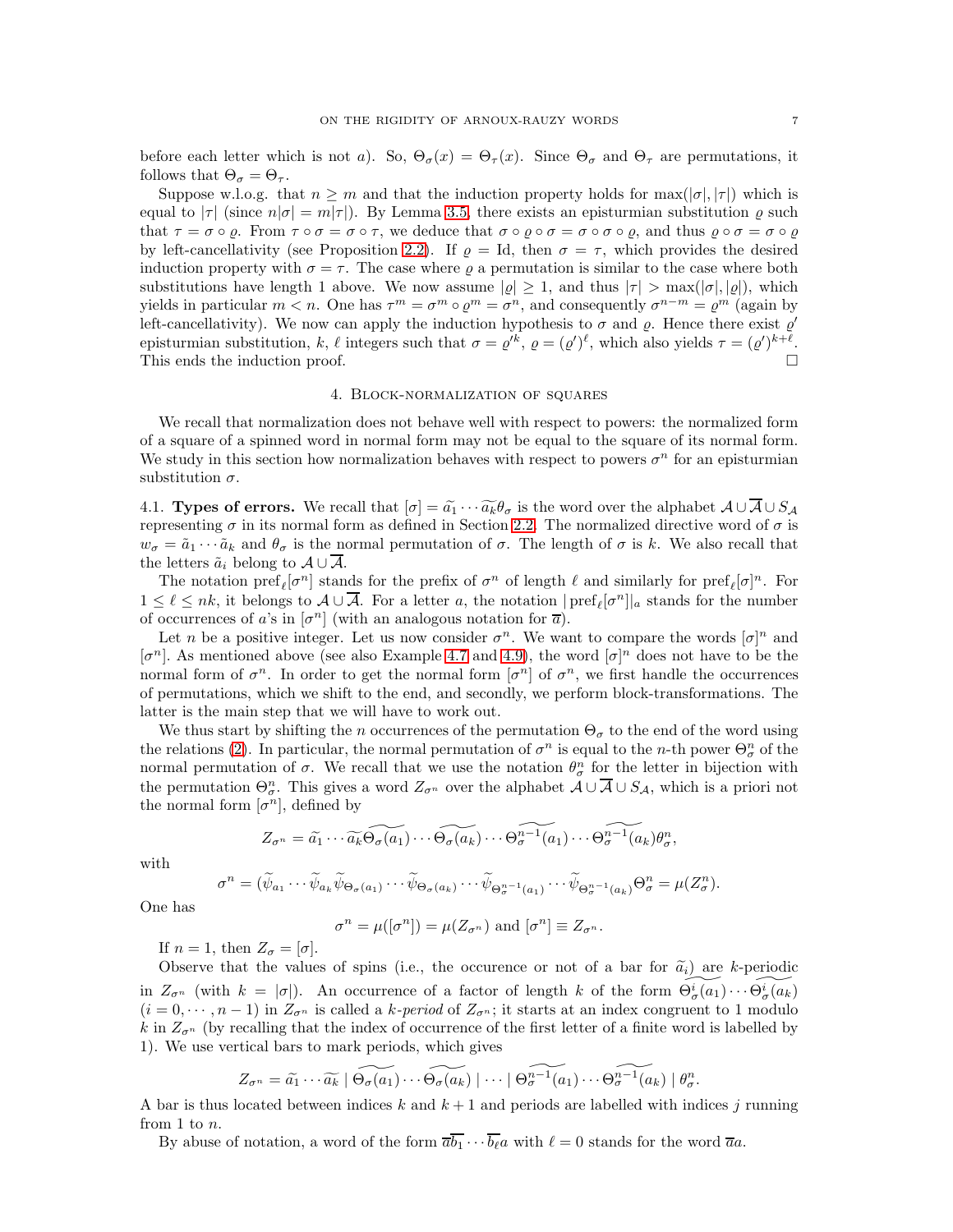## 8 V. BERTHÉ, S. PUZYNINA

We now consider normalization via block-transformations. If the word  $Z_{\sigma^n}$  is not the normal form of  $\sigma^n$ , then this means that there are *errors*, i.e., occurrences of non-normal spinned words of the form  $\overline{a}b_1 \cdots b_\ell a$  that occur in  $Z_{\sigma^n}$ , with the letter a and the letters  $b_i$ 's in A. We call the errors in  $Z_{\sigma^n}$  of this form a-errors of the first level. They occur at the boundary between two periods and they overlap at most two periods.

**Definition 4.1** (*a-errors* of the first level). An *a-error of the first level* is an occurrence in  $Z_{\sigma^n}$ of a factor of of the form

$$
\overline{ab_1}\cdots\overline{b_\ell}a.
$$

The letter a is referred to as the letter of the error.

Since some errors of the first level might occur in  $Z_{\sigma^n}$ , in order to get the normal form of  $Z_{\sigma^n}$ (which is also the normal form of  $\sigma^n$ ) we will perform series of block-transformations on  $Z_{\sigma^n}$ . We thus will distinguish several levels of block-transformations and several types of errors. This will be described in detail in Section [4.2.](#page-7-0) Section [4.3](#page-9-0) handles the particular case where the normal form of  $\sigma$  admits only one letter. To give a first overview, we have the following, illustrated with the examples of Section [4.4.](#page-10-2) More precise statements are provided in Sections [4.5](#page-11-0) and [4.6.](#page-13-0)

- Errors of the first level can propagate when performing block-transformations. The second level corresponds to a propagation within at most two k-periods of  $Z_{\sigma^n}$ . The word  $Z_{\sigma^n}$ is then transformed into a word denoted as  $Z'_{\sigma^n}$ . Errors of type II (see Definition [4.2](#page-8-0)) and also Section [4.5\)](#page-11-0) then correspond to the case where, either after performing a first level of block-normalizations that correct the errors of the first level, one gets the normal form of  $Z_{\sigma^n}$ , or the normalization of errors of the first level propagates within at most two k-periods, involving the second level of block-normalizations. For errors of type II,  $Z'_{\sigma^n} = [\sigma^n]$ .
- If the word  $Z'_{\sigma^n}$  still contains errors, a third level of block-transformations has to be performed. Errors of type III (see Definition [4.4](#page-9-1) and Sections [4.2](#page-9-2) and [4.6\)](#page-13-0) correspond to a propagation on all the k-periods of  $Z_{\sigma^n}$  under the assumption that  $\sigma$  admits at least two letters in its normal form (see Definition [2.6\)](#page-4-4). Errors of type III thus involve this third level of block-normalizations. The word  $Z'_{\sigma^n}$  is then transformed into the normal form  $[\sigma^n]$ .

<span id="page-7-0"></span>4.2. Propagation of errors. In this section, we describe the successive levels (at most three) of block-normalizations performed on  $Z_{\sigma^n}$  in order to get its normal form and the types of errors that occur in this process. We assume that there exists an error (of the first level) in  $Z_{\sigma^n}$ . We consider the leftmost error, that is, the error that occurs at the boundary between the first and second periods. In particular, it contains in its support the integer  $k = |\sigma|$ . Let a be the letter of this error. Hence, at the boundaries of the *i*-th and the  $i+1$ -th periods, one also gets a  $\Theta_{\sigma}^{i-1}(a)$ -error of the first level in  $Z_{\sigma^n}$ . Moreover, all the errors in  $Z_{\sigma^n}$  come from the leftmost one and there is only one possible error at the boundary of two periods.

We will focus on the leftmost error of the first level.

We will use from now on the following convention for the vertical bars which mark periods in  $\overline{ab_1} \cdots \overline{b_\ell} a$ : we write  $\overline{b_1} \cdots \overline{b_\ell}$  to indicate that the vertical bar which marks periods in  $Z_{\sigma^n}$  can be located in this occurrence either after any of the  $b_i$ 's, or after  $\overline{a}$ .

First and second level of block-transformations. The first level of block-transformations consists in normalizing all the a-errors by performing block-transformations involving them in  $Z_{\sigma^n}$ .

This yields in particular at the boundary between the first and second periods the following:

$$
\overline{ab_1} \mid \cdots \overline{b_\ell} a \to ab_1 \mid \cdots b_\ell \overline{a}.
$$

Similar block-transformations are performed at the boundaries of all periods.

One easily checks that after this first level of block-transformations the normal form is obtained if the a-error  $\overline{a}\overline{b_1} \cdots \overline{b_\ell} a$  is neither preceded in  $Z_{\sigma^n}$  by a factor of the form  $\overline{a c_1} \cdots \overline{c_m}$ , nor followed by a factor of the form  $d_1 \cdots d_s a$  (where the  $c_i$ ' and the  $d_i$ 's are not equal to the letter a, and  $m, \ell$ can take the value 0).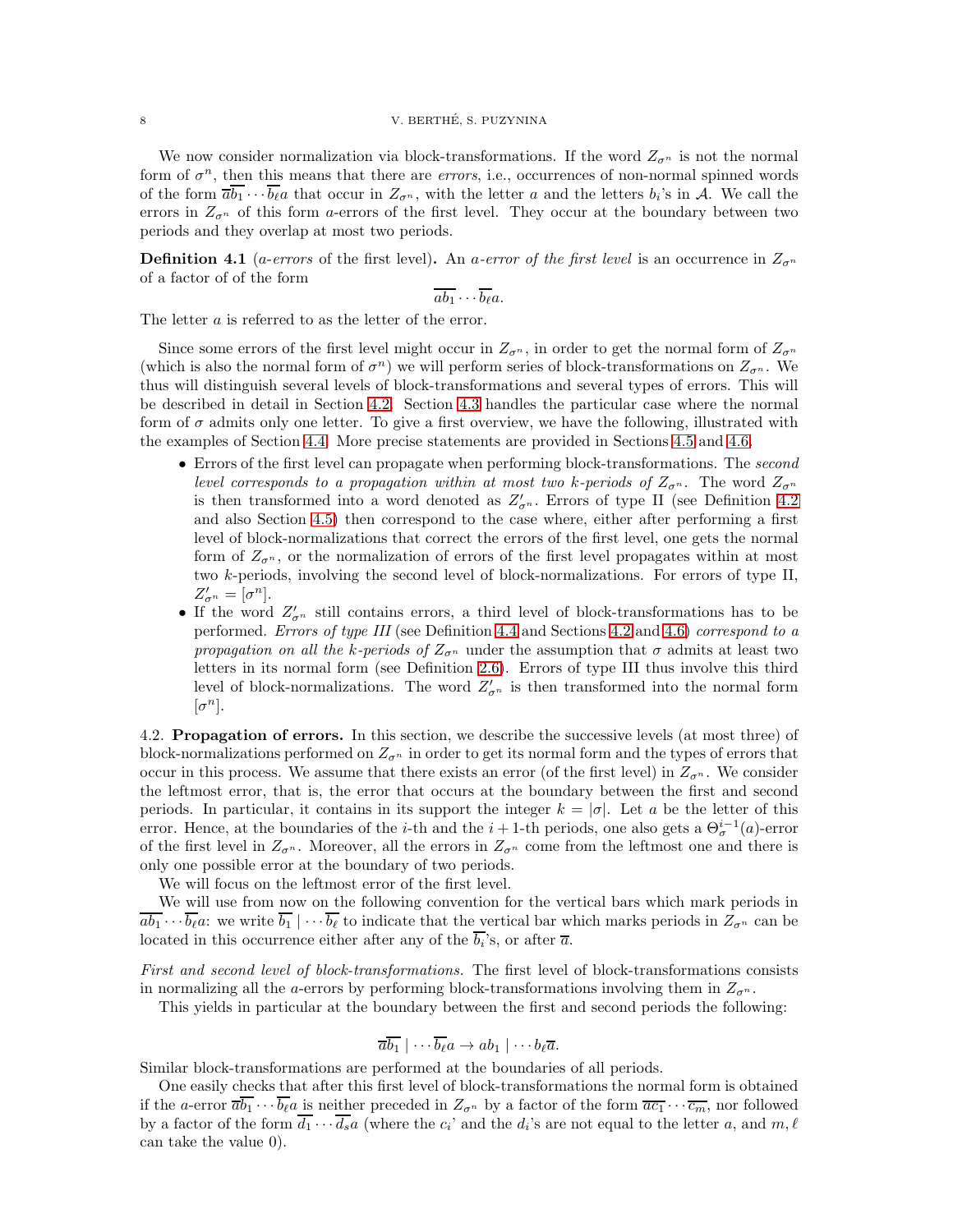We now consider the case where there is a second level of block-transformations to be performed. We observe that an a-error of the first level can propagate to the left when it is preceded by a factor of the form  $\overline{ac_1} \cdots \overline{c_m}$ , where the  $c_i$ 's are not equal to the letter a. Applying twice blocktransformation then yields

$$
\overline{ac_1\cdots c_m}\overline{ab_1}\mid\cdots\overline{b_\ell}a\rightarrow \overline{ac_1\cdots c_m}ab_1\mid\cdots b_\ell\overline{a}\rightarrow ac_1\cdots c_m\overline{a}b_1\mid\cdots b_\ell\overline{a}.
$$

In a similar way, an a-error of the first level can propagate to the right when it is followed by a factor of the form  $d_1 \cdots d_s a$ , where the  $d_i$ 's are in A and are not equal to the letter a. Again, applying twice block-transformations yields

$$
\overline{ab_1}\mid \cdots \overline{b_{\ell}}a\overline{d_1}\cdots \overline{d_s}a \to ab_1\mid \cdots b_{\ell}\overline{a}\overline{d_1}\cdots \overline{d_s}a \to ab_1\mid \cdots b_{\ell}ad_1\cdots d_s\overline{a}.
$$

Clearly, the error can propagate both to the right and to the left. We consider the maximal propagation of an a-error of the first level to the right and to the left, and we call it a propagated error of the second level. Let  $\overline{\mathcal{A}'} = \overline{\mathcal{A} \setminus \{a\}}$ . It is the longest factor of the form

<span id="page-8-1"></span>
$$
\overline{a}(\overline{\mathcal{A}^{\prime}})^{*}\overline{a}(\overline{\mathcal{A}^{\prime}})^{*}\overline{a} \cdots \overline{a}(\overline{\mathcal{A}^{\prime}})^{*}a(\overline{\mathcal{A}^{\prime}})^{*}a \cdots a(\overline{\mathcal{A}^{\prime}})^{*}a = (\overline{a}(\overline{\mathcal{A}^{\prime}})^{*})^{*}\overline{a}((\overline{\mathcal{A}^{\prime}})^{*}a)^{+}
$$

which contains some kj in its support, with  $1 \leq j < n$ , between the last occurrence of  $\overline{a}$  and the first occurrence of a. In other words, it is an occurrence of a factor of  $Z_{\sigma^n}$  of the form

(3) 
$$
\overline{ac_{11}} \cdots \overline{c_{1m_1}} \cdots \overline{ac_{t1}} \cdots \overline{c_{tm_t} \overline{ab_1}} \cdots \overline{b_{\ell}} \overline{a \overline{d_{11}}} \cdots \overline{d_{1s_1}} \overline{a \cdots \overline{d_{r1}}} \cdots \overline{d_{rs_r}} \overline{a}
$$

which cannot be extended to the left or to the right in the same way. Applying block-transformations yields (if the block  $b_1 \cdots b_l$  is not empty):

$$
(4) \qquad ac_{11}\cdots c_{1m_1}\cdots \overline{a}c_{t1}\cdots c_{tm_t}\overline{a}b_1 | \cdots b_{\ell}a d_{11}\cdots d_{1s_1}a d_{r1}\cdots d_{rs_r}\overline{a}.
$$

When the block  $b_1 \cdots b_l$  is empty, the word  $Z_{\sigma^n}$  is said to have a *central part* and the longest part of the form  $\overline{a}^+|a^+|$  is called the *central part*. See Example [4.10](#page-11-1) for an illustration and Assertion [8](#page-12-0) in Lemma [4.12](#page-12-1) for a precise description of the second level of bock-normalization on the central part. The letter a is referred to as the letter of the central part.

The outcome of all the first and second levels of block-normalizations (performed at the boundary of each pair of successive k-periods) is denoted by  $Z'_{\sigma^n}$ .

We will not need to distinguish between the first and the second level. Hence by second level we mean now either the case where the first level of block-normalization yields the normal form, or the case where a propagation such as described above occurs.

<span id="page-8-0"></span>**Definition 4.2** (Error of type II). Let  $Z'_{\sigma^n}$  be the word obtained after performing the second level of block-transformations. Propagated errors of the second level are of type II if  $Z'_{\sigma^n}$  is in normal form, i.e.,  $Z'_{\sigma^n} = [\sigma^n]$ .

An important property of the propagated errors of second level is the following: propagated errors of the second level do not intersect from a period to the next one. More precisely, consider the leftmost propagated error of the second level. Let  $i$  stand for the index of its first letter in the word  $Z_{\sigma^n}$  and let p be such that  $p + k$  stands for the index of its last letter. One has  $1 \leq i \leq k$ , i.e., it occurs in the first period, and there is also a  $\Theta_{\sigma}(a)$ -propagated error of the second level that starts at index  $i + k$ . One has  $p + k < i + k$  (see Assertion [2](#page-12-2) in Lemma [4.12\)](#page-12-1). So, in fact we have  $i > 1$  and  $p < k$ . The support of the leftmost propagated error of the second level in  $Z_{\sigma^n}$ is the interval  $[i, p+k]$  of integers, with  $1 \leq i \leq k$ ,  $1 \leq p \leq k$ . The error is said to contain the position  $\ell$  if the integer  $\ell$  belongs to is support. The initial positions of errors of the second level are  $i + kj$ ,  $0 \le j \le n-1$ , and their support is  $[i + kj, p + k(j+1)]$ . More details will be given in Section [4.5.](#page-11-0)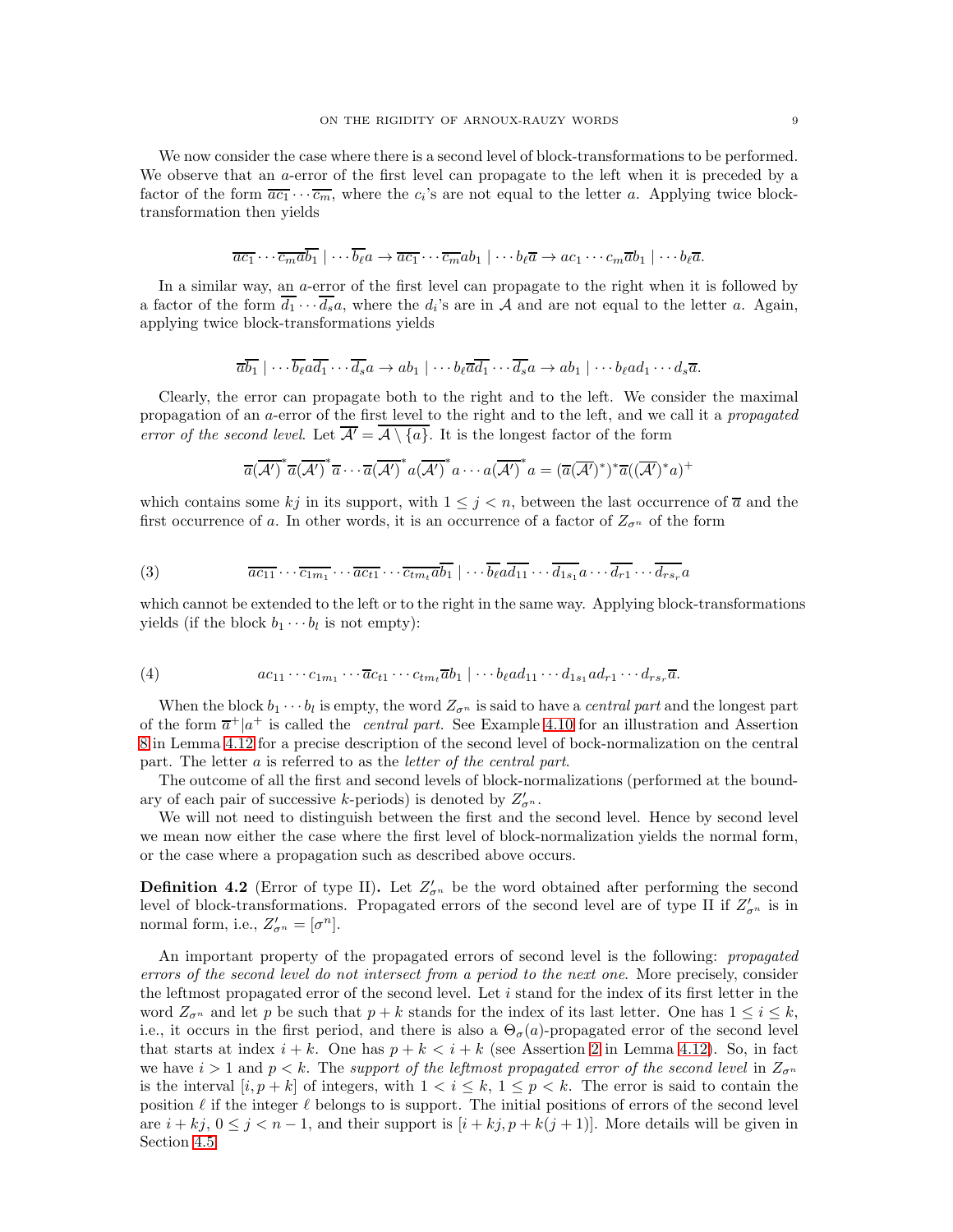<span id="page-9-2"></span>Third level of block-transformations. We assume now that  $\sigma$  admits at least two letters in its normal form (see Definition [2.6\)](#page-4-4). It might occur that  $Z'_{\sigma^n}$  is not in normal form, which means that errors can propagate on multiple periods. The third level of block-normalizations consists in normalizing them. Consider the following example.

**Example 4.3.** Consider the case of  $\sigma$  with  $[\sigma] = a\overline{bca} \theta_{Id}$ , with  $a, b, c$  distinct letters and the normal permutation  $\Theta_{\sigma}$  being equal to the identity (we recall that the letter  $\theta_{Id}$  is in bijection with the identity). One has

 $\sigma^3 = Z_{\sigma^3} = a \overline{bc} \overline{a} \mid a \overline{bc} \overline{a} \mid a \overline{bc} \overline{a} \mid \theta_{Id},$ 

and

 $[\sigma^3] = a\overline{bca} \mid abc\overline{a} \mid \overline{a}\overline{b}\overline{ca} \mid \theta_{Id}.$ 

 $Z'_{\sigma} = a\overline{bc}a \mid \overline{a}\overline{bc}a \mid \overline{a}\overline{bc}\overline{a} \mid \theta_{Id},$ 

<span id="page-9-1"></span>**Definition 4.4** (Error of type III). Let  $Z'_{\sigma^n}$  be the word obtained after performing the second level of block-transformations. The word  $Z_{\sigma^n}$  is said to have an error of type III if  $Z'_{\sigma^n}$  is not in normal form. We also say that the leftmost error in  $Z_{\sigma^n}$  is of type III.

We end this section with a few remarks and the notation we will use in the following sections.

- <span id="page-9-5"></span>**Remark 4.5.** (1) Consider the leftmost error (of the first level) in  $Z_{\sigma^n}$  and let a be its letter. Then, all the errors are of the same type and there exists an error of the first level in each pair of consecutive periods of letter  $\Theta_{\sigma}^{i-1}(a)$ , for  $i = 1, \ldots, n-1$ .
	- (2) We assume that  $Z_{\sigma^n}$  admits an error of the first level. Let i stand for the index of the leftmost error of the first level in  $Z_{\sigma^n}$ . The prefix of length  $i-1$  of the normal form  $[\sigma]$  is a prefix of  $Z_{\sigma^{n}}$ .
	- (3) We consider an occurrence of an error of the first level in  $Z_{\sigma^n}$ . In the full process of normalisation we only make block-transformations of the form  $\overline{ab_1} \cdots \overline{b_s} \overline{a}$   $\rightarrow ab_1 \cdots b_s \overline{a}$ . Hence, once the spin of a letter  $b \neq a$  is equal to 0 in the full normalization process at some index in the support of this error, it will never change back to spin 1 at this index.
	- (4) Let n, m be positive integers, and let  $\sigma$ ,  $\tau$  be episturmian substitutions such that  $\sigma^n = \tau^m$ . At each index of  $Z_{\sigma^n}$  and  $Z_{\tau^m}$ , we have  $\tilde{b}$  for the same b but possibly with different spins.
	- (5) One has  $Z_{\sigma^n} \equiv [\sigma^n]$ .

<span id="page-9-4"></span><span id="page-9-3"></span>**Notation 4.6.** We use the notation k for the length of  $\sigma$ , i for the index of occurrence of the leftmost error in  $Z_{\sigma^n}$  (if any) and  $k + p$  for the last index of the leftmost propagated error of the second level. The letter of the lefmost error is denoted by a. We recall that  $1 < i \leq k$ . The support of the leftmost error of type II is  $[i, k + p]$ .

When working with two episturmian substitutions  $\sigma$  and  $\tau$ , as in Section [5,](#page-16-0) we use letters with primes for  $\tau$ . For instance, in the case where there are errors in both  $Z_{\sigma^n}$  and  $Z_{\tau^m}$ , a stands for the letter of the leftmost error in  $\sigma^n$  and  $a'$  stands for the letter of the leftmost error in  $\tau^m$ .

<span id="page-9-0"></span>4.3. The case of a one-letter normal word. We assume that the normal word of the episturmian substitution  $\sigma$ , also assumed to be of positive length, contains only one letter  $\tilde{a}$ . We thus have for the normal form of  $\sigma$ :

$$
[\sigma] = a^s \overline{a}^t \theta_\sigma
$$

for some integers  $s, t \geq 0$ , with  $s + t \geq 1$ .

Consider first the case where  $\Theta_{\sigma}(a) = a$ . After applying several times the block-transformation  $\overline{a}a \to a\overline{a}$ , we get for the normal form of  $\sigma^n$ , for  $n \geq 1$ :

$$
[\sigma^n] = a^{sn} \overline{a}^{tn} \theta_{\sigma}^n.
$$

Now consider the case where  $\Theta_{\sigma}(a) \neq a$ . To get the normal form of  $[\sigma^n]$  from  $[\sigma]^n$ , we only have to move the permutation to the right, using the rule [\(2\)](#page-3-1). So,

$$
[\sigma^n] = a^s \overline{a}^t \mid \Theta_\sigma(a)^s \overline{\Theta_\sigma(a)}^t \mid (\Theta_\sigma^2(a))^s \overline{\Theta_\sigma^2(a)}^t \mid \cdots \mid (\Theta_\sigma^{n-1}(a))^s \overline{\Theta_\sigma^{n-1}(a)}^t \mid \theta_\sigma^n.
$$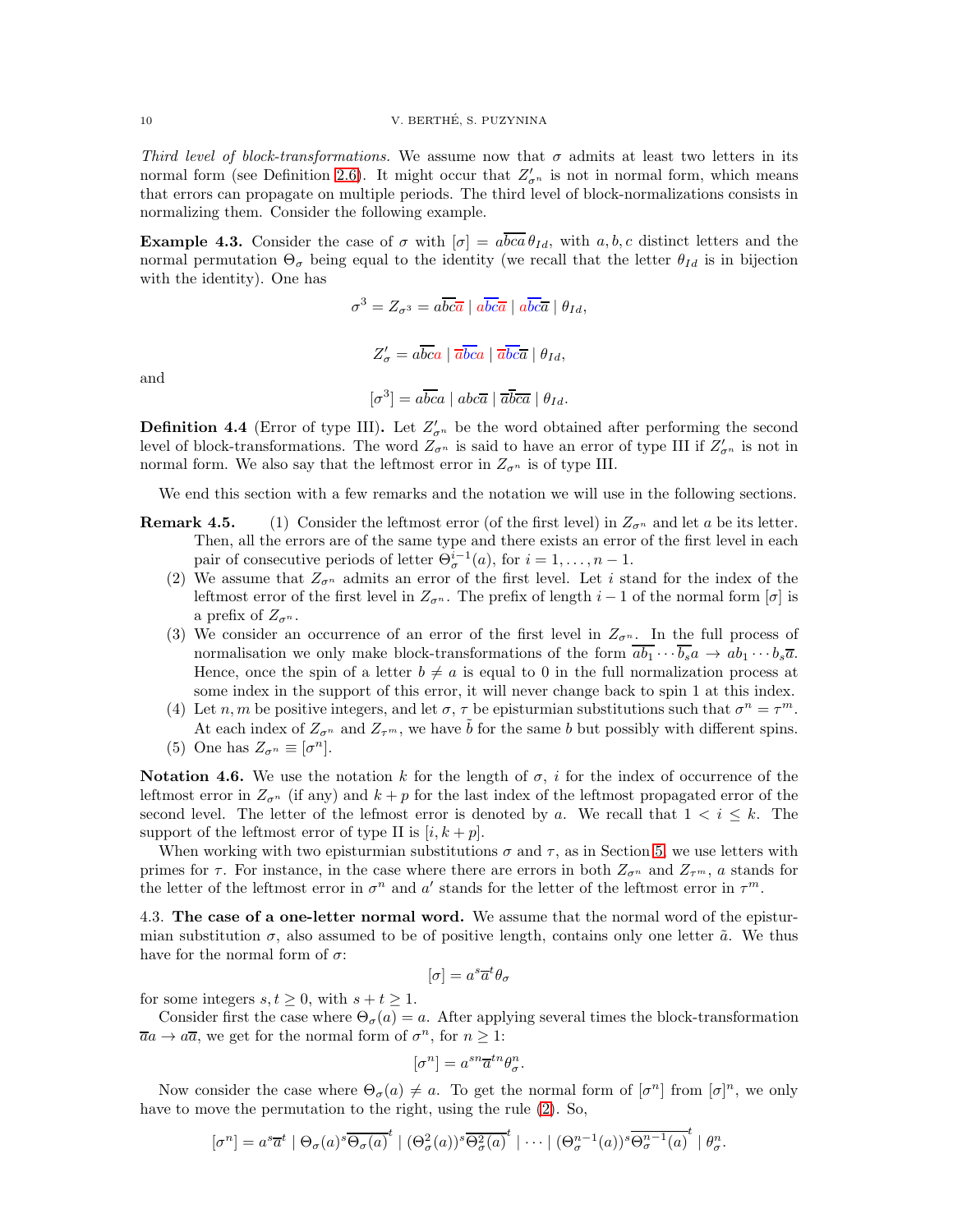<span id="page-10-2"></span>4.4. Examples. We provide explicit examples of errors.

<span id="page-10-0"></span>**Example 4.7** (Error of type II). Let  $\sigma$  with normal form

$$
[\sigma] = abacadae \theta_{Id},
$$

with a, b, c, d, e being distinct letters and  $\Theta_{\sigma}$  being the identity.

In order to normalize  $Z_{\sigma^3}$  with

 $Z_{\sigma^3} = a\overline{b}ac\overline{a}\overline{d}\overline{a}\overline{e} \mid a\overline{b}ac\overline{a}\overline{d}\overline{a}\overline{e} \mid \theta_{Id}$ 

one first has to handle the a-errors of the first level that occur at the boundaries of the periods, i.e.,  $\overline{ae}|a$ . They are marked with blue. The second level of block-normalizations involves d and b and produces propagated errors which are are of type II. The letter c with spin 0 stops the propagation. They are then marked by red below:

$$
Z_{\sigma^3}=a\overline{b}ac\overline{a}\overline{d}\overline{a}\overline{e}|a\overline{b}ac\overline{a}\overline{d}\overline{a}\overline{e}|a\overline{b}ac\overline{a}\overline{d}\overline{a}\overline{e}\mid\theta_{Id}.
$$

After performing the transformations of the second level, we get the normal form of  $\sigma^3$ :

$$
Z'_{\sigma^3} = [\sigma^3] = a\overline{b}acad\overline{a}e|ab\overline{a}cad\overline{a}e|ab\overline{a}c\overline{a}\overline{d}\overline{a}e| \theta_{Id}.
$$

In this example  $k = |\sigma| = 8$ , and the support of the leftmost a-error of type II is [5, 11], with  $i = 5, p = 3.$ 

**Example 4.8** (Error of type II with a permutation). Let  $\sigma$  with normal form

$$
[\sigma] = c\overline{b}ac\overline{b}c\overline{a}\overline{b}\ \theta_{\sigma}
$$

with a, b, c being distinct letters, and  $\theta_{\sigma}$  being in bijection with the transposition  $\Theta_{ac}$  exchanging  $a$  and  $c$ .

We have

$$
Z_{\sigma^3} = c\overline{b}ac\overline{b}c\overline{a}\overline{b} \mid a\overline{b}ca\overline{b}a\overline{c}\overline{b} \mid c\overline{b}ac\overline{b}c\overline{a}\overline{b} \mid \theta^3_{\sigma}.
$$

This word contains two errors, which are marked with red: the first one is of letter a, and the second one is of letter c. Normalizing these errors, we get

$$
Z_{\sigma^3} = c\overline{b}ac\overline{b}cab \mid \overline{a}\overline{b}ca\overline{b}acb \mid \overline{c}\overline{b}ac\overline{b}c\overline{a}\overline{b} \mid \theta_{\sigma}^3.
$$

In this example  $k = |\sigma| = 8$ , and the support of the leftmost a-error of type II is [7,9], with  $i = 7, p = 1.$ 

<span id="page-10-1"></span>**Example 4.9** (Error of type III). Let  $\tau$  with normal form

$$
[\tau] = a\overline{ba\overline{ca}}\overline{da\overline{e}} \ \theta_{Id}
$$

with pairwise distinct letters  $a, b, c, d, e$  and  $\Theta_{\tau}$  being the identity. The difference with  $\sigma$  with normal form  $[\sigma] = abacadae \theta_{\sigma}$  (handled previously in Example [4.7\)](#page-10-0) is that the letter c occurs with a spin equal to 1 (i.e., as  $\bar{c}$ ). Let us normalize  $\tau^3$ . The first and second levels are the same as for  $\sigma$  (up to bars on c's). We thus first normalize the blocks  $\overline{ae}|a$ . The occurrences of errors are then marked by red and blue (with blue for the third level):

$$
Z_{\tau^3}=a\overline{ba\overline{ca}}\overline{da}\overline{e}|a\overline{ba}\overline{ca}\overline{da}\overline{e}|a\overline{ba}\overline{ca}\overline{da}\overline{e}\mid\theta_{Id}.
$$

The second level of block-normalizations produces occurrences of propagated errors (errors of type II) which gives as before:

$$
Z'_{\tau^3} = a\overline{b}a\overline{c}ad\overline{a}e|ab\overline{a}\overline{c}ad\overline{a}e|ab\overline{a}\overline{c}\overline{a}\overline{d}\overline{a}\overline{e} | \theta_{Id}.
$$

This creates the a-error  $\overline{a}ca$ , and the third level of block-normalizations produces

$$
[\tau^3] = a\overline{b}a\overline{c}ad\overline{a}e|abac\overline{a}d\overline{a}e|ab\overline{a}c\overline{a}\overline{d}\overline{a}e| \theta_{Id}.
$$

One has  $k = 8$ ,  $i = 5$ ,  $p = 3$  and the support of the fully propagated error is  $[i, p + (n-1)k]$ [5, 19].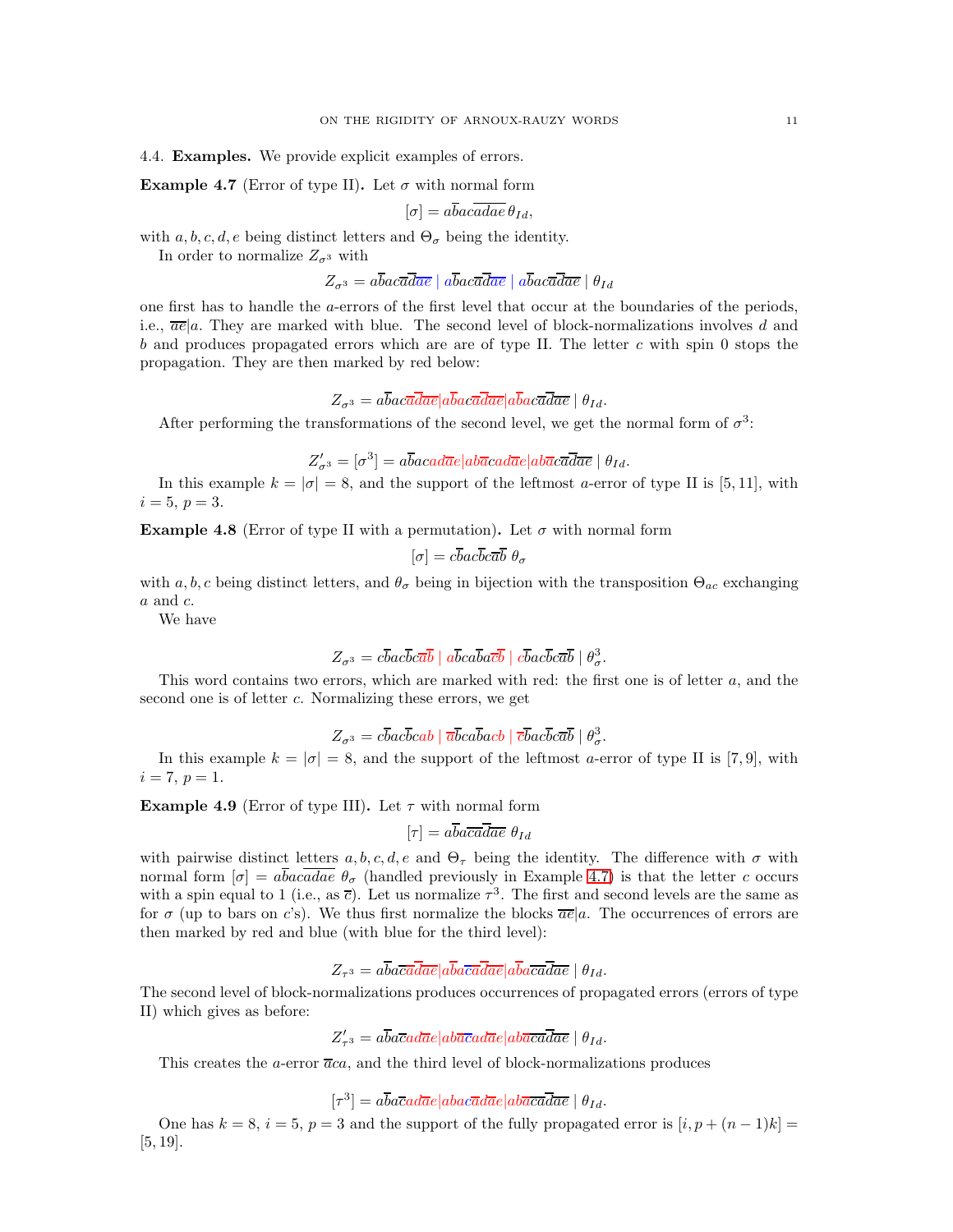12 V. BERTHE, S. PUZYNINA ´

# <span id="page-11-1"></span>Example 4.10. (Error of type II with a central part)

This example illustrates Assertion [8](#page-12-0) in Lemma [4.12](#page-12-1) from the next section.

Let  $\sigma$  with normal form  $[\sigma] = a^3 b \overline{a}^3 \overline{c} \overline{a}^3 \overline{d} \overline{a}^3 \theta_{Id}$ . By considering  $Z_{\sigma^3}$ , we get errors  $\overline{a}a$  of the first level. The supports of the propagated errors of the second level are marked in red below:

 $Z_{\sigma^3} = a^3 b \overline{a}^3 \overline{c} \overline{a}^3 \overline{d} \overline{a}^3 | a^3 b \overline{a}^3 \overline{c} \overline{a}^3 \overline{d} \overline{a}^3 | a^3 b \overline{a}^3 \overline{c} \overline{a}^3 \overline{d} \overline{a}^3 | \theta_{Id}.$ 

During the normalization, first we normalize the central part  $\bar{a}^3 | a^3$ , which gives:

 $\overline{a}^3|a^3\to\overline{a}^2a|\overline{a}a^2\to\overline{a}a\overline{a}|a\overline{a}a\to a\overline{a}a|\overline{a}a\overline{a}\to a^2\overline{a}|a\overline{a}^2\to a^3|\overline{a}^3.$ 

Then we treat its propagation to the left (with the error involving  $d$ ):

 $a^3b\overline{a}^3\overline{c}\overline{a}^3\overline{d}a^3|\overline{a}^3b\overline{a}^3\overline{c}\overline{a}^3\overline{d}a^3|\overline{a}^3b\overline{a}^3\overline{c}\overline{a}^3\overline{d}\overline{a}^3\rightarrow$ 

 $a^3b{\overline a}^3{\overline c}{\overline a}^2 a d{\overline a} a^2|{\overline a}^3b{\overline a}^3{\overline c}{\overline a}^2 a d{\overline a} a^2|{\overline a}^3b{\overline a}^3{\overline c}{\overline a}^3{\overline d}{\overline a}^3.$ 

Now we treat twice the error  $\overline{a}a$  in the part  $\overline{a}^2a$ :

 $a^3 b \overline{a}^3 \overline{c} a \overline{a}^2 d \overline{a} a^2 | \overline{a}^3 b \overline{a}^3 \overline{c} a \overline{a}^2 d \overline{a} a^2 | \overline{a}^3 b \overline{a}^3 \overline{c} \overline{a}^3 \overline{d} \overline{a}^3.$ 

Now we treat the error involving  $c$ :

 $a^3 b \overline{a}^2 a c \overline{a}^3 d \overline{a} a^2 | \overline{a}^3 b \overline{a}^2 a c \overline{a}^3 d \overline{a} a^2 | \overline{a}^3 b \overline{a}^3 \overline{c} \overline{a}^3 \overline{d} \overline{a}^3$ 

and finally the part  $\bar{a}^2 a$  between b and c, as well as the part  $\bar{a}a^2$  after d, which gives:

 $[\sigma^3]=a^3ba\overline{a}^2c\overline{a}^3da^2\overline{a}|\overline{a}^3ba\overline{a}^2c\overline{a}^3da^2\overline{a}|\overline{a}^3b\overline{a}^3\overline{c}\overline{a}^3\overline{d}\overline{a}^3\mid\theta_{Id}.$ 

Example 4.11. (Error of type III with a central part which coincides with the full **propagated error**) This example illustrates Lemma [4.14.](#page-13-1) Let  $\sigma$  with normal form

$$
[\sigma] = a^3 \overline{bc} \overline{a}^3 \theta_{Id}
$$

with a, b, c distinct letters and  $\Theta_{\sigma}$  being the identity. The occurrences of errors are marked by red and blue, with red for the error of the second level which coincides with the central part and blue for the third level. One has

$$
Z_{\sigma^3} = a^3 \overline{bc} \overline{a}^3 |a^3 \overline{bc} \overline{a}^3 |a^3 \overline{bc} \overline{a}^3 | \theta_{Id}
$$

The second level of block-normalizations (which deals with the red part) yields:

$$
Z'_{\sigma^3}=a^3\overline{bc}a^3|\overline{a}^3\overline{bc}a^3|\overline{a}^3\overline{bc}\overline{a}^3\mid\theta_{Id}.
$$

And we create another error with  $\overline{bc}$ , and treating it we get:

 $a^3\overline{bc}a^3|\overline{a}^2abc\overline{a}a^2|\overline{a}^3\overline{bc}\overline{a}^3\mid\theta_{Id}.$ 

It remains to adjust the series of  $\tilde{a}$ 's, which gives:

$$
[\sigma^3] = a^3 \overline{bc} a^3 |a \overline{a}^2 b c a^2 \overline{a} | \overline{a}^3 \overline{bc} \overline{a}^3 | \theta_{Id}.
$$

<span id="page-11-0"></span>4.5. More on the second level of block-normalizations. Let  $\sigma$  be an episturmian substitution of positive length k. The following lemma handles the changes of spins during the second level of block-transformations when normalizing errors. An important property is that, in the second level, propagated errors do not affect each other from a k-period to another. Moreover, if there are no more errors after this second level of block-normalizations, then the changes in the process of normalization are local within the intervals  $[i + kj, p + k(j + 1)]$   $(j = 0, \ldots, n-2)$ . In particular, for the corresponding substitutions, one gets

$$
\mu(\mathrm{pref}_{p+k}([\sigma^n])) = \mu(\mathrm{pref}_{p+k}([\sigma]^n)).
$$

We recall that when the error of the first level that contains  $k$  in its support contains only occurrences of the letter  $a$ , then the leftmost error is said to contain a central part. The central part of an a-error of type at least II is then defined as the longest factor of the form  $\overline{a}^+$  |  $a^+$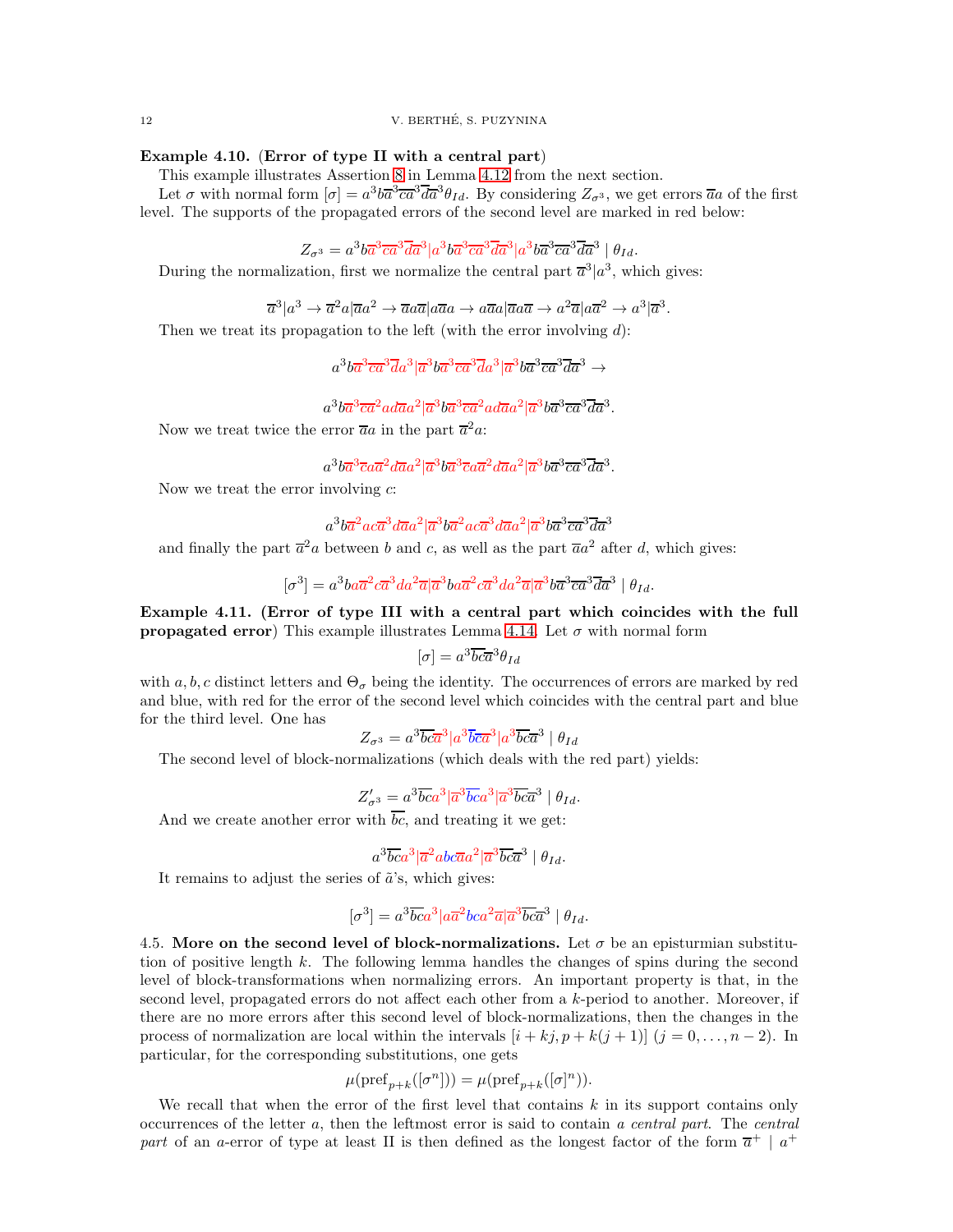that contains k in its support (here  $Z_{\sigma^n}(k) = \overline{a}$  and  $Z_{\sigma^n}(k+1) = a$ ). See Example [4.10](#page-11-1) for an illustration.

We use Notation [4.6](#page-9-3) in the next statement. See also Figure [1](#page-13-2) below for an illustration of the case where there is no central part.

<span id="page-12-3"></span><span id="page-12-1"></span>**Lemma 4.12.** Let  $\sigma$  be an episturmian substitution of length  $k \geq 1$ . We assume that  $Z_{\sigma^n}$  contains an a-error. Let  $Z'_{\sigma^n}$  be the word obtained after the second level of block-transformations.

- <span id="page-12-2"></span>(1) One has  $1 \leq p \leq i$ .
- (2) If the errors are of type II and  $\Theta_{\sigma}(a) = a$ , then  $p < i 1$ , and there exists an occurrence of a letter  $b \neq a$  in  $[k+p+1, k+i-1]$ , and thus also in  $[p+1, i-1]$ .
- <span id="page-12-7"></span>(3) Any letter  $b \neq a$  occurs as  $\overline{b}$  (i.e., with spin 1) in the support  $[i, k + p]$  of the leftmost error in  $Z_{\sigma^n}$ , and as b in the support of the leftmost error in  $Z'_{\sigma^n}$ .
- <span id="page-12-8"></span><span id="page-12-5"></span>(4) The first letter of the leftmost error occurs (at index i) as  $\overline{a}$  in  $Z_{\sigma^n}$ , and as a in  $Z'_{\sigma^n}$ .
- <span id="page-12-9"></span>(5) Its last letter occurs (at index  $k+p$ ) as a in  $Z_{\sigma^n}$ , and as  $\overline{a}$  in  $Z'_{\sigma^n}$ .
- (6) The spins of the letter  $a$  in the leftmost error are equal to 1 before index  $k$  included and to 0 after index k in  $Z_{\sigma^n}$ .
- <span id="page-12-10"></span>(7) If the error of the first level in  $Z_{\sigma^n}$ , which contains k in its support, contains a letter b with  $b \neq a$  (i.e., there is no central part), then the spins of all the occurrences of a in [i, k + p], except the first and last ones, coincide in  $Z_{\sigma^n}$  and  $Z'_{\sigma^n}$ .
- <span id="page-12-0"></span>(8) Otherwise, there is a central part of the form  $\overline{a}^+$  |  $a^+$  in  $Z_{\sigma^n}$  with  $Z_{\sigma^n}(k) = \overline{a}$  and  $Z_{\sigma^n}(k+1) = a$ . Let r, q, r', q' be such that the central part is of the form  $\overline{a}^r$  and its normalization is of the form  $a^{q'}\overline{a}^{r'}$ . Then
	- (a) if the propagated error of the second level contains only letters a, then  $r' = r$  and  $q' = q;$
	- (b) if the leftmost error contains an occurrence of a letter  $\overline{b}$  with  $b \neq a$  at an index smaller than k and if it contains only occurrences of the letter a after index  $k + 1$ , then  $r' = r + 1$  and  $q' = q - 1$ ;
	- (c) if the leftmost error contains an occurrence of a letter  $\overline{c}$  with  $c \neq a$  at an index bigger than k and if it contains only occurrences of the letter a before index k, then  $r' = r - 1$ and  $q' = q + 1;$
	- (d) if the leftmost error contains an occurrence of a letter  $\overline{b}$  with  $b \neq a$  at an index smaller than k and an occurrence of a letter  $\overline{c}$  with  $c \neq a$  at an index bigger than k, then  $r' = r$  and  $q' = q$ . Moreover, except for the central part, for the first and the last occurrences of a, the spins of the occurrences of the letter a inside the propagated error of the second level remain unchanged.
- <span id="page-12-4"></span>(9) The substitution  $\mu(\text{pref}_{k+p} Z_{\sigma^n})$  coincides with the substitution  $\mu(\text{pref}_{k+p} Z'_{\sigma^n})$ . In particular, there exists an episturmian substitution  $\rho$  such that the substitution  $\mu(\text{pref}_{k+p} Z_{\sigma^n})$ is equal to  $\sigma \circ \varrho$ .
- <span id="page-12-6"></span>(10) Assume that the errors are of type II. One has  $[\sigma^n] = Z'_{\sigma^n}$ . If a letter a changes its spin in  $[i+1, k]$ , then there exists a central part, and its index of occurrence belongs to the central part. In addition, the changes in the process of normalization are local within the interval  $[i+kj, p+k(j+1)]$   $(j = 0, ..., n-2)$ . In particular,  $\mu(\text{pref}_{p+k}([\sigma^n])) = \mu(\text{pref}_{p+k}([\sigma]^n))$ .

*Proof.* One has  $k < p + k < k + i$ . Indeed, in  $Z_{\sigma^n}$  letters  $\tilde{a}$  occur with 0 spin from index  $k + 1$ to  $k + p$  (they are not barred), whereas all letters  $\tilde{a}$  occur with spin 1 from index  $i + k$  to 2k (see [\(3\)](#page-8-1)). Therefore, the next propagated error of the second level starts (at  $i + k$ ) after the previous one ends (at  $p + k$ ). By k-periodicity, we get Assertion [\(1\)](#page-12-3).

We consider the case where there is no central part. The two levels of block-normalization of

$$
\overline{ac_{11}} \cdots \overline{c_{1m_1}} \cdots \overline{ac_{t1}} \cdots \overline{c_{tm_t}a_{b_1}} \mid \cdots \overline{b_l}a_{11} \cdots \overline{d_{1s_1}}a_{11} \cdots \overline{d_{rs_r}}a_{11} \cdots \overline{d_{rs_r}}a_{11} \cdots \overline{d_{rs_r}}a_{11} \cdots \overline{d_{rs_r}}a_{11} \cdots \overline{d_{rs_r}}a_{11} \cdots \overline{d_{rs_r}}a_{11} \cdots \overline{a_{rs_r}}a_{11} \cdots \overline{a_{rs_r}}a_{11} \cdots \overline{a_{rs_r}}a_{11} \cdots \overline{a_{rs_r}}a_{11} \cdots \overline{a_{rs_r}}a_{11} \cdots \overline{a_{rs_r}}a_{11} \cdots \overline{a_{rs_r}}a_{11} \cdots \overline{a_{rs_r}}a_{11} \cdots \overline{a_{rs_r}}a_{11} \cdots \overline{a_{rs_r}}a_{11} \cdots \overline{a_{rs_r}}a_{11} \cdots \overline{a_{rs_r}}a_{11} \cdots \overline{a_{rs_r}}a_{11} \cdots \overline{a_{rs_r}}a_{11} \cdots \overline{a_{rs_r}}a_{11} \cdots \overline{a_{rs_r}}a_{11} \cdots \overline{a_{rs_r}}a_{11} \cdots \overline{a_{rs_r}}a_{11} \cdots \overline{a_{rs_r}}a_{11} \cdots \overline{a_{rs_r}}a_{11} \cdots \overline{a_{rs_r}}a_{11} \cdots \overline{a_{rs_r}}a_{11} \cdots \overline{a_{rs_r}}a_{11} \cdots \overline{a_{rs_r}}a_{11} \cdots \overline{a_{rs_r}}a_{11} \cdots \overline{a_{rs_r}}a_{11} \cdots \overline{a_{rs_r}}a_{11} \cdots \overline{a_{rs_r}}a_{11} \cdots \overline{a_{rs_r}}a_{11} \cdots \overline{a_{rs_r}}a_{11} \cdots \overline{a_{rs_r}}a_{11} \cdots \overline{a_{rs_r}}a_{11} \cdots \overline{a_{rs_r}}a_{11} \cdots \overline{a
$$

yield

$$
ac_{11}\cdots c_{1m_1}\cdots \overline{a}c_{t1}\cdots c_{tm_t}\overline{a}b_1 | \cdots b_l a d_{11}\cdots d_{1s_1} a d_{r1}\cdots d_{rs_r}\overline{a}.
$$

Letters that remain unchanged have been changed twice. Except for the first and last occurrences of a, letters of type a inside the propagated error change twice on the left of  $b$ , and on the right of c, and hence remain unchanged.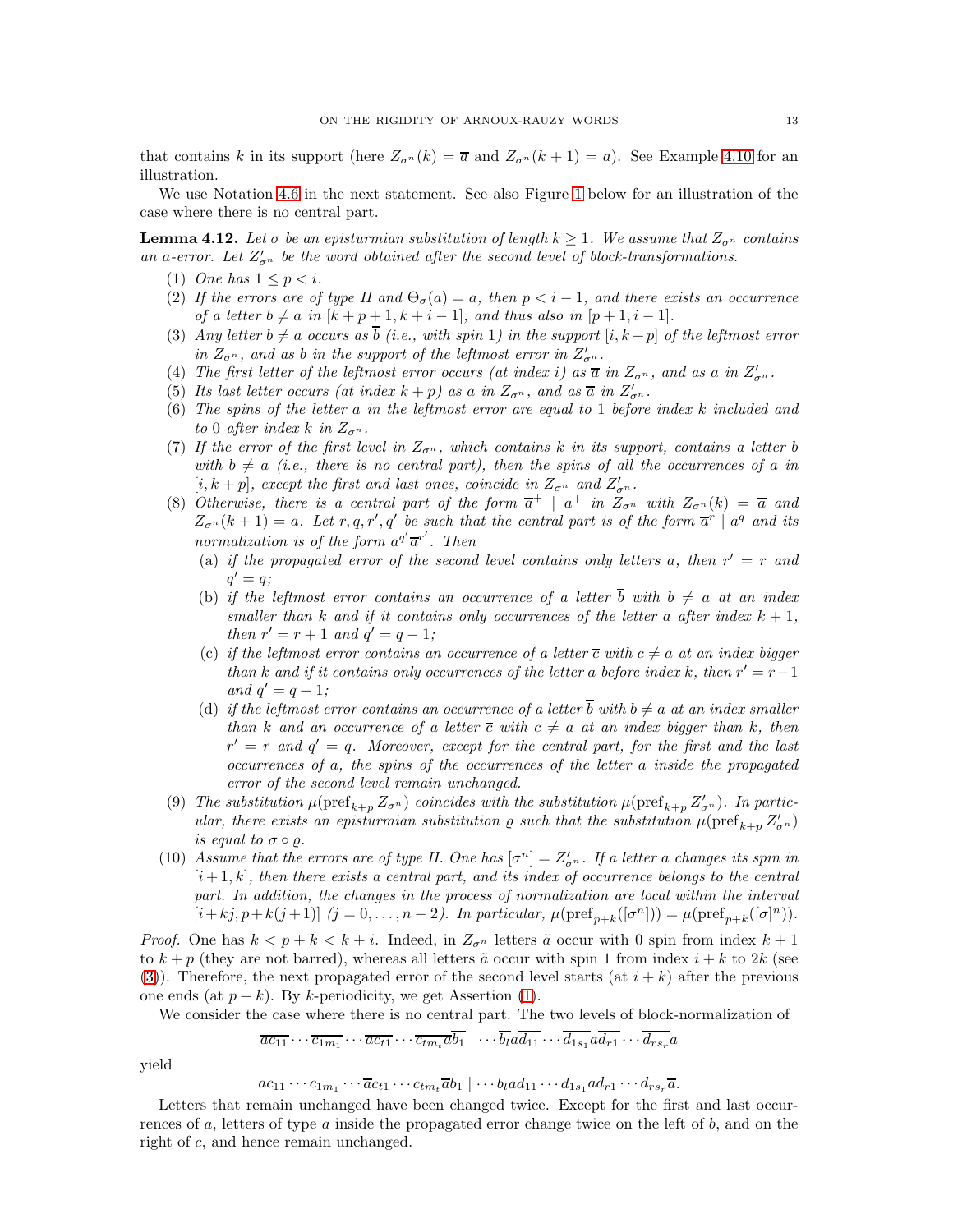

<span id="page-13-2"></span>Figure 1. Illustration of the transformations performed during the second level of block-transformations, in the case where there is no central part.

For the proof of Assertion [\(9\)](#page-12-4), we use the fact that we can move the permutations via [\(2\)](#page-3-1).

 $\Box$ 

The following technical proposition will be used in the proof of Lemma [5.7.](#page-19-0) We state it for convenience, although it is a direct consequence of Lemma [4.12,](#page-12-1) Assertion [8.](#page-12-0)

<span id="page-13-6"></span>**Proposition 4.13.** Let  $\sigma$  be an episturmian substitution. We assume that  $Z_{\sigma^n}$  contains an aerror having a central part. Let  $[i, k + p]$  stand for the suppport of its lefmost error of type II. Let t be the starting position of the central part  $(i \leq t \leq k)$  and let q be such that its ending position is of the form  $k + q$  (with  $k + q \leq k + p$ ), i.e.,

$$
Z_{\sigma^n}[t,k] = \overline{a}^{k-t+1}, \quad Z_{\sigma^n}[k+1,k+q] = a^q, \quad Z_{\sigma^n}[t-1] \neq \overline{a}, \quad Z_{\sigma^n}[k+q+1] \neq a.
$$

<span id="page-13-7"></span>Let  $\ell$  be a position in the central part, i.e.,  $t \leq \ell \leq k + q$ . If  $[\sigma^n][\ell] = a$ , then the following holds:

- <span id="page-13-8"></span>(1) If  $t > i$  (the leftmost error of type II does not start with the central part), then  $q \ge \ell - t + 1$ .
- (2) If  $t = i$  (the leftmost error of type II starts with the central part), then  $q \ge \ell t$ .

Proof. The first part follows from Lemma [4.12,](#page-12-1) Assertion [8,](#page-12-0) Parts 2 and 4. Indeed, one has in the normal form at least  $k-t+1$   $\overline{a}$ 's before index  $k+q$ . Since  $[\sigma^n][\ell] = a$ , this gives  $k+q-\ell \geq k-t+1$ , i.e.,  $q \geq \ell - t + 1$ .

Similarly, the second part follows from Lemma [4.12,](#page-12-1) Assertion [8,](#page-12-0) Parts 1 and 3.

 $\Box$ 

<span id="page-13-0"></span>4.6. More on the third level of block-normalizations. The following lemma describes a word  $Z_{\sigma^n}$  containing errors of type III and the action of the third level of block-transformations on  $Z'_{\sigma^{n}}$ . Whereas the supports of the errors of type II are disjoint, an error of type III involves errors whose supports form an interval that overlaps all the periods. Indeed, we see below that the leftmost error of the first level that occurs in  $Z_{\sigma^n}$  error propagates on  $[i, p + k(n-1)]$  (with Notation [4.6\)](#page-9-3) and all errors to be normalized are of type  $a$  (i.e., they are occurrences of non-normal spinned words of the form  $\overline{a}b_1 \cdots b_\ell a$ , with the  $b_i$ 's being distinct from a and  $\ell$  possibly equal to 0). Between two consecutive errors of the second level in  $Z'_{\sigma^n}$  (at indices  $[p+1+jk, i-1+jk]$ , with  $j = 1, \ldots n-2$ , one has a factor of the form  $\overline{b_1} \cdots \overline{b_\ell}$  (possibly empty).

<span id="page-13-1"></span>**Lemma 4.14.** Let  $\sigma$  be an episturmian substitution of positive length which admits at least two letters in its normal form. Let  $n \geq 2$ . Let us assume that  $Z_{\sigma^n}$  contains errors of type III. Let a be the letter of the leftmost error in  $Z_{\sigma^n}$ . Let  $Z'_{\sigma^n}$  be the word obtained after the second level of block-normalizations (as described in Lemma [4.12\)](#page-12-1). The following holds:

- <span id="page-13-9"></span><span id="page-13-3"></span>(1)  $\Theta_{\sigma}(a) = a$  and  $n \geq 3$ ;
- (2) the supports of the propagated errors of the second level in  $Z'_{\sigma^n}$  are  $[p + kj, i + kj]$  for  $j = 1, \ldots, n-2$ ; between two consecutive errors, one has  $Z'_{\sigma^n}[k+p, k+i] = a\overline{b_1 \cdots b_t a}$ , (with t possibly equal to 0), and the letters  $b_j$ 's are distinct from a for all j;
- <span id="page-13-5"></span><span id="page-13-4"></span>(3) any occurrence of a letter b, with  $b \neq a$ , has a spin equal to 1 in  $Z_{\sigma^n}$ ;
- (4) inside the first period of  $Z_{\sigma^n}$ , each occurrence of  $\tilde{a}$  has spin 0 at indices smaller than or equal to p and spin 1 after that;
- (5) after the third level of block-transformations, one gets the normal form;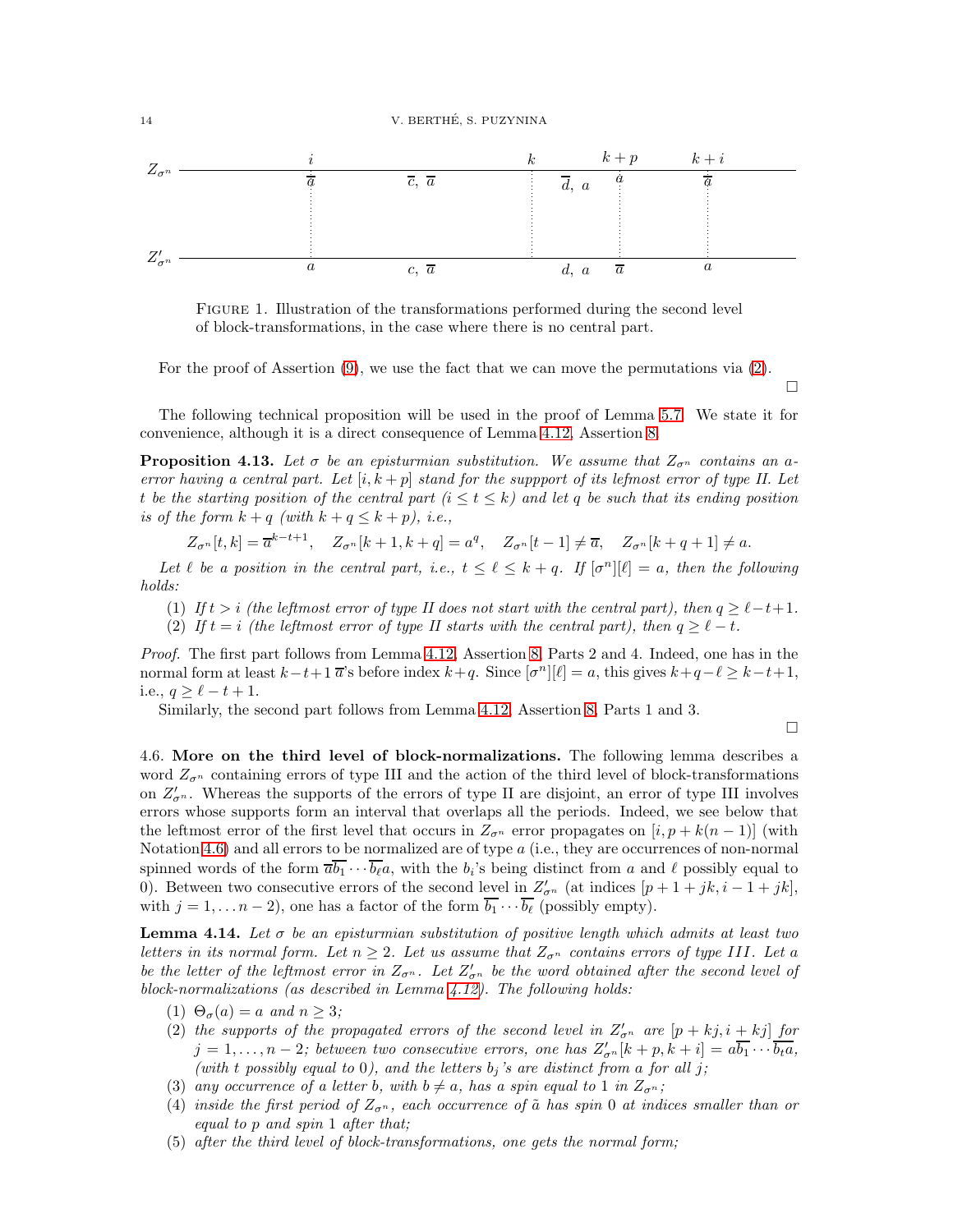

<span id="page-14-1"></span>Figure 2. Illustration of the transformations performed during the three levels of block-transformations, in the case where there is no central part.

- <span id="page-14-0"></span>(6) after normalization of the second level, the factors of the form  $\overline{a}^s\overline{b_1} \dots \overline{b_t} a^q$  at indices  $p + kj - s + 1, \ldots, i + kj + q - 1$ , for  $j = 1, \ldots, n - 2$ , containing new errors corresponding to level 3, of maximal length possible (i.e.,  $Z'_{\sigma^n}[p+kj-s] \neq \overline{a}$ , and  $Z'_{\sigma^n}[i+kj+q] \neq a$ ,  $s, q \geq 1$ ) become  $a\overline{a}^{s-1}b_1 \cdots b_t a^{q-1}\overline{a};$
- <span id="page-14-7"></span>(7) in  $[\sigma^n]$ , any occurrence of a letter  $\tilde{b}$ , with  $b \neq a$ , occurs with spin 0 in the support of the full error, i.e., in  $[i, p + k(n-1)]$ , and with spin 1 in both the prefix of length i – 1 and the suffix of length  $k - p$ ;
- <span id="page-14-8"></span><span id="page-14-6"></span>(8) one has  $[\sigma^n][i] = a, [\sigma^n][k(n-1) + p] = \overline{a};$
- (9) the spin of a letter  $\tilde{a}$  at any index which neither belongs to the central part (if there is a central part), nor equals i, nor equals  $p + (n - 1)k$ , is the same in  $Z_{\sigma^n}$  and in  $[\sigma^n]$ .

*Proof.* Suppose that there is an error in  $Z'_{\sigma^n}$ , i.e., an occurrence of some  $\overline{bc_1} \cdots \overline{c_{\ell}} b$ , once we have finished the second level of block-transformations. Let  $[\ell, \ell']$  be the support of the leftmost occurrence of an error in  $Z'_{\sigma^n}$  and assume that its type b is such that  $b \neq a$ . This b-error intersects the support  $[i, k + p]$  of the *a*-propagated error we just normalized during the second level of block-transformations, but it is not completely inside it (indeed in its support  $[i, k + p]$ , there are no errors). Hence  $k \leq \ell \leq k+p$ . However there are no occurrences of  $\overline{b}$  inside of the propagated error after the second level of block-transformations in  $Z'_{\sigma^n}$  (i.e., in  $Z'_{\sigma^n}[i,k+p]$ ) by Lemma [4.12,](#page-12-1) since we assumed  $b \neq a$ . We thus get a contradiction (with  $b \neq a$ ) and the new error is of type a; since  $k + 1 \leq \ell \leq 2k$ , this implies that  $\Theta_{\sigma}(a) = a$  and  $n \geq 3$ . Moreover, the new error starts with the last occurrence of  $\bar{a}$  in the propagated a-error after normalization, i.e.,  $\ell = p + k$ . And it should be continued with  $\overline{b_1} \dots \overline{b_t}$  with  $t \geq 0$ , and then ends with a. This last occurrence of a must come from the occurrence of a in  $Z'_{\sigma^n}$  from the normalization of the next normalized propagated a-error (with support  $[k + i, p + 2k]$ ), i.e.,  $\ell + t + 1 = i + k$ . We then use the k-periodicity for the proof of Assertion [2,](#page-13-3) [3](#page-13-4) and Assertion [4.](#page-13-5) For Assertion [6,](#page-14-0) we use here the fact that  $\sigma$  contains at least 2 letters.

Figure [2](#page-14-1) corresponds to the case where there is no central part.

 $\Box$ 

4.7. More about normal forms. In the proof of Lemma [3.5](#page-5-0) we will use the following technical general proposition about normal forms. It is used in particular in the proof of Lemma [5.11.](#page-22-0)

<span id="page-14-5"></span>**Proposition 4.15.** We assume that  $\sigma^n = \tau^m$  for n, m positive integers. We assume that  $Z_{\sigma^n}$  and  $Z_{\tau^m}$  both contain errors and that both leftmost errors are of the same letter a. We also assume that all the errors are of letter a in  $Z_{\sigma^n}$  and  $Z_{\tau^m}$ , i.e.,  $\Theta_{\sigma}(a) = a$  and  $\Theta_{\tau}(a) = a$ .

- <span id="page-14-2"></span>(1) If one has  $|\text{pref}_\ell(Z_{\sigma^n})|_a=|\text{pref}_\ell(Z_{\tau^m})|_a$  for some positive integer  $\ell$ , then the substitutions  $\mu(\text{pref}_\ell(Z_{\sigma^n}))$  and  $\mu(\text{pref}_\ell(Z_{\tau^m}))$  are equal.
- <span id="page-14-3"></span>(2) If, for some index  $\ell$ ,  $Z_{\sigma^n}[\ell] = Z_{\tau^m}[\ell] = \tilde{b}$  for some letter  $b \neq a$ , then  $\mu(\text{pref}_\ell(Z_{\sigma^n})) =$  $\mu(\text{pref}_\ell(Z_{\tau^m}))$  and also by left-cancellativity  $\mu(\text{pref}_{\ell-1}(Z_{\sigma^n})) = \mu(\text{pref}_{\ell-1}(Z_{\tau^m})).$
- <span id="page-14-4"></span>(3) If, for some index  $\ell$ ,  $Z_{\sigma^n}[\ell] = b$  and  $Z_{\tau^m}[\ell] = b$  for some letter  $b \neq a$ , then  $|\text{pref}_\ell(Z_{\sigma^n})|_a =$  $|\operatorname{pref}_{\ell}(Z_{\tau^m})|_a+1$  and  $|\operatorname{pref}_{\ell}(Z_{\sigma^n})|_{\overline{a}}=|\operatorname{pref}_{\ell}(Z_{\tau^m})|_{\overline{a}}-1$ .

*Proof.* First observe that  $[\sigma^n] = [\tau^m]$ . The proof of Assertion [1](#page-14-2) is by induction on  $\ell$ . Suppose that for each  $\ell' < \ell$  the statement holds. The induction property clearly holds for  $\ell = 1$ .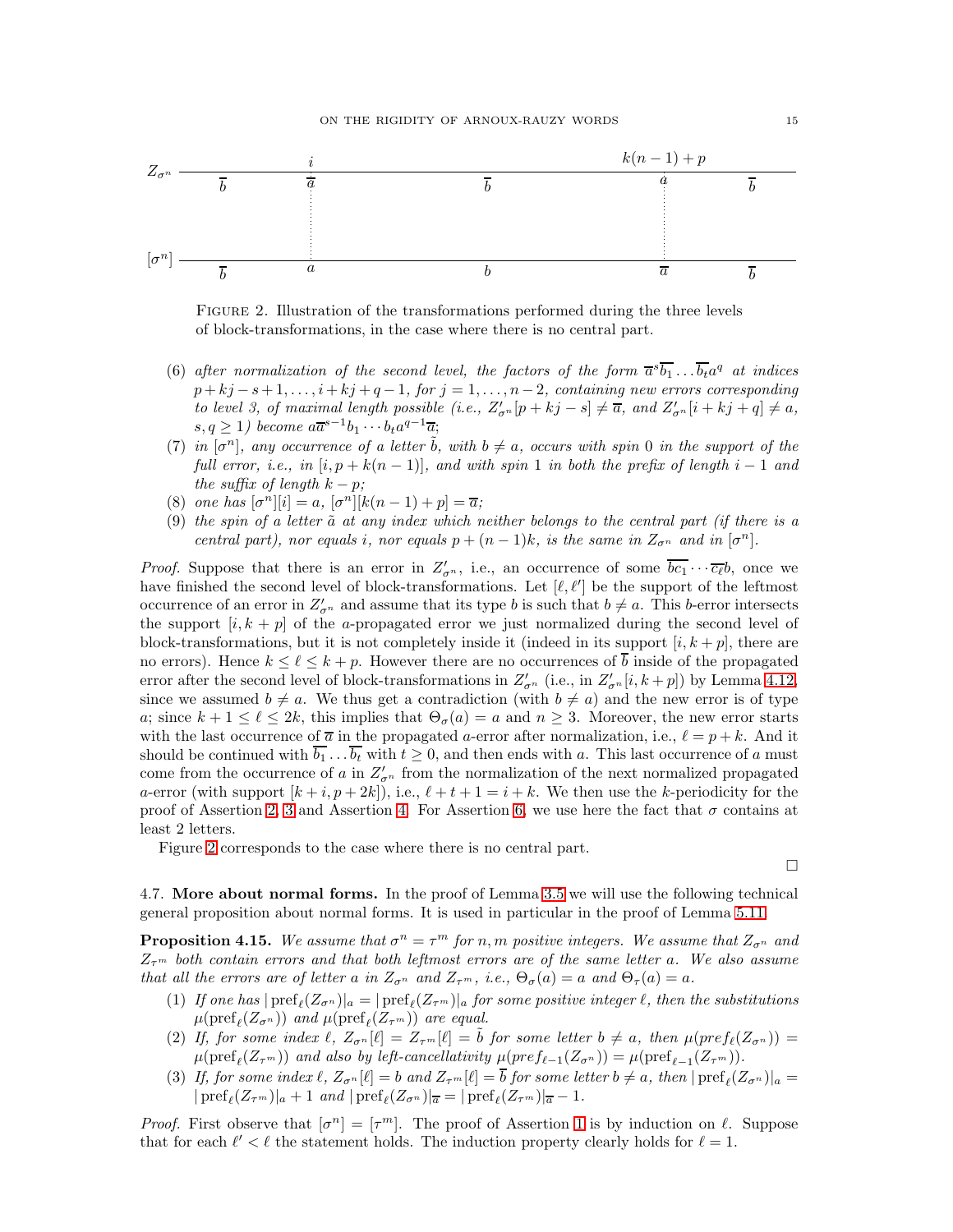Note first that  $|\text{pref}_\ell(Z_{\sigma^n})|_a = |\text{pref}_\ell(Z_{\tau^m})|_a$  implies that  $|\text{pref}_\ell(Z_{\sigma^n})|_{\overline{a}} = |\text{pref}_\ell(Z_{\tau^m})|_{\overline{a}}$ , by Assertion [\(4\)](#page-9-4) in Remark 4.5.

We first assume that at index  $\ell$  in  $Z_{\sigma^n}$ , the letter is some b with  $b \neq a$ . At index  $\ell$  in  $Z_{\tau^m}$ , one has the same letter  $b$  (possibly with a different spin), by Assertion  $(4)$  in Remark 4.5. If the occurrences at index  $\ell$  of the letter b in  $Z_{\sigma^n}(\ell)$  and  $Z_{\tau^m}(\ell)$  have the same spin, the proof follows from the fact that the episturmian monoid is left-cancellative (see Proposition [2.2\)](#page-2-2), by considering the prefix of length  $\ell-1$  together with the induction hypothesis for  $\ell-1$ . And they cannot have different spins, since otherwise during the normalization of the one with  $\overline{b}$  we must apply a rule involving this position, which changes the number of a's in the prefix, and we can do it only once by Assertion [3](#page-9-5) of Remark 4.5. Since  $[\sigma^n] = [\tau^m]$ , this is not possible.

We now assume that  $Z_{\sigma^n}[\ell] = \tilde{a}$  (and hence  $Z_{\tau^m}[\ell]$  is equal to a or  $\overline{a}$  by the above). As above, if  $Z_{\sigma^{n}}[\ell]$  and  $Z_{\tau^{m}}[\ell]$  have the same spin, the proof follows by left-cancellativity and from the induction hypothesis for  $\ell' = \ell - 1$ . So, we have to consider the case where in one of the representations we have a, and in the other one  $\overline{a}$ . Without loss of generality, assume that  $Z_{\sigma^n}[\ell] = a$  and  $Z_{\tau^m}[\ell] = \overline{a}$ .

- If, for some  $\ell' < \ell$ ,  $|\text{pref}_{\ell'}(Z_{\sigma^n})|_a = |\text{pref}_{\ell'}(Z_{\tau^m})|_a$  and  $|\text{pref}_{\ell'}(Z_{\sigma^b})|_a = |\text{pref}_{\ell'}(Z_{\tau^m})|_a$ then we are done by induction and left-cancellativity.
- So, it remains to consider the case where, for each length  $\ell' < \ell$ , we have  $|{\rm pref}_{\ell'}(Z_{\sigma^n})|_a \neq \ell'$  $|\operatorname{pref}_{\ell'}(Z_{\tau'})|_a$ . Since  $Z_{\sigma^n}[\ell] = a$  and  $Z_{\tau^m}[\ell] = \overline{a}$ , then  $|\operatorname{pref}_{\ell'}(Z_{\sigma^n})|_a < |\operatorname{pref}_{\ell'}(Z_{\tau'})|_a$  and  $|\operatorname{pref}_{\ell'}(Z_{\sigma^n})|_{\overline{\alpha}} > |\operatorname{pref}_{\ell'}(Z_{\tau^m})|_{\overline{\alpha}}$ , for all  $1 \leq \ell' < \ell$ .

In particular, for  $\ell' = 1$  this means that  $Z_{\sigma^n}(1) = \overline{a}$  and  $Z_{\tau^m}(1) = a$ . Since  $[\sigma^n] = [\tau^m]$ and the only modifications during normalisation are of the form  $\overline{ab_1 \cdots b_s a} \to ab_1 \cdots b_s \overline{a}$ (see Assertion [3](#page-9-5) of Remark 4.5), we have  $[\sigma^n][1] = [\tau^m][1] = a$ . Now, to convert the first symbol  $\bar{a}$  in  $Z_{\sigma^n}$  to a during the full process of block-normalization from  $Z_{\sigma^n}$  to  $[\sigma^n]$ , we need to have a prefix of the form  $\overline{a}\{\overline{c}|c \in A\}^*a$  of length at most  $\ell$   $(c \neq a)$ . Indeed, consider the first occurrence of a in  $Z_{\sigma^n}$ . Before it, we cannot have an occurrence of a letter b with  $b \neq a$  with spin 0, since it would block the prefix for the modifications that have to be done (by Assertion [3](#page-9-5) of Remark 4.5), contradicting the existence of a as a first letter for  $[\sigma^n]$ . Hence there is an a-error of the first level starting at index 1 in  $Z_{\sigma^n}$  and with support included in  $[1, \ell]$ . By normalizing this error, we obtain that the first letter of the word  $Z'_{\sigma^n}$  is a, and again by left-cancellativity applied to  $\mu(Z'_{\sigma^n}) = \mu(Z_{\tau^m})$  for the prefix of length 1 (which is a) and by induction hypothesis for  $\ell' = \ell - 1$ . This ends the proof of Assertion [\(1\)](#page-14-2).

We now prove Assertion [\(2\)](#page-14-3). Assume first that both  $Z_{\tau^m}$  and  $Z_{\sigma^n}$  have b at the position  $\ell$ . The normalization is conducted independently before and after index  $\ell$ . Assume now that both  $Z_{\tau^m}$  and  $Z_{\sigma^n}$  have  $\overline{b}$  at the position  $\ell$ . Then, during normalization, it can only change to b once and in both  $Z_{\tau^m}$  and  $Z_{\sigma^n}$ . As a result of application of the rule which involves  $\ell$ , the number of a's in the prefix increases by 1, and no other rules change the number of a's in this prefix. So, by Assertion [1,](#page-14-2) the prefixes correspond to equal substitutions.

For Assertion [\(3\)](#page-14-4), it is enough to notice that the only rule changing the number of a's and  $\bar{a}$ 's in the prefix of length  $\ell$  is the one changing the spin of the occurrence of  $\overline{b}$  at the position  $\ell$  to b, which changes the numbers of a's and  $\overline{a}$ 's in the prefix by 1.

The following proposition is a generalization of Proposition [4.15](#page-14-5) when the errors inside  $Z_{\sigma^n}$  or  $Z_{\tau^m}$  do not have possibly the same letter.

<span id="page-15-0"></span>**Proposition 4.16.** We assume that  $Z_{\sigma^n}$  and  $Z_{\tau^m}$  both contain errors and that both leftmost errors have the same letter a. Let  $[i, k + p]$  and  $[i', k' + p']$  stand for the respective supports of the leftmost errors  $(|\sigma| = k$  and  $|\tau| = k'$ ). All the assertions of Proposition [4.15](#page-14-5) also hold if

- (1)  $\Theta_{\sigma}(a) \neq a$  and  $\Theta_{\tau}(a) = a$  and  $\ell < k + i$ ,
- (2) or (symmetrically) if  $\Theta_{\tau}(a) \neq a$  and  $\Theta_{\sigma}(a) = a$  and  $\ell < k' + i'$ ,
- (3) or (both) if  $\Theta_{\sigma}(a) \neq a$  and  $\Theta_{\tau}(a) \neq a$  and  $\ell < \min(k + i, k' + i')$ .

Proof. The proof basically repeats the proof of Proposition [4.15](#page-14-5) (and the assertions of Remark 4.5 also hold for the index  $\ell$  in the indicated prefix).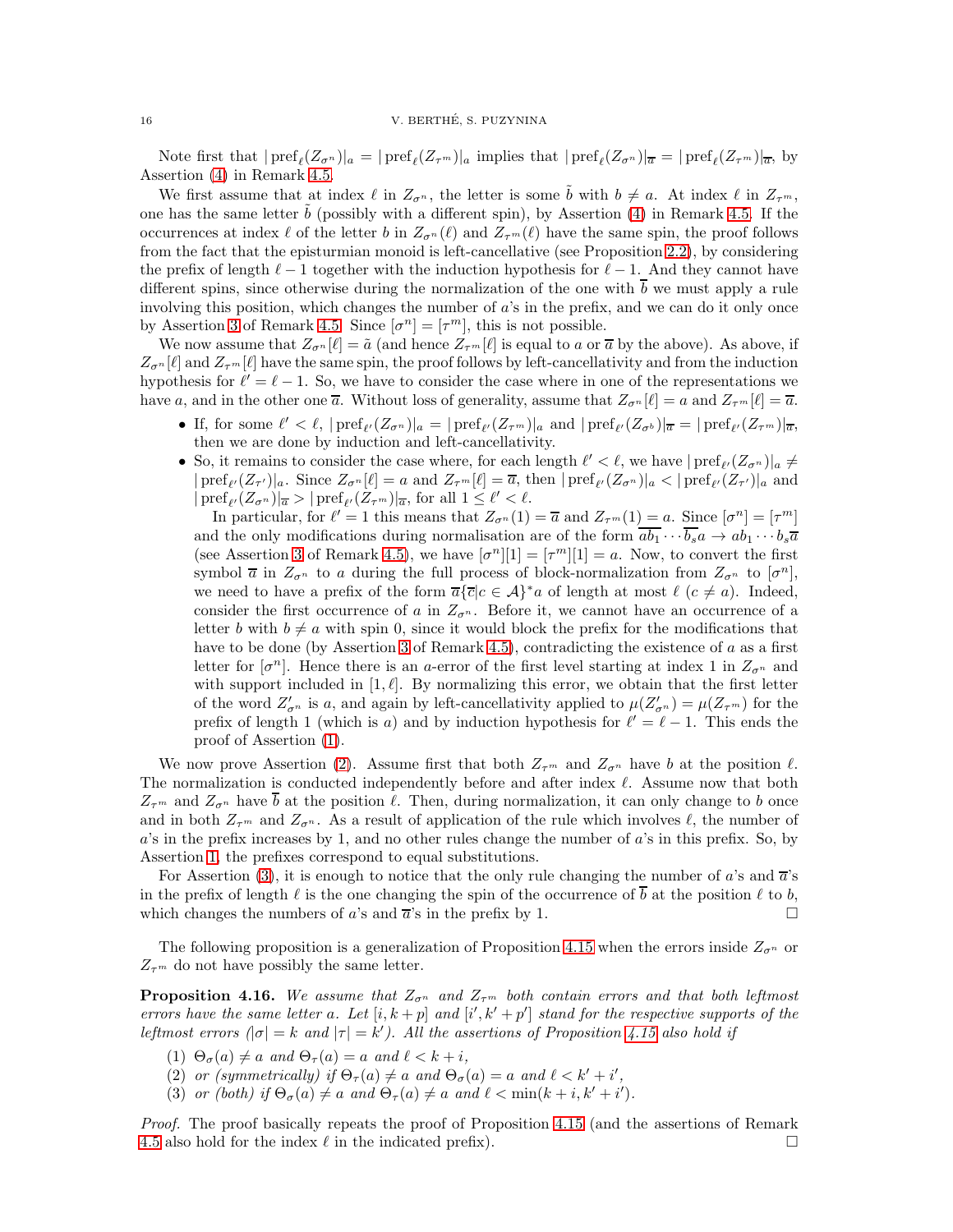### 5. Decomposition lemmas and proof of Lemma [3.5.](#page-5-0)

<span id="page-16-0"></span>The aim of this section is to prove Lemma [3.5.](#page-5-0) We use Notation [4.6.](#page-9-3) We assume that  $\sigma^n = \tau^m$ , with  $n \geq m \geq 1$ . Observe that

$$
[\sigma^n] = [\tau^m], \qquad Z_{\sigma^n} \equiv [\sigma^n] = [\tau^m] \equiv Z_{\tau^m}.
$$

We want to prove that there exists an episturmian substitution  $\rho$  such that  $\tau = \sigma \circ \rho$ . The letter k stands for the length  $|\sigma|$  of  $\sigma$  and k' stands for the length  $|\tau|$  of  $\tau$ . One has

$$
kn = k'm, \qquad k' \ge k.
$$

The proof of Lemma [3.5](#page-5-0) is given in Section [5.1](#page-16-1) and relies on a succession of lemmas stated and proved in Section [5.2.](#page-16-2) The following remark will be used at several places in the proof.

<span id="page-16-4"></span>**Remark 5.1.** We recall from Section [2.2](#page-2-3) that  $[\sigma] = w_{\sigma} \theta_{\sigma}$ , where  $w_{\sigma}$  is the normalized directive word of  $\sigma$ . If the normalized directive word  $w_{\sigma}$  of  $\sigma$  is a prefix of the normalized directive word  $w_{\tau}$  of  $\tau$ , then there exists an episturmian substitution  $\rho$  such that  $\tau = \sigma \circ \rho$ . Indeed, one inserts  $\theta_{\sigma}^{-1}$  (the letter in bijection with  $\Theta_{\sigma}^{-1}$ ) inside  $w_{\sigma}$  as follows. Let w' be such that  $w_{\tau} = w_{\sigma}w'$ . One has

$$
\mu(w_{\tau}) = \mu(w_{\sigma} \theta_{\sigma} \theta_{\sigma}^{-1} w'),
$$

<span id="page-16-1"></span>where  $\theta_{\sigma}^{-1}$  stand for the letter which is in bijection with the permutation  $\Theta_{\sigma}^{-1}$ .

5.1. **Proof of Lemma [3.5.](#page-5-0)** We first can restrict ourselves to the case where  $m \geq 2$ . Indeed, if  $m = 1$ , then  $\sigma^n = \tau$  implies the existence of  $\rho = \sigma^{n-1}$  episturmian substitution such that  $\tau = \sigma \circ \rho$ .

We then remark that it is enough to consider the case when at least one of  $Z_{\sigma^n}$  or  $Z_{\tau^m}$  has an error. Indeed, otherwise, one has  $Z_{\sigma^n} = [\sigma^n]$  and  $Z_{\tau^m} = [\tau^m]$ . Since  $[\sigma^n] = [\tau^m]$ , this gives  $Z_{\sigma^n} = Z_{\tau^m}$ . This implies that  $[\sigma]$  and  $[\tau]$  coincide up to the permutations  $\Theta_{\sigma}$  and  $\Theta_{\tau}$ , since they are both prefixes of  $Z_{\sigma^n} = Z_{\tau^m}$ . We then can move  $\Theta_{\sigma}$  inside  $\mu(Z_{\tau^m})$  in such a way that  $\tau = \sigma \circ \varrho$ .

So, we now assume that  $n \geq m \geq 2$  and at least one of  $Z_{\sigma^n}$  or  $Z_{\tau^m}$  has an error. Here we provide the list of lemmas treating all the cases needed for the proof of Lemma [3.5.](#page-5-0) The precise statements and proofs are provided in the next section.

- Lemma [5.2](#page-16-3) states that if  $Z_{\sigma^n}$  or  $Z_{\tau^m}$  has an error, then so does the other one.
- Lemma [5.3](#page-17-0) handles the case where the left propagated errors start at the same index  $(i = i').$
- Lemma [5.4](#page-17-1) handles the case where errors occur in both  $Z_{\sigma^n}$  and  $Z_{\tau^m}$  with different letters  $(a \neq a')$ .
- Lemma [5.5](#page-18-0) handles the case where  $\sigma$  and  $\tau$  have the same length.
- Lemma [5.7](#page-19-0) handles the case where  $Z_{\sigma^n}$  and  $Z_{\tau^m}$  both have an error with the same letter, with both being of type II.
- Lemma [5.9](#page-21-0) handles the case where where  $Z_{\sigma^n}$  and  $Z_{\tau^m}$  both have an error with the same letter, with both being of type III.
- Lemma [5.11](#page-22-0) handles the case where  $Z_{\sigma^n}$  and  $Z_{\tau^m}$  both have an error with the same letter, but with different types.
- Lastly, Lemma [5.12](#page-24-1) handles the case where one of the substitutions  $\sigma$  and  $\tau$  admits only one letter in its normal form.

<span id="page-16-2"></span>5.2. Decomposition lemmas. We now state and prove the lemmas that are used in the proof of Lemma [3.5.](#page-5-0) All lemmas stated in this section, except Lemma [5.12](#page-24-1) involve substitutions that admit at least two letters in their normal form (see Definition [2.6\)](#page-4-4). The statements and proof rely on Notation [4.6.](#page-9-3)

<span id="page-16-3"></span>**Lemma 5.2.** Let  $\sigma$  and  $\tau$  be episturmian substitutions such that  $\sigma^n = \tau^m$ , for  $n, m \geq 2$ , with  $\sigma$ and  $\tau$  both admitting at least two letters in their normal form. If one of the two words  $Z_{\sigma^{n}}$  or  $Z_{\tau^m}$  has an error, then the other one also has an error.

*Proof.* We assume w.l.o.g. that  $Z_{\tau^m}$  has an error. We work by contradiction and we assume that  $Z_{\sigma^n}$  has no error. Let us show that  $[\tau^m]^2 \neq [\tau^{2m}]$  by proving that at index  $k'(m-1) + i'$  (which belongs to the last period of  $\tau^m$ ) the letter has spin 1 in  $[\tau^m]$  and spin 0 in  $[\tau^{2m}]$ . Indeed, one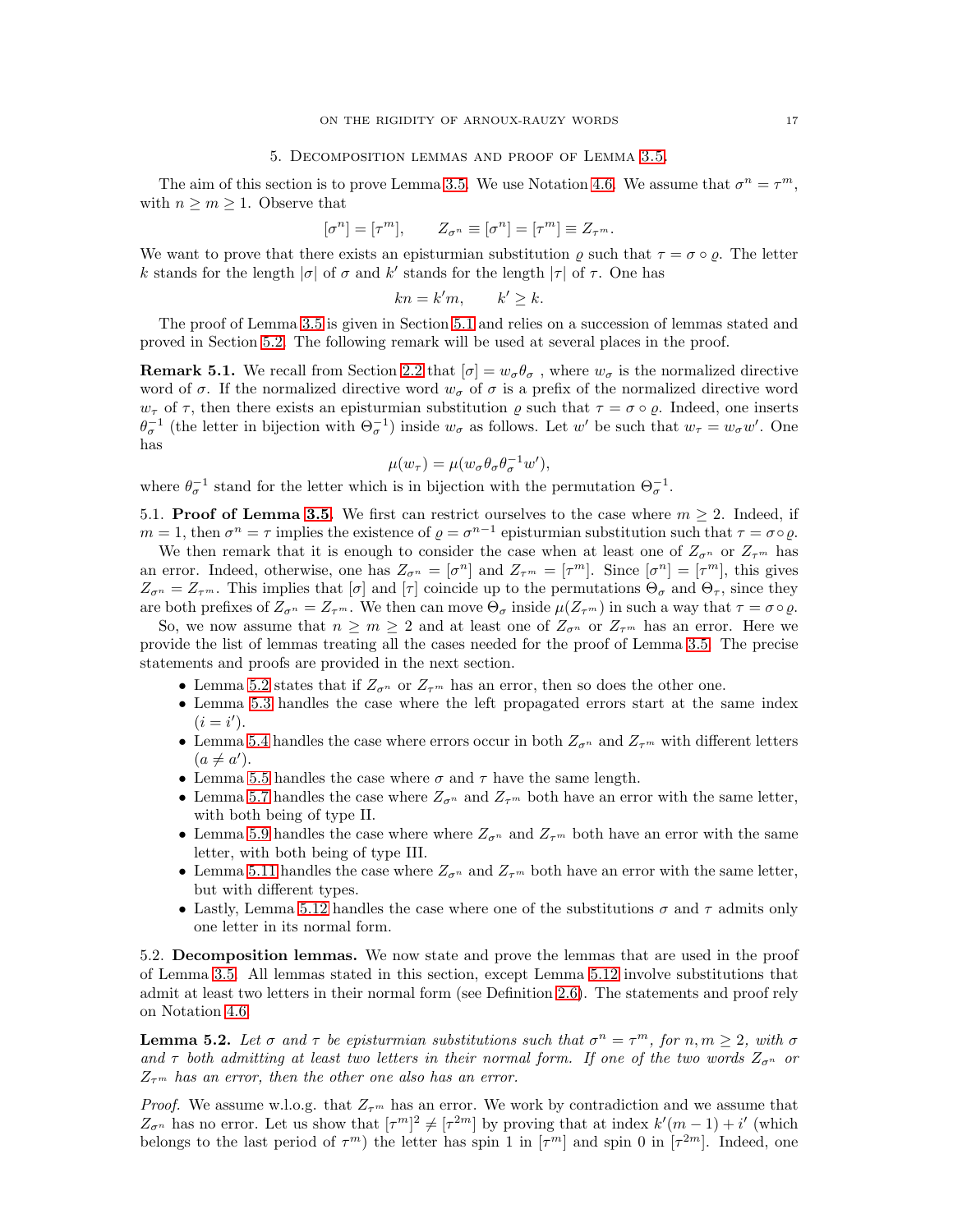has  $i' > p'$  by Assertion [1](#page-12-3) of Lemma [4.12](#page-12-1) and thus  $k'(m-1) + i' > k'(m-1) + p'$ . Hence, if the error is of type II, this comes from Assertion [4](#page-12-5) of Lemma  $4.12$  together with k-periodicity; otherwise, if the error is of type III, since  $i' > p'$ ,  $k'(m-1) + i' > k'(m-1) + p'$ ; the suffix of support  $[k'(m-1) + p' - 1, k'm]$  is not changed by normalisation from  $Z_{\sigma^m}$  to  $[\sigma^m]$ , hence  $Z_{\tau^m}(k'(m-1) + i') = [\tau^m](k'(m-1) + i')$  and it has spin 1 by Assertion [4](#page-12-5) of Lemma [4.12.](#page-12-1) However,  $[\sigma^n] = [\tau^m]$  and  $[\sigma^{2n}] = [\tau^{2m}]$ . Since  $Z_{\sigma^n}$  contains no error, the words made of the spins are the same for  $[\sigma^{2n}]$  and for  $[\sigma^n]^2$ , which yields a contradiction with the words made of the spins for  $[\tau^m]^2$  and  $[\tau^{2m}]$  which are not the same.

<span id="page-17-0"></span>**Lemma 5.3.** Let  $\sigma$  and  $\tau$  be episturmian substitutions such that  $\sigma^n = \tau^m$ , with  $n \ge m \ge 2$ , with σ and τ both admitting at least two letters in their normal form and with  $Z_{\sigma^n}$  or  $Z_{\tau^m}$  both having an error. If both leftmost errors start at the same index  $(i = i')$ , then there exists an episturmian substitution  $\rho$  such that  $\tau = \sigma \circ \rho$ .

*Proof.* The normal form [σ] deprived from its last permutation letter  $\theta_{\sigma}$  (i.e., the normalized directive word  $w_{\sigma}$ ), is a prefix of  $Z_{\sigma^n}$  by definition (by Remark 4.5). It is also a prefix of  $Z_{\tau^m}$ . Indeed, we have the same spins in  $Z_{\sigma^n}$  and  $Z_{\tau^m}$  before the beginning i of the leftmost error. By Lemma [4.12,](#page-12-1) between i and k, all the spins are equal to 1 in  $Z_{\sigma^n}$ , and similarly between i and k' (we have  $i' = i$ ), all the spins are equal to 1 in  $Z_{\tau^m}$ . This implies that  $w_{\sigma}$  is a prefix of  $Z_{\tau}$ . The desired conclusion comes from Remark [5.1.](#page-16-4)

<span id="page-17-1"></span>**Lemma 5.4.** Let  $\sigma$  and  $\tau$  be episturmian substitutions such that  $\sigma^n = \tau^m$ , for  $n \ge m \ge 2$ , with  $\sigma$  and  $\tau$  both admitting at least two letters in their normal form. We assume that  $Z_{\sigma^n}$  and  $Z_{\tau^m}$  both contain errors and that both leftmost errors have different letters. Then there exists an episturmian substitution  $\rho$  such that  $\tau = \sigma \circ \rho$ .

*Proof.* Let a be the letter of the leftmost error in  $Z_{\sigma^n}$  for  $\sigma$  and let a' be the letter of the leftmost error for  $\tau$ . We assume  $a \neq a'$ . We recall that since  $n \geq m$ , then  $k' \geq k$ . Consider three cases according to the types of errors.

- Assume first that both leftmost errors are of type II. One thus has  $Z'_{\sigma^n} = [\sigma^n] = [\tau^m] =$  $Z'_{\tau^m}$ , by Assertion [10](#page-12-6) from Lemma [4.12.](#page-12-1) The support  $[i', k' + p']$  of the leftmost propagated error in  $Z_{\tau^m}$  cannot contain  $k+p$ . Indeed, at position  $k+p$ , one has a in  $Z'_{\tau^m} = [\tau^m]$ by Assertion [\(3\)](#page-12-7)  $(a' \neq a)$ , and  $\overline{a}$  in  $[\sigma^n]$  by Assertion [5.](#page-12-8) Similarly, the support  $[i, k + p]$ of the leftmost propagated error in  $Z_{\sigma^n}$  cannot contain  $k' + p'$ . Since  $k' \geq k \geq i$ , this implies  $k' + p' > i$ , and thus  $k' + p' > k + p$ , and  $i' > k + p$  from what precedes. Hence the leftmost propagated error in  $Z_{\tau^m}$  starts strictly after  $k + p$ . In particular  $k + p \leq k'$  and  $\text{pref}_{k+p} Z_{\tau^m} = \text{pref}_{k+p} [\tau]$ . Moreover, the prefix of length  $k + p$  in  $Z_{\tau^m}$ is not modified by block-normalization since  $k + p < i'$ . This yields pref<sub>k+p</sub>  $Z_{\tau^m}$  =  $\text{pref}_{k+p}[\tau^m] = \text{pref}_{k+p}[\sigma^n] \equiv \text{pref}_{k+p} Z_{\sigma^n}$ . By Assertion [9,](#page-12-4) there exists an episturmian substitution  $\varrho_1$  such that  $\mu(\text{pref}_{k+p}[\sigma^n]) = \sigma \circ \varrho_1$ . Since  $k+p \leq k'$ , there exists an episturmian substitution  $\varrho_2$  such that  $\tau = \mu(\text{pref}_{k+n} Z_{\tau^m}) \circ \varrho_2$ , which gives the existence of an episturmian substitution  $\rho$  such that  $\tau = \sigma \circ \rho$ .
- The case where both leftmost errors are of type III is impossible. Let us prove it by contradiction and consider the indices in  $Z'_{\sigma^n}$  and  $Z'_{\tau^m}$  where the errors of type III end, namely respectively  $k(n-1) + p$  and  $k'(m-1) + p'$  by Lemma [4.14.](#page-13-1) Note that  $a \neq a'$ implies that  $k(n-1) + p \neq k'(m-1) + p'$ . Suppose that  $k(n-1) + p > k'(m-1) + p'$ . By Assertion [\(8\)](#page-14-6) from Lemma [4.14,](#page-13-1) the letter at index  $k'(m-1) + p$  in  $[\tau^m]$  is a'. Since  $a' \neq a$  and since  $k'(m-1) + p$  is inside the error for  $\sigma$ , it occurs with spin 1 in  $[\sigma^n]$  by Assertion [\(7\)](#page-14-7), and we get the desired contradiction from  $[\sigma^n] = [\tau^m]$ . The same reasoning applies if the error in  $\tau$  ends later than in  $\sigma$ .
- Now, suppose that we have an error of type II in one of the words and an error of type III in the other one.

Assume that  $Z_{\sigma^n}$  admits the error of type II. We have  $Z_{\sigma}(i) = \overline{a}$  and  $[Z_{\sigma}(i)] = a$ , as it is the first letter of the error, and  $Z_{\sigma}(k+p) = a$  and  $[Z_{\sigma}(k+p)] = \overline{a}$ . By Assertion [7](#page-14-7) of Lemma [4.14](#page-13-1) and since  $a \neq a'$ , we have that  $k + p$  cannot be inside the error of type III in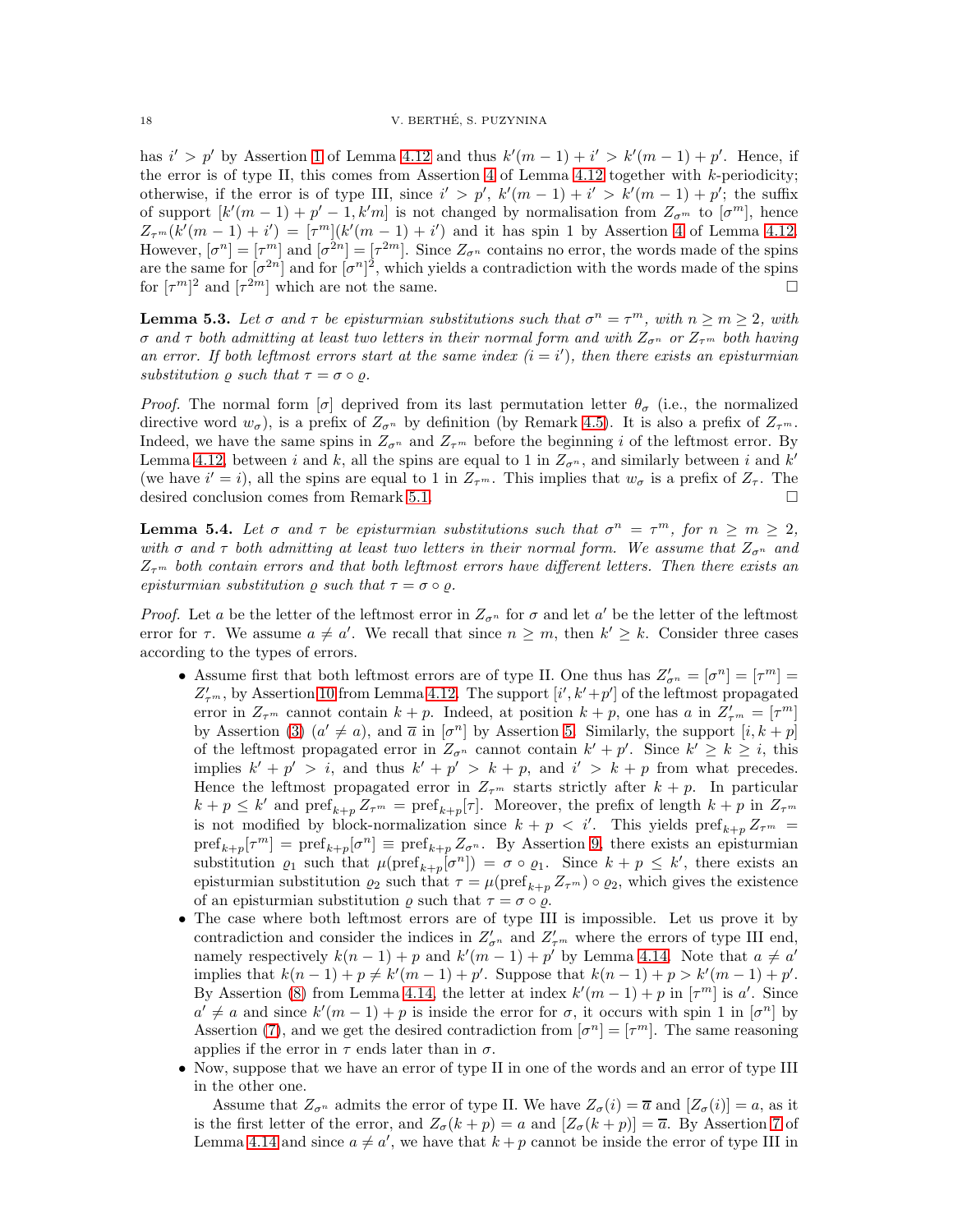$Z_{\tau}$ , so either  $k + p < i'$ , or  $k + p > k'(m - 1) + i'$ . In the first case we have a contradiction with the same assertion at position  $i < k + p < i'$ . In the second case we can take squares  $\sigma^{2n}$  and  $\tau^{2m}$  (or bigger powers), so that the inequality does not hold with  $2m$  instead of m. The case when  $Z_{\tau^m}$  admits the error of type II is symmetric.

<span id="page-18-0"></span>**Lemma 5.5.** Let  $\sigma$  and  $\tau$  be episturmian substitutions such that  $\sigma^n = \tau^m$ , for  $n, m \geq 2$ , with  $\sigma$ and  $\tau$  both admitting at least two letters in their normal form. If both substitutions have the same length, then there exists an episturmian substitution  $\rho$  such that  $\tau = \sigma \circ \rho$  (and  $\rho$  is a permutation).

*Proof.* First note that since  $|\sigma| = |\tau|$ , then  $n = m$ . We also note that in the case of equal lengths, we must have, for each letter  $\tilde{b}$  occurring in  $Z_{\sigma}$ , that it also occurs in  $Z_{\tau}$  at the same positions, and moreover  $\Theta_{\sigma}(b) = \Theta_{\tau}(b)$ . Otherwise, in the normal form we have different letters in the second period at a same position in  $[\sigma^n]$  and in  $[\tau^n]$ .

By Lemma [5.2,](#page-16-3)  $Z_{\sigma^n}$  and  $Z_{\tau^n}$  both have an error. We distinguish two cases according to the fact that they start at the same position, or not.

- Let us assume that the leftmost errors in  $Z_{\sigma^n}$  and  $Z_{\tau^n}$  start at the same position, i.e.,  $i = i'$ . Lemma [5.3](#page-17-0) together with  $|\sigma| = |\tau|$  imply that there exists a permutation  $\rho$  such that  $\tau = \sigma \circ \rho$ .
- Assume now that  $Z_{\sigma^n}$  and  $Z_{\tau^n}$  are such that their leftmost errors start at different positions, i.e.,  $i \neq i'$ . We are going to prove that this case is impossible.

We assume  $i' < i$  w.l.o.g. This implies that  $Z_{\sigma^n}$  and  $Z_{\tau^n}$  coincide before i' (i.e., in  $[1, i' - 1]$ , because nothing changes here during the normalization. Let c be the first non-barred letter. The letter of the error in  $Z<sub>\tau</sub>$  is the first non-barred letter in the second period, which is  $\Theta_{\tau}(c)$ . The same argument applies for  $\sigma$ , so the letters of the leftmost errors coincide in both substitutions.

Now consider two further cases.

- We assume  $\Theta_{\sigma}(a) = a$  (hence by the above  $\Theta_{\tau}(a) = a$ ).
	- Since all the errors are  $a$ -errors, the respective total numbers of occurrences of  $a$ 's and  $\bar{a}$ 's do not change during the normalization. Hence they are equal in both  $Z_{\sigma^n}$  and  $Z_{\tau^m}$ , and since  $|\sigma|=|\tau|$ , they are also equal in the first period, i.e.,  $|\text{pref}_k Z_{\sigma^n}|_a =$  $|\text{pref}_k Z_{\tau^n}|_a$ . Note that we use the fact that all errors are a-errors in  $Z_{\tau^n}$ . We recall that  $Z_{\sigma^n}$  and  $Z_{\tau^n}$  coincide before i' (i.e., in [1, i' – 1]), and in [i, k] (this is due to the structure of errors: all the letters there have spin 1). In  $Z_{\tau^n}$ , all the letters have spin 1 also between i' and i. After normalization we have  $[\tau^n][i'] = a$ , so we must have  $Z_{\sigma^n}[i'] = a$  (since  $i' < i$ , i.e., in  $Z_{\sigma^n}$ , the position i' is before the occurrences of the errors, so it does not change during normalization). So, we have  $|\operatorname{pref}_k Z_{\sigma^n}|_a>|\operatorname{pref}_k Z_{\tau^n}|_a$ , a contradiction.
- We now assume  $\Theta_{\sigma}(a) \neq a$  (and hence  $\Theta_{\tau}(a) \neq a$ ). In particular, we have no type III error by Lemma [4.14](#page-13-1) in  $Z_{\sigma^n}$  and in  $Z_{\tau^n}$ , and the letter of the error changes in every period. Consider the position i'. As in the previous case, we have  $Z_{\sigma^n}[i'] = a$  (since  $i' < i$ , and thus, in the last period, this gives  $Z_{\sigma^n}[k(n-1)+i'] = \Theta_{\sigma}^{n-1}(a)$ . We have  $Z_{\tau^{n}}[k(n-1)+i'] = [Z_{\tau^{n}}][k(n-1)+i'] = \overline{\Theta_{\tau}^{n-1}(a)}$  (since  $k(n-1)+i' > k(n-1)+p'$ ), we are after the end of the last error in  $Z_{\tau^n}$  and we use Assertion [9](#page-14-8) from Lemma [4.14\)](#page-13-1). So, we must have  $[Z_{\sigma^n}][k(n-1)+i'] = \overline{\Theta_{\sigma}^{n-1}(a)}$ , while  $Z_{\sigma^n}(k(n-1)+i') = \Theta_{\sigma}^{n-1}(a)$ . This implies that during the normalization for  $\sigma^n$ , the letter at index  $k(n-1)+i'$  had to change its spin. This can happen only if this position is inside the error between the  $(n-1)$ -th and the *n*-th periods for  $\sigma^n$ , and only if this letter is the letter of the error. But the letter of the error is  $\Theta_{\sigma}^{n-2}(a)$ , and we are in the case  $\Theta_{\sigma}(a) \neq a$ , which yields the desired contradiction.

 $\Box$ 

In the proof of the next lemma (namely Lemma [5.7\)](#page-19-0) we will use several times the following argument.

 $\Box$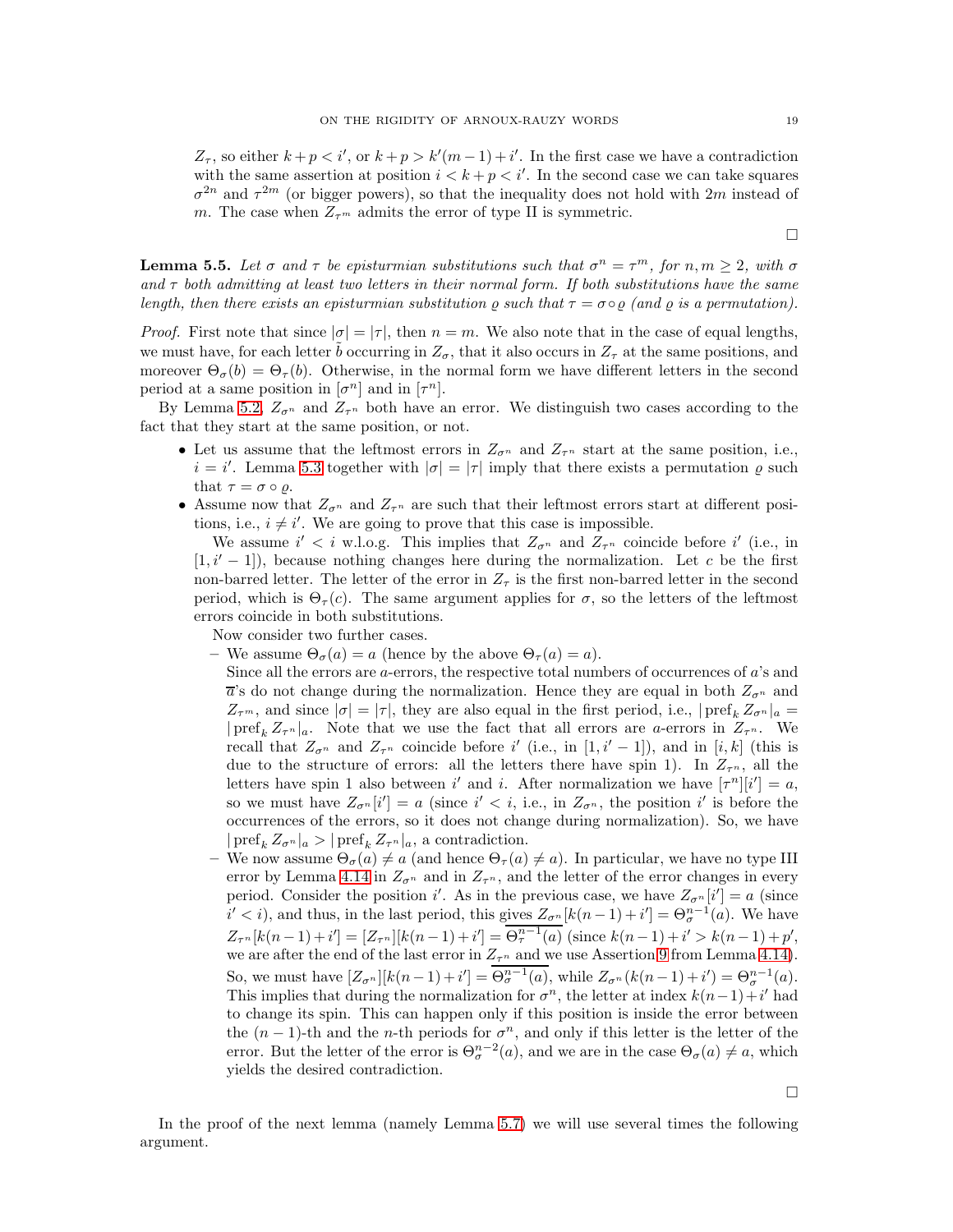<span id="page-19-1"></span>**Claim 5.6.** Let  $\sigma$  and  $\tau$  be episturmian substitutions such that  $\sigma^n = \tau^m$ , for  $n > m \geq 2$ , with  $\sigma$ and  $\tau$  both admitting at least two letters in their normal form. We assume that both substitutions contain an error with the same letter error a (with possibly different types of errors). Let the first propagated error in  $Z_{\tau^m}$  start before the end of the first period in  $Z_{\sigma^n}$ , i.e., i'  $\leq k$ . Then, either there is no central part in  $Z_{\tau^m}$ , or, for any  $i' \leq t \leq k$ , the position t is not in the central part of the propagated error in  $Z_{\tau^m}$ . In particular, there exists a letter  $b \neq a$  (that occurs as  $\overline{b}$ ) in  $[i',k']$ in  $Z_{\tau^m}$ .

*Proof.* We assume that there exists a central part in  $Z_{\tau^m}$ . Assume by contradiction that the position t, with  $i' \leq t \leq k$ , is in the central part of  $Z_{\tau^m}$ . Clearly, we have  $\overline{a}$ 's at positions  $t, \ldots, k'$ , since we are in the central part of  $Z_{\tau^m}$ . Consider the largest position  $j < t$  with an occurrence of b for  $b \neq a$  (such an occurrence exists since  $\sigma$  contains letters distinct from a by assumption).

We now look at the last periods in  $Z_{\sigma^n}$  and  $Z_{\tau^m}$ , by exploiting k-periodicity and k'-periodicity, respectively. For  $Z_{\sigma^n}$  we get that  $Z_{\sigma^n}[k(n-1)+j,kn] = \tilde{b'}\tilde{a'}\cdots\tilde{a'},$  where  $b' \neq a'$ ; in fact,  $a' = \Theta_{\sigma}^{n-1}(a)$  and  $b' = \Theta_{\sigma}^{n-1}(b)$ . On the other hand,  $Z_{\tau^m}[k'(m-1) + j, k'm] = \tilde{b''}a'' \cdots a''$ , where  $b'' \neq a''$ ; in fact,  $a'' = \Theta_{\tau}^{m-1}(a)$  and  $b'' = \Theta_{\tau}^{m-1}(b)$ . Moreover, one has  $a'' = a'$  (by looking at the last letter).

Now consider the position  $k(n-1) + j$  in  $Z_{\tau^m}$ . We have  $k(n-1) + j > k'(m-1) + j$ , since  $k < k'$  and  $kn = k'm$ . Therefore, we have  $Z_{\tau^m}[k(n-1)+j] = \tilde{a''} = \tilde{a'}$ , but since the letters in  $Z_{\tau^m}$  and  $Z_{\sigma^n}$  at the same positions coincide (up to spins), we have  $Z_{\tau^m}[k(n-1)+j] = b' =$  $\Theta_{\sigma}^{n-1}(b) \neq a' = \Theta_{\sigma}^{n-1}(a)$ , a contradiction.

This implies that there cannot be only a's in  $[i', k']$ , otherwise i' would be in the central part.

 $\Box$ 

<span id="page-19-0"></span>**Lemma 5.7.** Let  $\sigma$  and  $\tau$  be episturmian substitutions such that  $\sigma^n = \tau^m$ , for  $n > m \geq 2$ , with σ and τ both admitting at least two letters in their normal form. We suppose that σ and τ have the same letter a for their leftmost error and that the a-error is of type II for both. Then, there exists an episturmian substitution  $\rho$  such that  $\tau = \sigma \circ \rho$ .

*Proof.* According to Notation [4.6,](#page-9-3) the intervals of propagated errors are  $[i + kj, p + k(j + 1)]$ , with  $j \leq n-1$ .

If  $i = i'$ , the desired conclusion comes from Lemma [5.3.](#page-17-0) If  $k + p \langle i'$ , we denormalize  $\tau$  to find the normal form. Indeed, the process of normalization of the prefix of length  $k + p$  for  $\sigma$  is independent of the rest of the word. One has  $k + p \neq i'$  (hence  $k + p > i'$ ) since otherwise, in the normalized form, we would have a at i' in  $[\tau^m]$ . On the other hand, it is a final position for an error, hence we would have  $\overline{a}$  at  $k + p$  in  $[\sigma^n]$ .

We thus assume  $k + p > i'$  and  $i \neq i'$  and we distinguish the three following cases, namely  $i' < i, i < i' \leq k$ , and  $k < i' < k + p$ .

**Case 1.** We first assume that  $i' < i$ . One has  $Z_{\tau^m}[i] = \overline{a}$ , since we have  $i' < i \leq k'$  (indeed  $i \leq k \lt k'$ ) and due to Assertion [\(6\)](#page-12-9) of Lemma [4.12.](#page-12-1) Moreover,  $[\tau^m][i] = [\sigma^n][i] = a$  (by Assertion [\(4\)](#page-12-5) of Lemma [4.12,](#page-12-1) since i is the index of the first letter of an error in  $Z_{\sigma^n}$ ). Since at index i the letter a has different spins in  $Z_{\tau^m}$  and  $[\tau^m]$  and  $i \in [i'+1, k']$ , then there is an a-central part  $\overline{a}^+ \mid a^+$  in  $Z_{\tau^m}$ , and the index *i* belongs to it by Assertion [\(7\)](#page-12-10) of Lemma [4.12.](#page-12-1) But, due to Claim [5.6](#page-19-1) applied to  $t = i$ , this is impossible. We thus reach a contradiction.

**Case 2.** We now assume that  $i < i' \leq k$ . At index i', we are in the central part of  $Z_{\sigma^n}$ . Indeed, we use an argument symmetric to the one used in the previous case:  $Z_{\sigma^n}(i') = \overline{a}$  and  $[\sigma^n][i'] = a$ . There thus exists a central part in  $Z_{\sigma^n}$ . Let  $s \geq 0$  be such that the central part in  $Z_{\sigma^n}$  starts at  $i'-s$ ; one has  $i \leq i'-s \leq i'$ .

The strategy is to use Proposition [4.15,](#page-14-5) Assertion [1.](#page-14-2) To compare the numbers of  $a$ 's in prefixes of the same length of  $Z_{\sigma^n}$  and  $Z_{\tau^m}$ , we first split the prefixes of length k into four parts, namely [1, i - 1], [i, i' - s - 1], [i' - s, i' - 1], and [i', k]. The numbers of a's in the first part [1, i - 1] (before the beginning of errors) and in the fourth parts  $[i', k]$  (made of  $\overline{a}$ 's since i' is in the central part of  $Z_{\sigma^{n}}$ ) coincide. In the third part, we have  $Z_{\sigma^{n}}[i'-s,i'-1]=\overline{a}^{s}, Z_{\tau^{m}}[i'-s,i'-1]=a^{s}$  (one has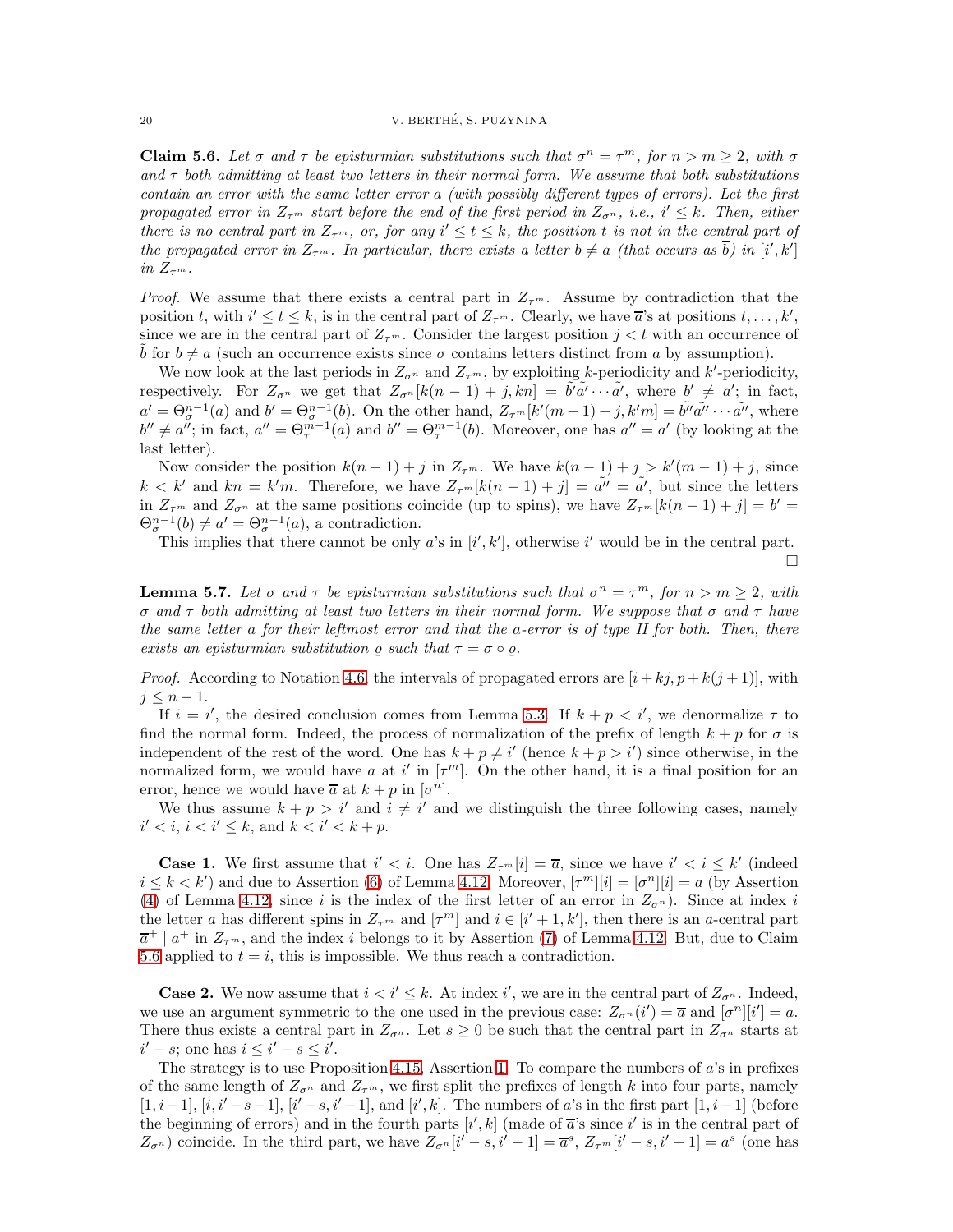$[\sigma^n][i'-s,i'-1] = a^s$  by Lemma [4.12](#page-12-1) and this part is unchanged in the normalization of  $Z_{\tau^m}$ ). Hence  $|Z_{\sigma^n}[i'-s,i']|_a=0$  and  $|Z_{\tau^m}[i'-s,i']|_a=s$ .

For the second part, we distinguish the two cases  $i < i' - s$  and  $i = i' - s$ .

• We first handle the case  $i < i' - s$ . We will apply Proposition [4.15,](#page-14-5) Assertion [1](#page-14-2) to prefixes of length  $k + s + 1$ .

In the second part  $[i, i' - s - 1]$  (which is outside of the central part), the only index of occurrence of the letter a where  $Z_{\sigma^n}$  and  $Z_{\tau^m}$  differ is i by Assertion [8](#page-12-0) of Lemma [4.12:](#page-12-1)  $Z_{\sigma^n}[i] = \overline{a}$  and  $Z_{\tau^m}[i] = a$ . By summing up, this gives from above  $|{\rm pref}_k(Z_{\sigma^n})|_a$  $|\operatorname{pref}_k(Z_{\tau^m})|_a = -s-1.$ 

We now apply Proposition [4.13,](#page-13-6) Assertion [1](#page-13-7) to  $\ell = i'$  and  $t = i' - s$ . Let r stand for the number of  $\overline{a}$ 's after  $k + 1$ . One has  $r \geq i - (i' - s) + 1$ , i.e.,  $r \geq s + 1$ . This gives  $s + 1$ occurrences of  $\overline{a}$ 's in  $Z_{\tau^m}$  starting from index  $k+1$ .

Note that  $k' > k + s + 1$ . Otherwise,  $k' \leq k + s + 1$  implies that k is in the central part of  $Z_{\tau^m}$ ; a contradiction with Claim [5.6.](#page-19-1)

It remains to compare the parts  $[k+1, k+s+1]$ . We have  $Z_{\sigma^n}[k+1, k+s+1] = a^{s+1}$ ,  $Z_{\tau^m}[k+1,k+s+1] = \overline{a}^{s+1}.$ 

Summing up, we have equal numbers of a's in the prefixes of length  $k+s+1$ , and hence they are equal as substitutions by Assertion 1 of Proposition [4.16.](#page-15-0)

So, we can denormalize the prefix of length  $k + s + 1$  in  $Z_{\tau^m}$  and find  $Z_{\sigma}$  as a prefix of τ. Indeed, the substitution which corresponds to  $\text{pref}_{k+s+1} Z_{\tau^m}$  equals to the substitution which corresponds to pref<sub>k+s+1</sub>  $Z_{\sigma^n}$ . There exists h such that  $\mu(\text{pref}_{k+s+1} Z_{\sigma^n}) = \sigma \circ h =$  $\sigma \circ \mu(Z_{\sigma^n}[k+1 \cdot k+s])$ . And  $\mu(\text{pref}_{k+s+1} Z_{\tau^m})$  is a prefix of  $\tau(k' > k+s+1)$ .

• We now assume  $i = i' - s$ . One has from above  $|\text{pref}_k(Z_{\sigma^n})|_a - |\text{pref}_k(Z_{\sigma^n})|_a = -s$ .

We now apply Proposition [4.13,](#page-13-6) Assertion [2](#page-13-8) to  $l = i'$  and  $t = i' - s$ . Let r stand for the number of  $\overline{a}$ 's after  $k + 1$ . One has  $r \geq i - (i' - s)$ , i.e.,  $r \geq s$ . Hence there are at least s occurrences of the letter a in  $Z_{\sigma^n}$  starting from index  $k+1$ . This gives s occurrences of  $\bar{a}$ 's in  $Z_{\tau^m}$  starting from index  $k+1$  ( $k' > k+s+1$  from above). Hence, we have  $Z_{\sigma^n}[k+1,k+s]=a^s, Z_{\tau^m}[k+1,k+s]=\overline{a}^s$ . Summing up, we have equal numbers of a's in the prefixes of length  $k + s$ , and hence they are equal as substitutions by Proposition [4.16,](#page-15-0) Assertion 1.

**Case 3.** We now assume that  $k < i' < k + p$ . We distinguish two cases, whether i' belongs to the central part of  $Z_{\sigma^n}$  or not.

Case 3.1. Let us assume that i' is not in the central part of  $\sigma$ . We will show that we can denormalize the prefix of length i' of  $Z_{\tau^m}$  to find  $\sigma$ . To do this, we count the numbers of occurrences of a and  $\overline{a}$  in the prefix of length i', show that they are the same and apply Proposition [4.16.](#page-15-0)

Consider the largest index  $\tilde{t}$  of occurrence of a letter distinct from a before the position  $i'$ ; we let b denote this letter. Since  $k < i'$  by the conditions of Case 3 and since i' is not in the central part of  $\sigma$ , we have  $k < t < i'$ .

Since t is inside the error in  $Z_{\sigma^n}$ , we have  $Z_{\sigma^n}(t) = \overline{b}$  and  $[\sigma^n][t] = b$  by Lemma [4.12,](#page-12-1) Assertion [3.](#page-12-7) Moreover, since  $t < i'$ , we have  $[\tau^m][t] = Z_{\tau^m}[t]$ , and thus  $Z_{\tau^m}[t] = b$  by  $[\sigma^n] = [\tau^m]$ . So, applying Part 3 of Proposition [4.16,](#page-15-0) we get  $|\text{pref}_t(Z_{\sigma^n})|_a = |\text{pref}_t(Z_{\tau^m})|_a - 1$ .

Now in the part  $[t + 1, i' - 1]$  (which might as well be empty) we have a's in  $Z_{\sigma^n}$  (since we are in the second part of the error with  $k < t$ , as well as in the normal form (as occurrences of  $\tilde{a}$  which are neither central nor initial or final, according to Lemma [4.12\)](#page-12-1), so the same is true for  $Z_{\tau^m}$  (we are before the beginning i of the leftmost error, so everything there coincides with the normal form).

Finally, since  $k < i' < k + p$  is in the second part of the error, by Assertion [6](#page-12-9) of Lemma [4.12,](#page-12-1) we get  $Z_{\sigma^n}[i'] = a$ . We also have  $Z_{\tau^m}[i'] = \overline{a}$  (as the first letter of an error by Assertion [4\)](#page-12-5).

Summing up, we get equal numbers of occurrences of a's in the prefixes of length i' of  $Z_{\tau^m}$  and  $Z_{\sigma^n}$ . So, by Proposition [4.16,](#page-15-0) Part 1, they are equal as permutations, and we can denormalise the prefix of length  $i'$  of  $Z_{\tau}$  to find  $Z_{\sigma}$  as a prefix of  $\tau$ .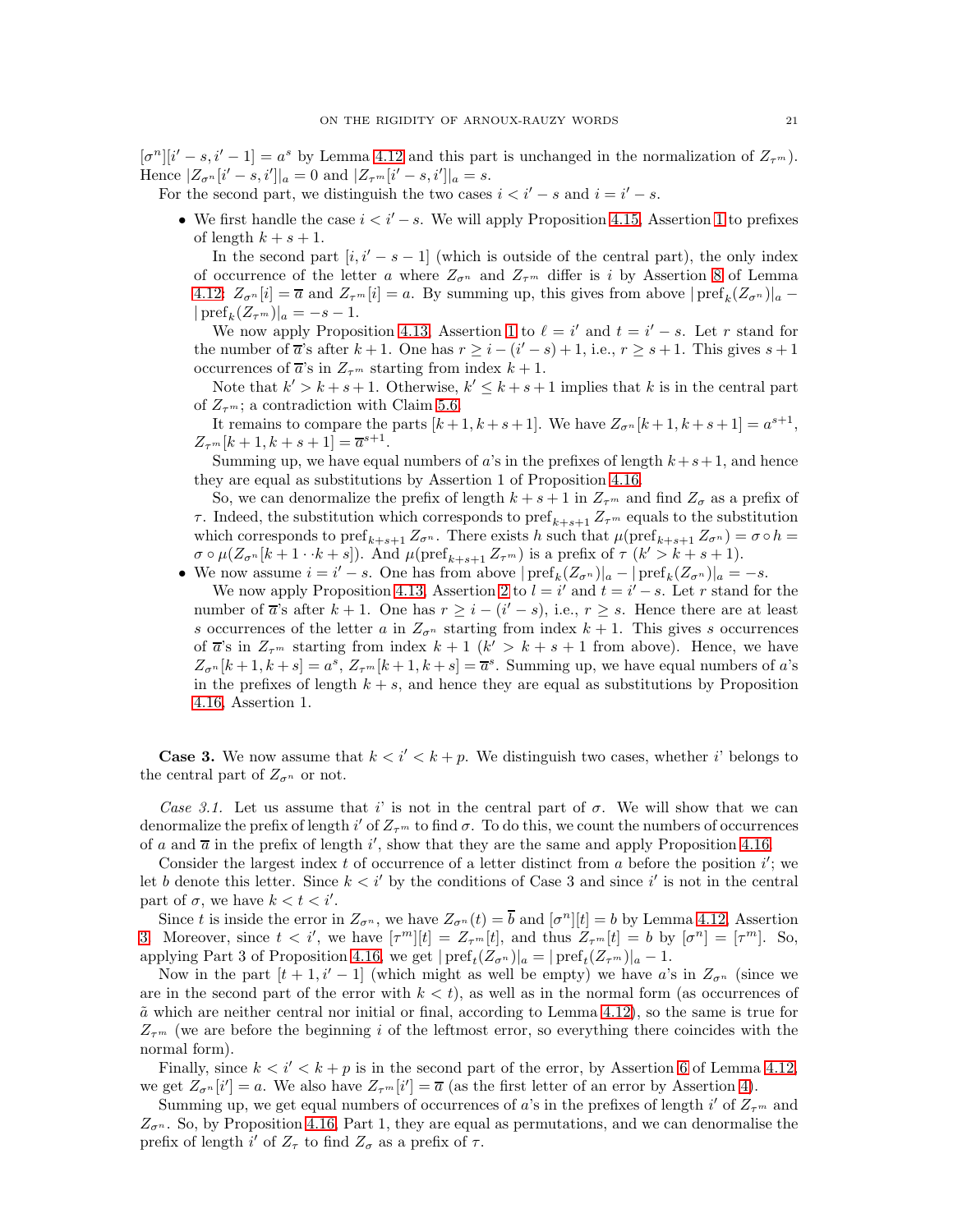### 22 V. BERTHE, S. PUZYNINA ´

Case 3.2. We now assume that i' is in the central part of  $Z_{\sigma^n}$ . Let s (with  $s \geq 1$  and  $i \leq k - s$ ) be the length of the longest suffix of  $Z_{\sigma}$  filled with  $\overline{a}$ 's. We have  $k - s + 1 \leq k < i' < k + p$ .

One has  $Z_{\sigma^n}[k+1, i] = a^{i'-k}, Z_{\tau^m}(i') = \overline{a}, [\tau^m][i'] = [\sigma^n][i'] = a$ , and  $Z_{\sigma^n}[i'] = a$ . At index k in  $Z_{\sigma^n}$ , one has  $\overline{a}$  (by Assertion [4](#page-12-5) of Lemma [4.12\)](#page-12-1). In  $Z_{\tau^m}$ , from index  $k - s + 1$  to  $i' - 1$ , one has only  $a$ 's; otherwise it would create an error and we also use that  $i'$  was not the beginning of the error.

Similarly as in the previous case, to compare the numbers of  $a$ 's in prefixes of the same length, we split the prefixes of length i' into four parts, namely  $[1, i - 1]$ ,  $[i, k - s]$ ,  $[k - s + 1, k]$ ,  $[k + 1, i']$ . For the first part  $[1, i - 1]$ , one has the same number of a's in  $Z_{\sigma^n}$  and  $Z_{\tau^m}$  (by being before the errors). For  $[k - s + 1, k]$ , one has  $|Z_{\sigma^n}(k - s + 1, k)|_a - |Z_{\tau^m}(k - s + 1, k)|_a = -s$ . For  $[k+1, i'-1]$ , we have only a's for both; moreover,  $Z_{\tau^m}(i') = \overline{a}$  and  $Z_{\sigma^n}[i'] = a$ . This yields  $|Z_{\sigma^n}(k+1,i')|_a - |Z_{\tau^m}(k+1,i')|_a = +1.$ 

For the second part, we distinguish the two cases  $i < k - s$  and  $i = k - s + 1$ . Note that the case  $i = k - s$  is impossible. Indeed, if the error starts before the index  $k - s + 1$  ( $i < k - s + 1$ ), we have  $Z_{\sigma}[k-s] = \overline{b}$  for some  $b \neq a$ .

• We assume  $i < k - s$ .

In the second part  $[i, k - s]$ , the only index of occurrence of the letter a where  $Z_{\sigma^n}$  and  $Z_{\tau^m}$  differ is i with  $Z_{\sigma^n}(i) = \overline{a}$ . By summing up, this gives from above  $|{\rm pref}_{i'}(Z_{\sigma^n})|_a$  –  $\text{pref}_{i'}(Z_{\tau^m})|_a=-s.$ 

We apply Proposition [4.13](#page-13-6) to  $\ell = i'$  and  $t = k - s + 1$ . We recall that r stands for the number of a's after  $k + 1$  in  $Z_{\sigma^n}$ . This gives  $r \geq i' - (k - s + 1) + 1$ . Hence one has at least s a's after i' + 1 (included). This gives  $|{\rm pref}_{i'+s}(Z_{\sigma^n})|_a = {\rm pref}_{i'+s}(Z_{\tau^m})|_a$ .

• We now assume  $s = k - i + 1$ . Applying Proposition [4.13,](#page-13-6) one has at least  $s - 1$  a's after  $i' + 1$  (included). This gives  $|{\rm pref}_{i'+s-1}(Z_{\sigma^n})|_a = |{\rm pref}_{i'+s-1}(Z_{\tau^m})|_a$ .

$$
\Box
$$

We will make use of the following observation:

<span id="page-21-1"></span>Claim 5.8. Let  $\sigma$  and  $\tau$  be episturmian substitutions such that  $\sigma^n = \tau^m$ , with  $n \geq m \geq 2$ , with σ and τ both admitting at least two letters in their normal form. We assume that  $Z_{\sigma^n}$  and  $Z_{\tau^m}$ have an error with the same letter a for their leftmost error. If the error is of type III in  $Z_{\tau^m}$ , then  $\Theta_{\sigma}(a) = a$ . Similarly, if the error of type III in  $Z_{\sigma^n}$ , then  $\Theta_{\tau}(a) = a$ .

*Proof.* We assume that the error is of type III in  $Z_{\tau^m}$ . In particular, this yields  $m \geq 3$  by Assertion [1](#page-13-9) of Lemma [4.14.](#page-13-1) So, one has  $n \geq 3$ . Assume that  $\Theta_{\sigma}(a) \neq a$ . Then the error in  $Z_{\sigma^n}$  is of type II (by Assertion [1](#page-13-9) of Lemma [4.14\)](#page-13-1). Now, consider the index  $2k + p$ . It is the end of the error in the third period in  $Z_{\sigma^n}$ , so one has the letter  $\Theta_{\sigma}(a)$ . It has spin 1 after normalization in  $[\sigma^n]$ by Assertion [\(5\)](#page-12-8) of Lemma [4.12.](#page-12-1) Due to Assertion [7](#page-14-7) of Lemma [4.14,](#page-13-1) this can only happen if  $2k + p \notin [i', m(k'-1) + p']$ . If  $2k + p \ge m(k'-1) + p'$ , we then can take squares  $Z_{\tau^{2m}}$  and  $Z_{\sigma^{2n}}$ to yield a contradiction by having m large enough. If  $2k + p < i'$ , consider the position  $k + i$  (and thus  $k + i < i'$ ). We have  $Z_{\sigma}[k + i] = \overline{\Theta_{\sigma}(a)}$  (as it is the first letter of an error of type II). After normalization, we have  $[\sigma^n][k+i] = \Theta_{\sigma}(a)$ . And in the normalized form  $[\tau^m]$ , for letters which are not equal to a, occurrences with spin 0 can only be inside the error (due to Assertion [4](#page-13-5) of Lemma [4.14\)](#page-13-1). We reach a contradiction in both cases.

We assume now that the error is of type III in  $Z_{\tau^m}$ . By considering squares, i.e.,  $\sigma^{2n}$  and  $\tau^{2m}$ , we can assume  $m \geq 3$  and the proof works as above.

The following lemmas treat the case analogous to Lemma [5.7](#page-19-0) for the case when both errors are of type III (Lemma [5.9\)](#page-21-0) or one of the errors is of type III, and the other one is of type II (Lemma [5.11\)](#page-22-0).

<span id="page-21-0"></span>**Lemma 5.9.** Let  $\sigma$  and  $\tau$  be episturmian substitutions such that  $\sigma^n = \tau^m$ , with  $n \ge m \ge 2$ , with σ and τ both admitting at least two letters in their normal form. We suppose that σ and τ have the same letter a for their leftmost error, and that both errors are of type III. Then, there exists an episturmian substitution  $\rho$  such that  $\tau = \sigma \circ \rho$ .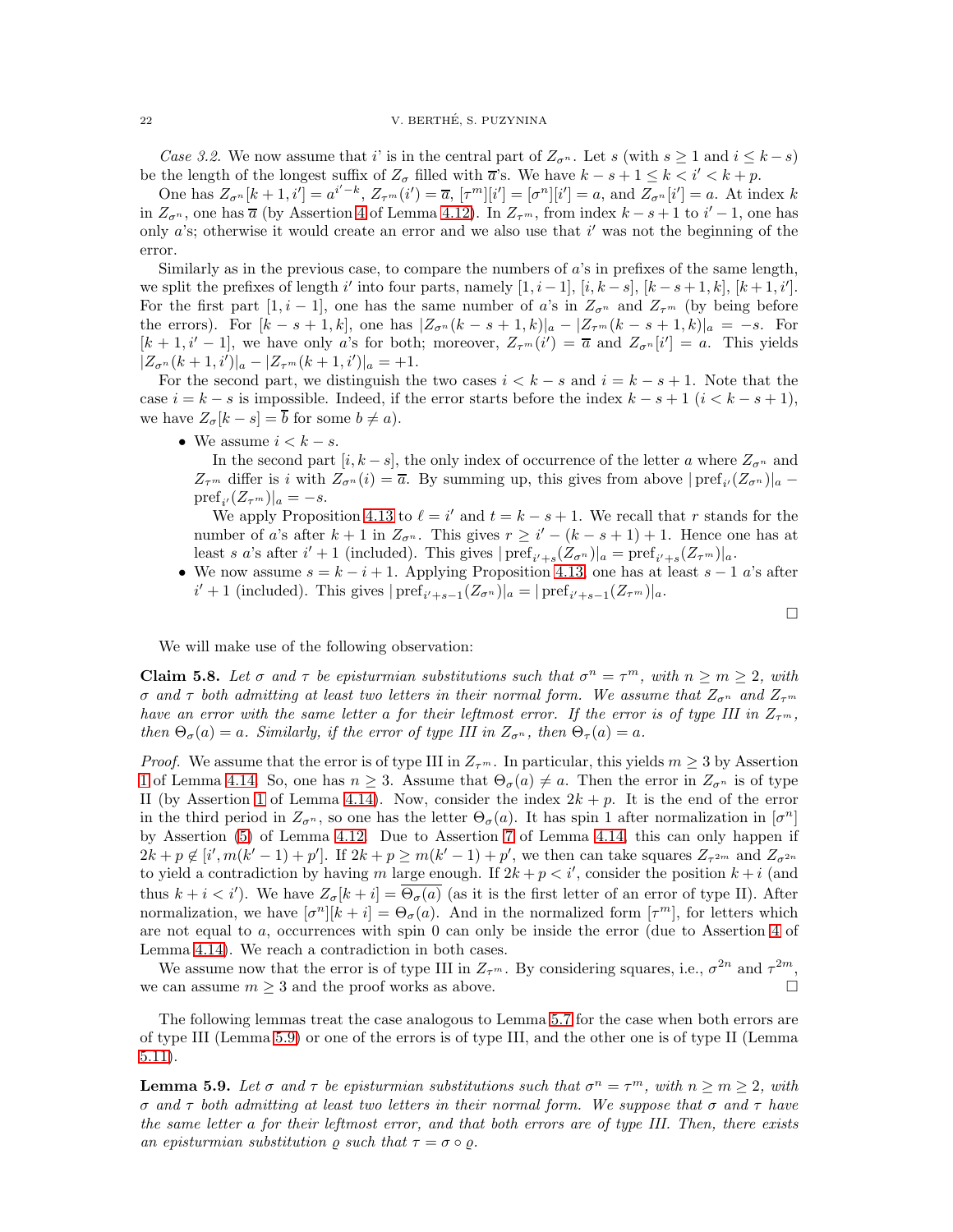*Proof.* Since the errors are of type III, it means that for each letter  $b \neq a$  each occurrence of  $\tilde{b}$ in both  $Z_{\tau^m}$  and in  $Z_{\sigma^n}$  has spin 1 by Assertion [\(3\)](#page-13-4) of Lemma [4.14.](#page-13-1) After normalisation, each such occurrence inside the error goes from spin 1 to spin 0, and outside the error, it keeps spin 1 by Lemma [4.14.](#page-13-1) This means that each occurrence of b should be either inside both errors, or outside both. So, both errors start with the same block of  $\tilde{a}$ 's. Now notice that since we have only block transformations of letter a, the proportion of a and  $\overline{a}$  must be the same in both  $[\sigma]$ and  $[\tau]$ , hence  $i < i'$  (by Assertion [4](#page-13-5) of Lemma [4.14\)](#page-13-1). Now since  $[\sigma^n(i')] = [\tau^m(i')] = a$ , the spin of i' must change during the normalization of  $Z_{\sigma}$ , which means that it is in the central part of  $Z_{\sigma}$ , i.e.,  $Z_{\sigma}[i',k] = \overline{a} \cdots \overline{a}$ . Now the indices in  $[i',k]$  cannot belong to the central part of  $Z_{\tau}$  (by Claim [5.6\)](#page-19-1), so there exists a letter  $b \neq a$  and an index  $\ell$  of occurrence of  $\tilde{b}$ , with  $k < \ell \leq k'$ , which is in fact  $\overline{b}$  in both  $Z_{\sigma}$  and  $Z_{\tau}$ . So, by Proposition [4.15,](#page-14-5) Assertion [2,](#page-14-3) the substitutions corresponding to prefixes of  $Z_{\sigma}$  and  $Z_{\tau}$  of length  $\ell$  are equal. It follows that we can denormalize the prefix of  $Z_{\tau}$ of length  $\ell$  (which is also a prefix of  $[\tau]$ ), introducing  $\tau$  as a composition of  $\sigma$  and an episturmian  $\Box$ substitution.

<span id="page-22-1"></span>**Claim 5.10.** Let  $\sigma$  and  $\tau$  be episturmian substitutions such that  $\sigma^n = \tau^m$ , for  $n > m \geq 2$ , with  $\sigma$  and  $\tau$  both admitting at least two letters in their normal form. We assume that all the errors in  $\sigma^n$  and  $\tau^m$  are of letter a, and let i and j be integers with  $ik \neq jk'$ ,  $i < n$  and  $j < m$ . Let  $M = min(ik, jk')$  and  $N = max(ik, jk')$ . Then there exists a letter  $b \neq a$  that occurs in [M, N], and a letter  $c \neq a$  (which can be the same as b) that occurs in  $[M + 1, N + 1]$ .

*Proof.* The proof is similar to the one of Claim [5.6.](#page-19-1)

<span id="page-22-0"></span>**Lemma 5.11.** Let  $\sigma$  and  $\tau$  be episturmian substitutions such that  $\sigma^n = \tau^m$ , for  $n > m \geq 2$ , with  $\sigma$  and  $\tau$  both admitting at least two letters in their normal form. We suppose that  $\sigma$  and  $\tau$ have the same letter a for their leftmost error, with different types of errors. Then, there exists an episturmian substitution  $\rho$  such that  $\tau = \sigma \circ \rho$ .

*Proof.* By Lemma [5.4,](#page-17-1) the letters of the leftmost errors in  $Z_{\sigma}$  and  $Z_{\tau}$  are the same; we let a denote this letter. Note that Claim [5.8](#page-21-1) implies that  $\Theta_{\sigma}(a) = \Theta_{\tau}(a) = a$ .

We now prove that the case where  $Z_{\sigma^n}$  has an error of type II and  $Z_{\tau^m}$  has an error of type III cannot hold. Since in  $\tau$  we have an error of type III, we have  $m \geq 3$  (by Assertion [1](#page-13-9) of Lemma [4.14\)](#page-13-1) and hence  $n \geq 4$  (since  $n > m$ ). Now consider parts outside the support of the errors of type II in  $Z_{\sigma^n}$  (i.e., at positions  $k\ell + p + 1, \ldots, k\ell + k + i - 1$  for  $\ell = 1, \ldots, n - 2$ ). In particular, this means that  $p \leq i+2$  (we have  $p < i$  by definition, and  $p = i+1$  means an error of type III). Since the error is of type II, each part corresponding to a value of  $\ell$  should contain b for some  $b \neq a$  (b) could be different in different parts due to the permutation  $\Theta_{\sigma}$ ). Let  $k + t$  stand for the index of such an occurrence in the second period (hence  $p < t < i$ ), i.e.,  $Z_{\sigma} (k + t) = b$ . Since the spin is the same in all the periods of  $\sigma$ , and at least one of them is covered by the error of type III in  $Z_{\tau^m}$  $(m \geq 3 \text{ and } n \geq 4), [\sigma^n][k+t] = b$  (by Lemma [4.14](#page-13-1) Assertion [7\)](#page-14-7). This implies  $Z_{\sigma^n}[k+t] = b$  (since the spin is not changed after normalization outside the errors of type II). By  $k$ -periodicity, this implies that in the first period in  $Z_{\sigma^n}$ , one has  $Z_{\sigma^n}[t] = b$ . We also have  $[\sigma^n][t] = b$ . Due to the structure of the error of type III, all the occurrences of the b's have spin 1 in  $Z_{\tau^m}$  (by Assertion [\(3\)](#page-13-4) of Lemma [4.14\)](#page-13-1), and in  $[\tau^m]$  all the occurrences of the b's are inside the error (by Assertion [\(7\)](#page-14-7) of Lemma [4.14\)](#page-13-1); outside nothing changes, so they keep their spin equal to 1. One thus has  $i' < t$  and  $k(n-1) + t < k'(m-1) + p'$ , which implies  $t - k < p' - k'$  since  $kn = k'm$ . However,  $t > i'$  together with  $i' > p'$  implies  $t > p'$ . The inequality  $k - t > k' - p'$  implies  $k > k'$ , which contradicts  $k' > k$ .

We thus assume that  $Z_{\sigma^n}$  has an error of type III, and  $Z_{\tau^m}$  has an error of type II. Symmetrically to the above arguments, we get that each occurrence of  $\tilde{b}$  at a position t in  $Z_{\tau^m}$ , with  $k'l + p' <$  $t < k'l + i', l = 0, \ldots, m - 1$ , must be an occurrence of b and hence must be inside the type III error in  $Z_{\sigma^n}$ . These considerations work for  $m > 2$ , and to make them work in the case  $m = 2$ , it is enough to take squares of  $Z_{\sigma^n}$  and  $Z_{\tau^m}$ . For each such t with  $p' < t < i'$ , one has  $t > i$  (by considering the first period) and  $k'-t > k-p$  (by considering the last period). But, contrary to the previous case, this does not complete the proof. In particular,  $t > i$  implies  $i' > i$ , as well as  $k' > i + k - p.$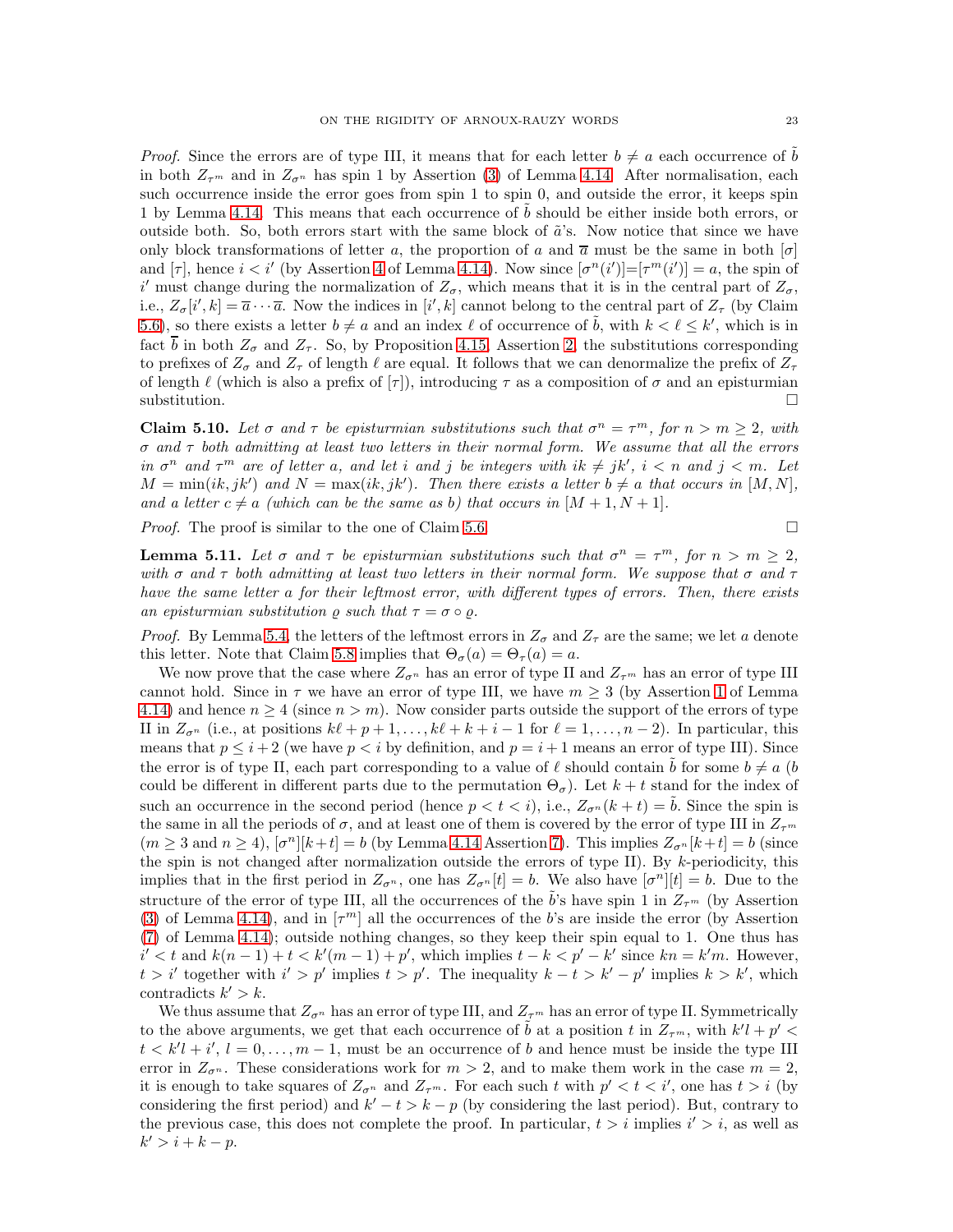We now distinguish two cases, namely  $i < i' \leq k$  and  $i' > k$ .

**Case 1.** We first assume that  $i < i' \leq k$ .

By Claim [5.6,](#page-19-1) there exists an occurrence t in  $[i' + 1, k']$  of a letter different from a, say b. One has  $Z_{\tau^m}(t) = \overline{b} = Z_{\sigma^n}(t)$ . We then use Proposition [4.15](#page-14-5) for  $t - 1$ .

Let us prove that  $t > k$ . The position i' belongs to the central part of  $Z_{\sigma^n}$ . Indeed,  $Z_{\tau^m}(i') = \overline{a}$ and  $[Z_{\tau^m}][i'] = a$  by Assertion [\(4\)](#page-12-5) of Lemma [4.12.](#page-12-1) But  $Z_{\sigma^n}(i') = \overline{a}$  since  $i' \leq k$  together with Assertion [\(6\)](#page-12-9) of Lemma [4.12.](#page-12-1) The position i' belongs to the support of the leftmost error of  $Z_{\sigma^n}$ , so by Lemma [4.14](#page-13-1) there can be a change in the spin only if  $i'$  in the central part of the error in  $Z_{\sigma^n}$ , so we have  $Z_{\sigma^n}[i',k] = \overline{a} \cdots \overline{a}$  and  $Z_{\sigma^n}(k+1) = a$ . This corresponds to  $Z_{\tau^m}[i',k+1] = \overline{a} \cdots \overline{a}$ since  $k + 1 \leq k'$  by Assertion [\(6\)](#page-12-9) of Lemma [4.12.](#page-12-1) Hence  $t > k$ . Now we use Proposition [4.15](#page-14-5) for t − 1. This gives  $\text{pref}_{t-1} Z_{\sigma^n} \equiv \text{pref}_{t-1} Z_{\tau^m}$  and so we can denormalize  $\text{pref}_{t-1} Z_{\tau^m}$  to find  $[\sigma]$ .

**Case 2.** We assume now  $i' > k$ . We distinguish two cases according to the occurence or not of a letter  $b \neq a$  in  $[i'+1, k']$ .

- Assume that there exists an index s, with  $i' < s \leq k' + 1$ , such that  $Z_{\tau^m}[s] = \tilde{b}$  for some  $b \neq a$ . Clearly, we then have  $Z_{\tau^m}[s] = \overline{b}$  by Assertion [3](#page-12-7) of Lemma [4.12,](#page-12-1) and  $Z_{\sigma^n}[s] = \overline{b}$ (by Assertion [\(3\)](#page-13-4) of Lemma [4.14\)](#page-13-1). By Proposition [4.15,](#page-14-5) the prefixes of  $Z_{\tau^m}$  and  $Z_{\sigma^n}$  of length s correspond to the same substitution and also for  $s-1$ . Hence,  $\text{pref}_{s-1} Z_{\tau^m}$  can be denormalized to find  $Z_{\sigma}$  as a prefix of  $\tau$  since  $s > k$  (see Remark [5.1\)](#page-16-4).
- Assume now that  $Z_{\tau^m}[i',k'] = \overline{a} \cdots \overline{a}, Z_{\tau^m}[k'+1] = a$ . First, we deduce from Claim [5.10](#page-22-1) that there is an index s, with  $jk \leq s \leq i'$ , with j being the largest integer such that  $jk < k'$ , such that  $Z_{\sigma^n}[s] = \overline{b}$  for some  $b \neq a$ . We use  $\overline{M} = jk$  and  $\overline{N} = k'$  with [jk + 1, i' – 1]. Consider indeed an occurrence of a period of  $Z_{\sigma^n}$  containing the position i'. It contains an occurrence of  $\tilde{b}$  for some  $b \neq a$  and it is in fact an occurrence of  $\overline{b}$ , since we are inside the support of the error of type III in  $Z_{\sigma^n}$  (by Assertion [3](#page-13-4) of Lemma [4.14\)](#page-13-1). Note also that we must have such an occurrence before  $i'$ .

Now let us choose the largest such occurrence s, with  $jk \leq s < i'$ , such that  $Z_{\sigma^n}[s] = \overline{b}$ for some  $b \neq a$ . One has  $Z_{\tau^m}[s] = b$ . Indeed, since  $s < i'$ , we have  $Z_{\tau^m}[s] = [\tau^m][s]$ . Moreover, since s in the support of the error of the third level of  $Z_{\sigma^n}$  (by Assertion [7](#page-14-7) of Lemma [4.14\)](#page-13-1), we have  $Z_{\sigma^{n}}[s] = \overline{b}$  (by Assertion [3](#page-14-4) of Lemma 4.14). Now, by Assertion 3 of Proposition [4.15,](#page-14-5) we have

$$
|\operatorname{pref}_s(Z_{\sigma^n})|_a=|\operatorname{pref}_s(Z_{\tau^m})|_a+1.
$$

Observe that we have  $Z_{\tau^m}[s, i']=ba^{i'-s-1}\overline{a}$  (the letters are a's, the spins cannot alternate from 1 to 0, and by definition of a propagated error the spin at index  $i' - 1$  equals 0).

Let us assume that  $Z_{\sigma^n}[s+1] = a$ . Then  $Z_{\tau^m}[s,i'] = Z_{\tau}[s,i'] = ba^{i'-s-1}\overline{a}$ , which we can denormalize to  $b\overline{a}a^{i'-s-1}(\overline{a})^{k'-i'}$ . Now we can apply Proposition [4.15](#page-14-5) to  $Z_{\sigma^n}$  and  $b\overline{a}a^{i'-s-1}(\overline{a})^{k'-i'}Z_{\tau^{m-1}}$  for the index  $s+1$ . With the denormalization we did before, we get that we can denormalize the prefix of length  $i'$  of  $Z_{\tau}$  to find  $\sigma$ .

We now conclude the proof by showing that the case  $Z_{\sigma^n}(s+1) = \overline{a}$  is impossible. In this case  $s+1$  belongs to the end of some copy of  $Z_{\sigma}$  (in the beginning of the propagated error of the second level), i.e.,  $s+1 \in [kj+i, k(j+1)]$ . We recall that  $s+1 \leq i'$  and  $i' > k$ .

First suppose that  $(j+1)k \neq k'$ . By Claim [5.10,](#page-22-1) we have an occurrence of  $\overline{c}$   $(c \neq a)$  at some position t between i' and the end of the copy of  $Z_{\sigma}$ . Take the smallest such t. Then, the desired contradiction comes from

$$
|Z_{\sigma^n}[s+1,t-1]|_a - |Z_{\tau^m}(s+1 \cdots t-1)|_a \geq 1.
$$

Indeed,  $Z_{\sigma^n}[s+1,t-1] = \overline{a}^{t-s-1}$  and  $[\tau^m][i'] = a$  (Lemma [4.12\)](#page-12-1). In  $[\sigma^n]$ , since it is an error of type III and since  $\overline{b}$  and  $\overline{c}$  become respectively b and c, one gets one a and one loses one a.

Now assume  $k' = (j + 1)k$ . We show that this case is not possible. We consider the position  $k(n-1-j) + s$  which corresponds to s in the last period of  $Z_{\sigma^n}$ . One has  $[\sigma^n][k(n-1-j)+s] = Z_{\sigma^n}[k(n-1-j)+s] = \overline{b}$  since  $k(n-1-j)+s > k(n-1)+p$ .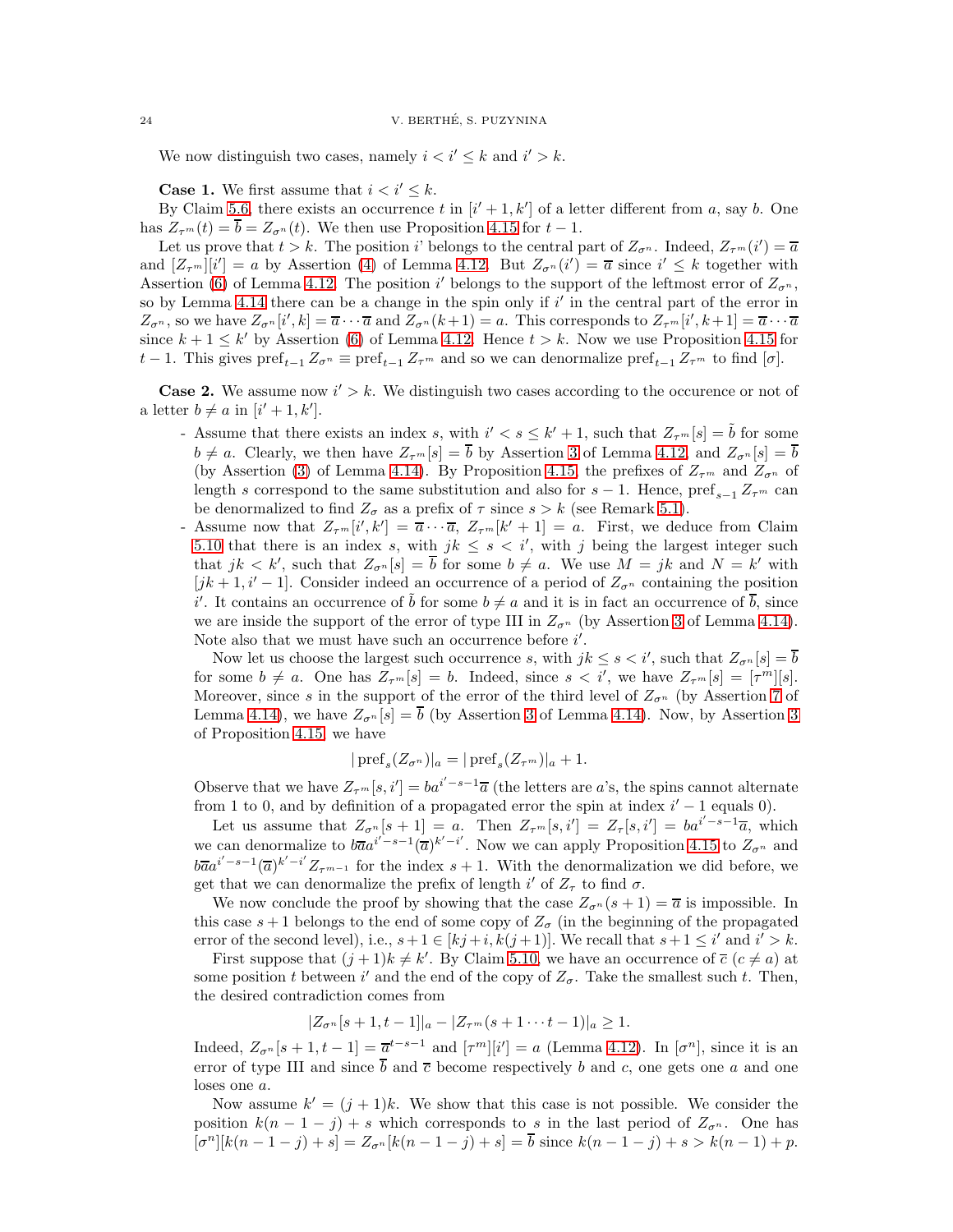One has  $[\tau^m][k(n-1-j)+s] = Z_{\tau^m}[k(n-1-j)+s] = b$  since b has spin 0 and does not change its spin during the normalization  $(b \neq a)$ . Hence, the desired contradiction.

 $\Box$ 

We now consider the one-letter case described in Section [4.3.](#page-9-0)

<span id="page-24-1"></span>**Lemma 5.12.** Let  $\sigma$  and  $\tau$  be episturmian substitutions such that  $\sigma^n = \tau^m$ , with  $n \ge m \ge 2$ . We assume that either  $\sigma$ , or  $\tau$ , or both contain only one letter in its normal form. Then there exists an episturmian substitution  $\rho$  such that  $\tau = \sigma \circ \rho$ .

Proof. We distinguish two cases according to the substitution whose normal form contains only one letter (the case where both words contain only one letter is treated inside Case 1).

**Case 1.** Assume first that  $\sigma$  contains only one letter in its normal form. We have  $[\sigma] = a^s \overline{a}^t \theta_{\sigma}$ , with  $s, t \geq 0$ ,  $s + t \geq 1$  (see Section [4.3\)](#page-9-0).

We now distinguish two further cases according to the fact that  $\Theta_{\sigma}(a) = a$  or not.

- Assume first that  $\Theta_{\sigma}(a) = a$ . One has  $[\sigma^n] = a^{sn}\overline{a}^{tn}\theta_{\sigma}^n$ . We have only letters  $\tilde{a}$ 's in  $[\sigma^n]$ , so in  $[\tau^m]$  as well. It follows that  $\Theta_{\tau}(a) = a$ ,  $[\tau] = a^{s'} \overline{a}^{t'} \theta_{\tau}$  for some integers  $s', t' \geq 0$ ,  $s' + t' \geq 1$ , and  $[\tau^m] = a^{s'm}\overline{a}^{t'm}\theta_{\tau}^m$ . Hence  $s'm = sn$ ,  $t'm = tn$ , and since  $n \geq m$ , we have  $s \leq s'$ , and  $t' \leq t$ . Applying several times the block-transformation  $a\overline{a} \to \overline{a}a$ , we can denormalize  $\tau$ , which gives  $[\tau] \equiv a^s \overline{a}^t a^{s'-s} \overline{a}^{t'-t} \theta_{\tau}$  and we conclude as in Remark [5.1](#page-16-4) by inserting  $\theta_{\tau}^{-1}$ .
- Now consider the case where  $\Theta_{\sigma}(a) \neq a$ . One has

$$
[\sigma^n] = a^s \overline{a}^t \mid (\Theta_\sigma(a))^s \overline{\Theta_\sigma(a)}^t \mid (\Theta_\sigma^2(a))^s \overline{\Theta_\sigma^2(a)}^t \mid \cdots \mid (\Theta_\sigma^{n-1}(a))^s \overline{\Theta_\sigma^{n-1}(a)}^t \mid \theta_\sigma^n.
$$

If  $|\tau| = |\sigma|$  (and hence  $m = n$ ), inspection of the first period of  $[\sigma^n] = [\tau^m]$  yields that  $[\tau]$  also contains only  $\tilde{a}$ 's. Similarly, inspection of the second period of  $[\tau^m]$  yields  $\Theta_{\tau}(a) = \Theta_{\sigma}(a) \neq a$ , etc. So,  $[\tau]^m$  is of the same form as  $[\sigma]^n$  up to the permutations,  $[\tau] = a^s \overline{a}^t \theta_\tau$ , and we have  $\tau = \sigma \circ \varrho$  with  $\varrho = \Theta_{\sigma}^{-1} \Theta_{\tau}$ .

Assume now  $|\tau| \neq |\sigma|$ . If  $\tau$  also contains only one letter in its normal form, we conclude as above in the case where  $\Theta_{\sigma}(a) = a$ . We thus assume now that  $[\tau]$  contains at least two distinct letters. If  $Z_{\tau^m}$  contains no error, or if its leftmost error starts at after the index  $k = |\sigma|$  (i.e.,  $i' > k$ ), then  $w_{\sigma}$  is a prefix of  $w_{\tau}$ , and we conclude by Remark [5.1.](#page-16-4) So, it remains to consider the case where there is an error in  $Z_{\tau^m}$  which starts at  $i' \leq k$ ; the letter of this error is thus a. Let us prove that we reach a contradiction. The letter at the ending position  $k' + p'$  of the first propagated error (in  $Z'_{\tau^m}$ ) must also be  $\tilde{a}$ . Hence, the leftmost error in  $Z'_{\tau^m}$  (with support  $[i', k' + p']$ ) must contain all the  $\tilde{b}$ 's (with  $b = \Theta_{\sigma}(a)$ ) from the second period of  $\sigma^n$  (i.e., with support  $[k+1, 2k]$ ). After normalization, the letters  $\tilde{b}$ 's have spin 0 (by Lemma [4.12](#page-12-1) and [4.14\)](#page-13-1), since  $b \neq a$ . This implies that  $t = 0$ . All letters thus have spin 0 in  $\tau^m$ ; however, the last letter of a leftmost error must have spin 1 in its normalized form (at index  $k' + p'$  by Lemma [4.12](#page-12-1) for an error of type II and at index  $k'(m-1) + p'$  for an error of type III by Lemma [4.14\)](#page-13-1), which yields the desired contradiction.

**Case 2.** Now assume that  $\tau$  contains only one letter in its normal form. Since  $|\sigma| < |\tau|$ ,  $\sigma$ contains only one letter in its normal form. Indeed, the condition  $[\sigma^n] = [\tau^m]$  guarantees we have the same letters probably with different spins at the same positions inside both  $[\sigma]$  and  $[\tau]$ . The case where  $[\sigma]$  contains only letter has already been treated in Case 1, which ends the proof.  $\Box$ 

### 6. More on rigidity

<span id="page-24-0"></span>Rigidity is based here on the study of the set of of substitutions having a same fixed point u. In this section, we first discuss further relevant variations of the notion of rigidity, and then provide an example illustrating the notion of a weak rigidity.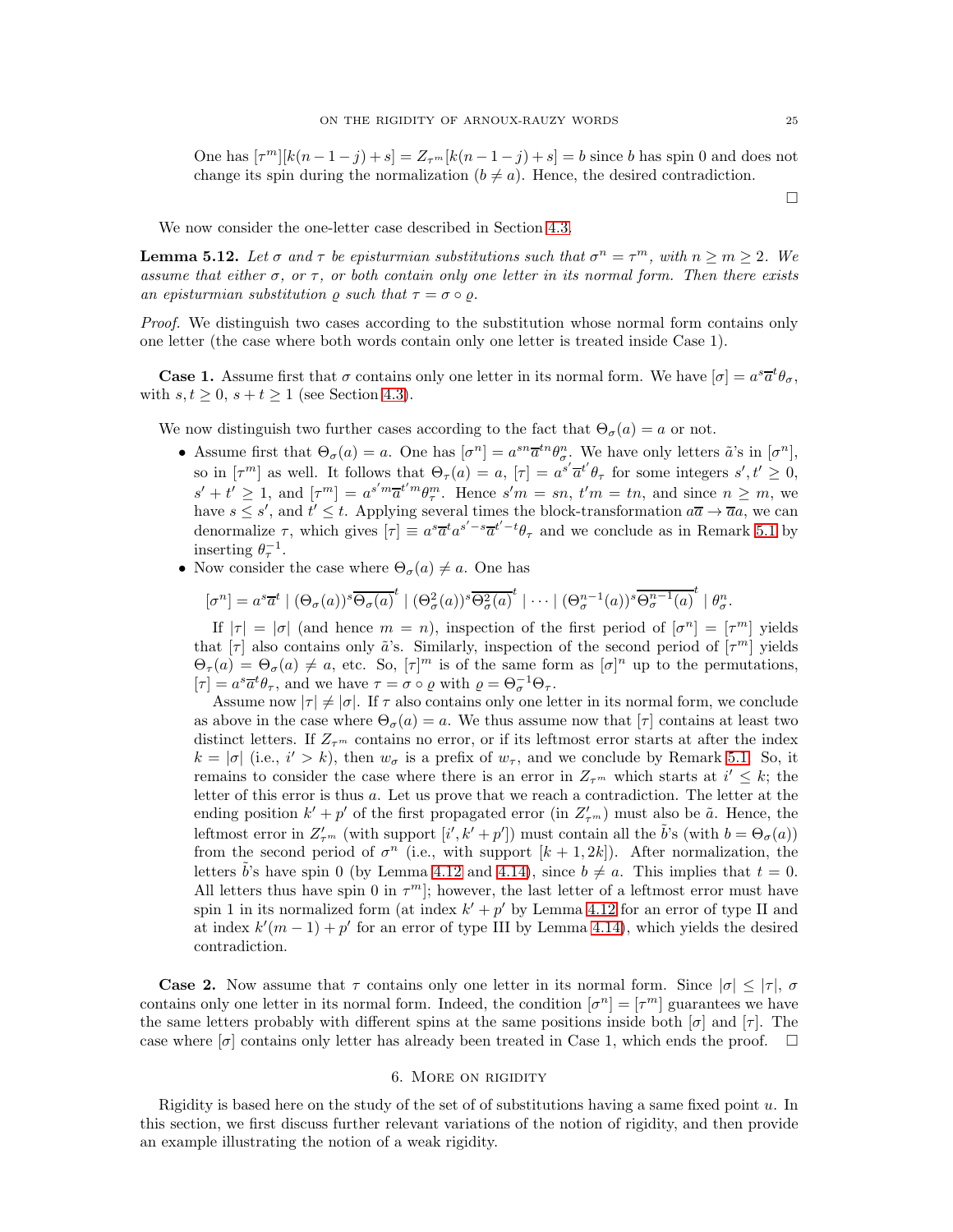We recall first that a shift is a closed shift-invariant set of infinite words of some  $\mathcal{A}^{\mathbb{N}}$ , where A is a finite alphabet. Here the set  $\mathcal{A}^{\mathbb{N}}$  is endowed with the product topology of the discrete topology on each copy of A and the *shift map* S is defined by  $S((x_n)_{n\in\mathbb{N}}) = (x_{n+1})_{n\in\mathbb{N}}$ . Given a primitive substitution  $\sigma$ , the subshift  $X_{\sigma}$  generated by  $\sigma$  is the set of infinite words having the same language as any infinite word fixed by some positive power of  $\sigma$  (they all have the same language by primitivity). We can consider the rigidity of an infinite word u, of a subshift  $X_{\sigma}$ , or else of a primitive substitution  $\sigma$  by considering the following sets:

> Stab  $(\sigma) = {\tau | \tau$  is a primitive substitution with  $X_{\sigma} = X_{\tau}$ , Stab  $(X) = \{ \tau \mid \tau \text{ is a primitive substitution with } X_{\sigma} = X \},$ Stab  $(u) = \{\tau \mid \tau \text{ is a substitution with } \tau(u) = u\},\$

and by asking whether their stabilizer is cyclic, i.e., they are generated by a single element. We have focused so far on Stab  $(u)$ .

More precisely, consider the stabilizer of a shift  $X$ . We will restrict to the minimal case for ease of simplicity, that is, all infinite words in  $X$  have the same set of factors. The *primitive stabilizer* of a shift X is the set of all primitive substitutions  $\sigma$  defined on the alphabet A that satisfy  $X_{\sigma} = X$ . In other words, these are the primitive substitutions whose language coincides with the language of  $X$ . The subshift  $X$  is said *rigid* if its stabilizer is cyclic.

Now consider weak reagidity. A shift, an infinite word, or a substitution is said *weakly rigid* if for any two substitutions  $\sigma$ ,  $\tau$  in its stabilizer,  $\sigma^k \sim \rho^m$  for some positive integers k, m, for some given equivalence relation.

Several equivalence relations can be considered for weak rigidity. We can consider weak rigidity where the equivalence relation relies on the equality, on the operation  $w \mapsto \overline{w}$  (the operation  $w \mapsto \overline{w}$  means that we replace 0 by 1 and 1 by 0), or else on conjugacy. (We recall that two substitutions  $\sigma$  and  $\tau$  over the same alphabet are conjugate  $(\sigma \sim \tau)$  if there exists a word w such that  $w\sigma(x) = \tau(x)w$  for every letter x.) We can also ask whether two substitutions  $\sigma, \tau$  have a common power (i.e., there exist m, n such that  $\sigma^m = \tau^n$ ) or whether there are each power of a common substitution (i.e., there exist k,  $\ell$  and  $\varrho$  such that  $\sigma = \varrho^k$ ,  $\tau = \varrho^{\ell}$ ).

Consider as an illustration the sturmian case for two-letter alphabets; see e.g. [\[BFS12\]](#page-28-6). Let  $u$  be the Fibonacci word generated by the Fibonacci substitution  $\sigma: 0 \mapsto 0.1, 1 \mapsto 0$ . One has Stab  $(u) \neq$ Stab (σ). Consider indeed the conjugate  $\tau$  of the Fibonacci substitution, i.e.,  $\tau: 0 \mapsto 10$ ,  $1 \mapsto 0$ . One has  $\tau \notin \text{Stab}(u)$ , but  $\tau \in \text{Stab}(\sigma)$ , and  $\text{Stab}(u) = {\sigma^n}$  and  $\text{Stab}(\sigma) = {\mu | \exists n \mu \sim \sigma^n}.$ 

We now detail an example of an infinite word  $u$ , obtained as a fixed point of a two-letter substitution  $\sigma$ , which displays some rigidity involving the equivalence relation  $w \mapsto \overline{w}$ , in the sense that Stab  $(u)$  contains only powers and products of the two substitutions  $\sigma$  and  $\tau$ , with  $\tau(0) = \overline{\sigma(1)}$  and  $\sigma(1) = \overline{\tau(0)}$ .

<span id="page-25-0"></span>**Theorem 6.1.** Consider the following substitutions over the alphabet  $\{0, 1\}$ 

 $\sigma: 0 \mapsto 01, 1 \mapsto 100110, \quad \tau: 0 \mapsto 011001, 1 \mapsto 10.$ 

Let u be the fixed point of  $\sigma$  starting with 0, i.e.,  $u = \sigma^{\infty}(0)$ . Let Stab(u) be the stabilizer of the word u. We have

$$
Stab(u) = \{\sigma^i, \tau^j, \sigma\tau^k, \tau\sigma^\ell \mid i, j, k, \ell \in \mathbb{N}\}.
$$

To prove Theorem [6.1,](#page-25-0) we make use of several auxiliary lemmas.

<span id="page-25-1"></span>**Lemma 6.2.** In  $u$ , the factors 00 and 11 occur only at even indices.

**Lemma 6.3.** Each factor  $v$  of  $u$  of length at least 5 contains a factor aa, where  $a$  is a letter.

<span id="page-25-2"></span>**Lemma 6.4.** For each  $\varphi \in S_u$ , the lengths  $|\varphi(0)|$ ,  $|\varphi(1)|$  are even.

*Proof.* Suppose first that  $|\varphi(0)|$  is odd, i.e.,  $|\varphi(0)| = 2k + 1$  for some integer k. Then

 $u = \varphi(0)\varphi(1)\varphi(1)\varphi(0)\cdots$ .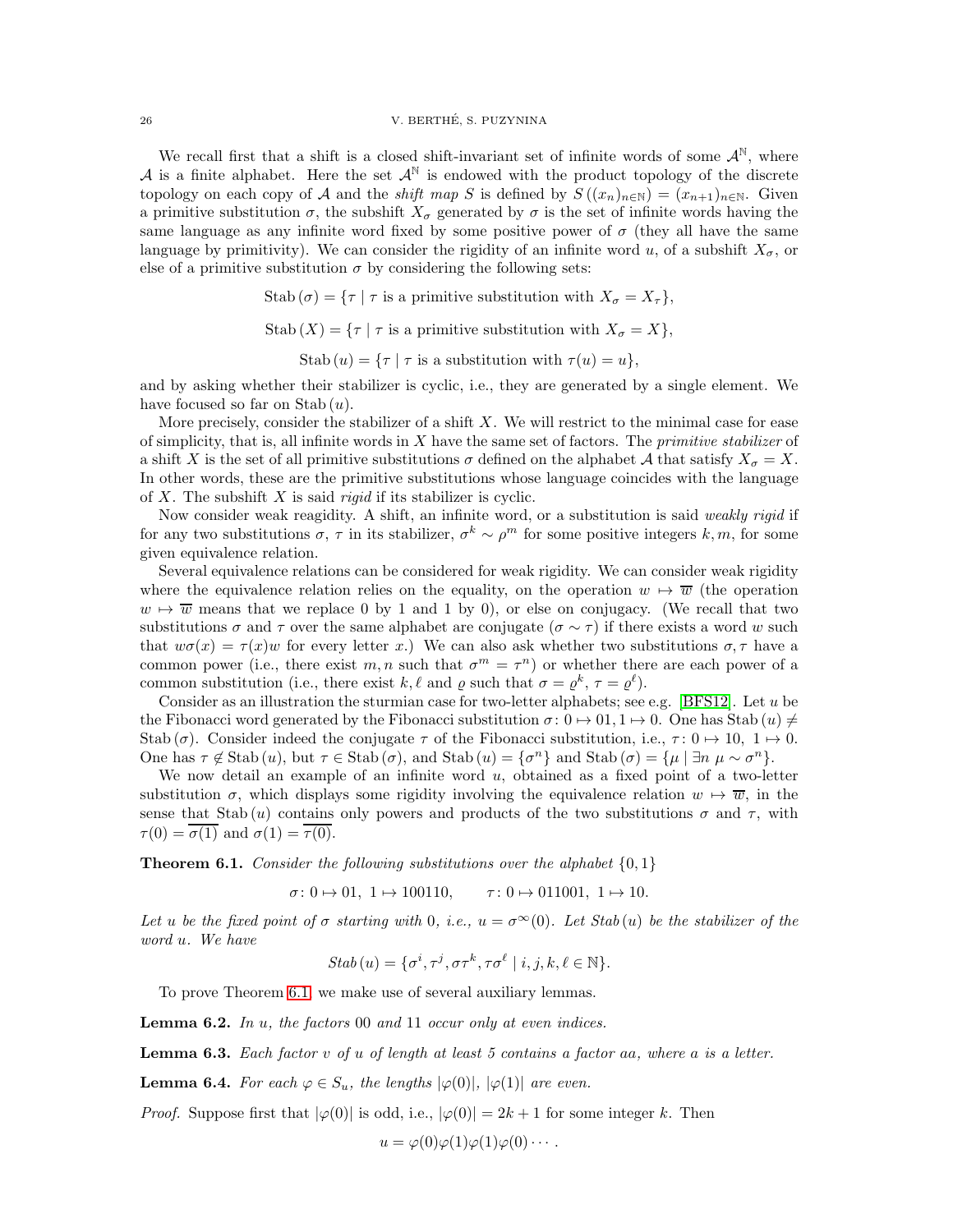Let  $|\varphi(1)| = m$ . If  $|\varphi(0)| \geq 3$ , then  $\varphi(0)$  starts with 011 and we find an occurrence of 11 at position  $2k + 1 + 2m + 2$ , which is odd; a contradiction with Lemma [6.2.](#page-25-1) If  $|\varphi(0)| < 3$ , then  $\varphi(0) = 0$ . Hence  $\varphi(1)$  must begin with 11. We have

$$
\varphi(0110) = 0\varphi(1)\varphi(1)0,
$$

which means that  $\varphi(1)$  ends with 1; otherwise we have an occurrence of 00 at index  $2m + 1$ . But in this case we have an occurrence of 111 at index  $m + 1$ , which is not possible since 111 cannot be a factor of u. We thus have proved that  $|\varphi(0)|$  is even; let p be such that  $|\varphi(0)| = 2p$ .

Now suppose  $|\varphi(1)|$  is odd, i.e.,  $|\varphi(1)| = 2\ell + 1$  for some integer  $\ell$ .

- If  $|\varphi(1)| \geq 5$ , then consider the prefix  $\varphi(0)\varphi(1)\varphi(1)$  of u. Since  $\varphi(1)$  contains a factor aa and it is of odd length, it follows that the prefix contains aa at an odd position; a contradiction.
- If  $|\varphi(1)| = 3$ , i.e.,  $\varphi(1) = abc$  for some a, b,  $c \in \{0, 1\}$ , then consider the prefix  $\varphi(0)abcabc$ of u. Considering factors at odd positions  $2p + 1$ ,  $2p + 3$  and  $2p + 5$ , we get that  $a \neq b$ ,  $c \neq a, b \neq c$ , which is not possible over a two-letter alphabet.
- If  $|\varphi(1)| = 1$ , i.e.,  $\varphi(1) = a$  for some  $a \in \{0, 1\}$ , then consider the prefix  $\varphi(0)$ aa of u. The factor aa of u is at odd position  $2p + 1$ , which is not possible by Lemma [6.2.](#page-25-1)

 $\Box$ 

Let  $A = 01$ , and  $B = 10$ . Let u' be the word over  $\{A, B\}$  defined as  $u = \psi(u')$ , where

$$
\psi: A \mapsto 01, B \mapsto 10.
$$

(Since this does not cause any confusion, we use the same notation for the letters  $A, B$  and for their "value" in  $\{0, 1\}$ , i.e.,  $A = 01$ ,  $B = 10$ . The same holds for the letters C and D defined below.) Let  $C = 0110$ ,  $D = 1001$ . It is not hard to see that u is a concatenation of blocks C and D. Indeed, by Lemma [6.2,](#page-25-1) u is a concatenation of blocks 01 and 10, and since  $\sigma(u) = u$ , we have that  $\sigma(u)$ is a concatenation of blocks  $\sigma(0)\sigma(1) = CC = 01100110$  and  $\sigma(1)\sigma(0) = DD = 10011001$ . This also implies that u' consists of blocks ABAB and BABA. We now define the following recurrence relations:

$$
\begin{cases} T_0 = C \\ T_n = T_{n-1} T_{n-1} \overline{T_{n-1} T_{n-1}}, \end{cases}
$$

where  $\overline{C} = D$ ,  $\overline{D} = C$ . We recall that the operation  $v \mapsto \overline{v}$  means that we replace 0 by 1 and 1 by 0. We then define the word u'' over  $\{C, D\}$  as  $u'' = \lim_{n \to \infty} T_n$ .

**Lemma 6.5.** One has  $u = \varrho(u'')$  where  $\varrho$  is the morphism from  $\{C, D\}^*$  to  $\{0, 1\}^*$  defined by  $\rho: C \mapsto 0110, D \mapsto 1001.$ 

Proof. The proof works by induction. One has

$$
\sigma(01) = \varrho(T_0 T_0), \sigma(10) = \varrho(\overline{T_0 T_0}),
$$

$$
\sigma^{n+2}(01) = \sigma^{n+1}(01100110) = \sigma^{n+1}(01)\sigma^{n+1}(10)\sigma^{n+1}(01)\sigma^{n+1}(10) =
$$

$$
\varrho(T_nT_n)\varrho(\overline{T_nT_n})\varrho(T_nT_n)\varrho(\overline{T_nT_n})=\varrho(T_{n+1}T_{n+1}).
$$

The same holds similarly for  $\sigma(10)$ . So, we proved that arbitrarily long prefixes of u and  $\varrho(u'')$ coincide, which completes the proof.

<span id="page-26-0"></span>**Claim 6.6.** One has  $u'' = \mu^{\infty}(C)$ , where  $\mu$  is the substitution over  $\{C, D\}$  defined as  $\mu : C \mapsto$  $CCDD, D \mapsto DDCC.$ 

*Proof.* We prove by induction on n that  $T_n = \mu^n(C)$ ,  $\overline{T_n} = \mu^n(D)$ . Indeed,  $T_1 = CCDD = \mu(C)$ ,  $\overline{T_1} = DDCC = \mu(D)$ . Now

$$
T_{n+1} = T_n T_n \overline{T_n T_n} = \mu^n(C) \mu^n(C) \mu^n(D) \mu^n(D) = \mu^n(C C D D) = \mu^{n+1}(C).
$$

The case of  $T_{n+1}$  is handled similarly.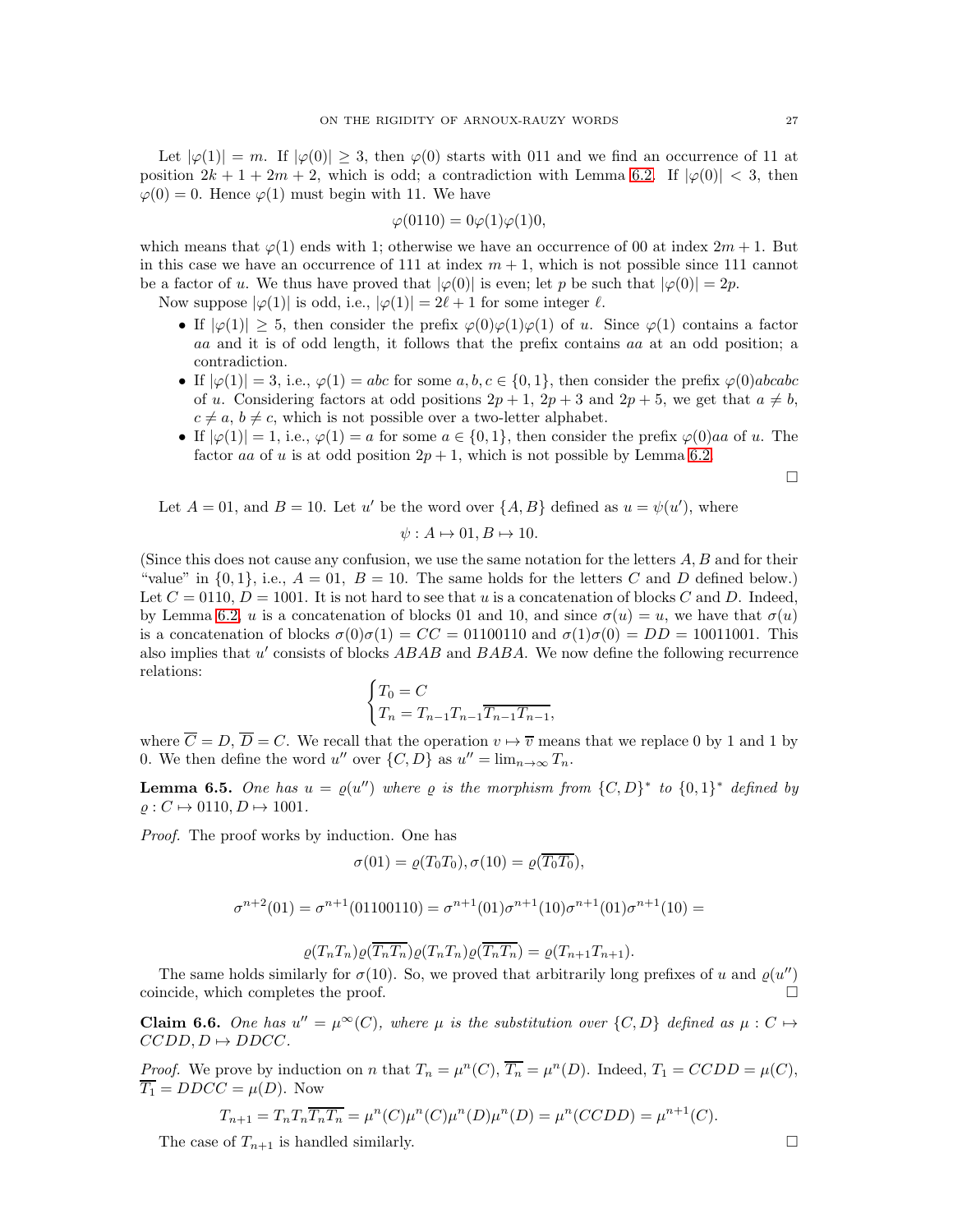### 28 V. BERTHE, S. PUZYNINA ´

We use the following notation when "desubstituting". For w word over  $\{C, D\}$ ,  $\varrho^{-1}(w)$  stands for the word over  $\{0,1\}$  that satisfies  $w = \varrho(\varrho^{-1}(w))$ . The same holds for  $\psi^{-1}$ , by noticing that the desubstitution is unique in both cases.

<span id="page-27-0"></span>**Lemma 6.7.** If u has a prefix of the form vv, then there exists i such that  $|vv| = 2 \cdot 4^i$ .

*Proof.* Suppose first that v is divisible by 4. Then the prefix vv corresponds to a square  $v'v' =$  $\varrho^{-1}(v)\varrho^{-1}(v)$  in u''. If  $|v'|$  is divisible by 4, we continue to desubstitute and find a smaller square  $\varrho^{-1}(v')\varrho^{-1}(v')$ ; we continue desubstituting until we find a square  $v_0v_0$  of length not divisible by 4. If  $|v_0| = 1$ , the lemma is proved; otherwise consider the following cases on the length of  $v_0 \mod 4$ , for which we reach a contradiction. This will prove that  $|v_0| = 1$ .

- Assume that  $|v_0| = 4k + 1$   $(k > 0)$  or  $|v_0| = 4k + 3$ . If  $v_0$  ends with C, then it ends with either  $DCCC$  or with  $DC$  (from the structure of the word given by Claim [6.6\)](#page-26-0). The second copy of  $v_0$  starts with CCD, therefore we have an occurrence of  $DC<sup>3</sup>D$  or  $DC<sup>5</sup>D$ in  $u''$ , which is not possible. If  $v_0$  ends with D, the proof is symmetric.
- Assume that  $|v_0| = 4k + 2$ . For  $k = 0$  and  $k = 1$  we clearly do not have squares. For  $k > 1$ , the first occurrence of  $v_0$  contains  $D<sup>4</sup>$ , and in u'' the factor  $D<sup>4</sup>$  can occur only at positions of the form  $8m - 1$ . Then in the second copy of  $v_0$  the copy of the factor  $D^4$ occurs at positions of the form  $8\ell + 1$  or  $8\ell + 5$ , which is not possible in  $u''$ .

Now consider the case where  $v$  is not divisible by 4.

- If  $|v| = 4k + 1$   $(k > 0)$  or  $|v_0| = 4k + 3$ , then v contains an occurrence of 11 or 00; hence its second copy occurs at an odd position, which is not possible by Lemma [6.2.](#page-25-1)
- If  $|v| = 4k + 2$ , then the contradiction comes from considering an occurrence of BB in u': it can only occur at an even position, and the second copy of v provides an occurrence at an odd position.

$$
\Box
$$

<span id="page-27-1"></span>**Corollary 6.8.** Let  $\varphi \in Stab(u)$ . We have  $\varphi(01) = \varrho(T_nT_n)$  for some n, and  $\varphi(10) = \varrho(T_nT_n)$ .

*Proof.* The prefix 01100110 is a square prefix of u, so  $\varphi$ (01100110) is also a square prefix of u, and its length is thus of the form  $2 \cdot 4^i$  by Lemma [6.](#page-27-0) This means that  $\varphi(01)$  has length  $2 \cdot 4^{i-1}$ , which in turn means exactly  $\varphi(01) = \varrho(T_n T_n)$  for  $n = i - 2$ .

<span id="page-27-2"></span>**Lemma 6.9.** For each  $\varphi \in Stab(u)$ , there exist  $\varphi'$  and  $\varphi''$  such that one has either  $\varphi = \sigma \circ \varphi'$ , or  $\varphi = \tau \circ \varphi''$ .

*Proof.* One has  $\varphi(u) = u$ . Suppose that  $|\varphi(0)| < |\varphi(1)|$  (the other case will be handled analogously  $|\varphi(0)| \ge |\varphi(1)|$ . The word u' (with  $u = \psi(u')$ ) consists of blocks ABAB and BABA. Since  $|\varphi(0)|$ and  $|\varphi(1)|$  are even (by Lemma [6.4\)](#page-25-2), we have that  $\psi^{-1}(\varphi(0))$  consists of A's and B's, as well as  $\psi^{-1}(\varphi(1))$ . Since each block ABAB and BABA is a concatenation of A and BAB, we get a natural factorization in these blocks. Now if this factorization is a refining of the one with  $\psi^{-1}(\varphi(0))$  and  $\psi^{-1}(\varphi(1))$ , then the lemma is proved.

If not, then we have some position of factorization of the form  $4k + 2$ , 3 or 4, and in addition  $\psi^{-1}(\varphi(1))$  contains BB, since the length of  $\varphi(1)$  is bigger than the length of  $\varphi(0)$  (all the short substitutions can be checked with an exhaustive search).

Now consider the prefix  $\psi^{-1}(\varphi(0)\varphi(1))$  of u', whose length is of the form  $2 \cdot 4^n$  by Corollary [6.8.](#page-27-1) If the length of  $\psi^{-1}(\varphi(0))$  is divisible by 4, then all the positions of  $\psi^{-1}(\varphi(0))$  and  $\psi^{-1}(\varphi(1))$ are equivalent to 1 modulo 4. So, the length of  $\psi^{-1}(\varphi(0))$  is of the form  $4\ell+1$ , 2 or 3 for some l, and so is  $\psi^{-1}(\varphi(1))$ . Consider the factor  $\psi^{-1}(\varphi(1)\varphi(1))$  of u'. Consider an occurrence of BB in the first copy of  $\psi^{-1}(\varphi(1))$ , which can only be at a position of the form 4m in u'. Then the occurrence of  $BB$  in the second copy cannot be of the form  $4m'$ . . В последните последните и производите на селото на селото на селото на селото на селото на селото на селото<br>В селото на селото на селото на селото на селото на селото на селото на селото на селото на селото на селото н

The proof of Theorem [6.1](#page-25-0) follows from Lemma [6.9](#page-27-2) with the observation that  $\sigma(01) = \tau(01)$ ,  $\sigma(10) = \tau(10)$ , and hence  $\sigma \circ \sigma = \sigma \circ \tau$ ,  $\tau \circ \sigma = \tau \circ \tau$  (by checking it directly on letters).